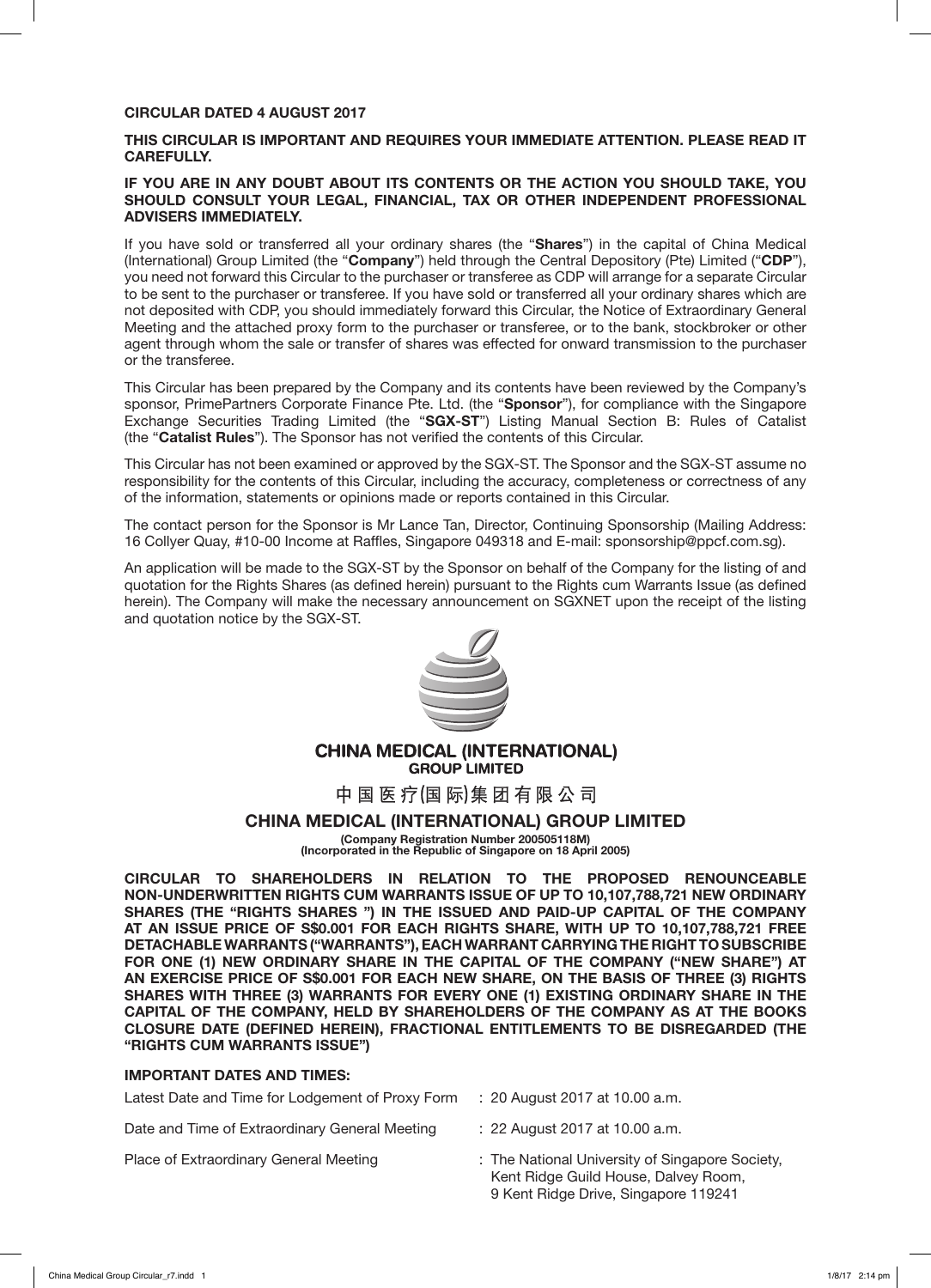# TABLE OF CONTENTS

## Page

|                   |  | 3  |  |  |
|-------------------|--|----|--|--|
|                   |  | 11 |  |  |
|                   |  | 12 |  |  |
| 1.                |  | 12 |  |  |
| 2.                |  | 13 |  |  |
| 3.                |  | 27 |  |  |
| 4.                |  | 27 |  |  |
| 5.                |  | 31 |  |  |
| 6.                |  | 31 |  |  |
| 7.                |  | 31 |  |  |
| 8.                |  | 32 |  |  |
| 9.                |  | 32 |  |  |
| 10.               |  | 32 |  |  |
| 11.               |  | 32 |  |  |
| 12.               |  | 32 |  |  |
|                   |  | 34 |  |  |
| 43                |  |    |  |  |
| <b>PROXY FORM</b> |  |    |  |  |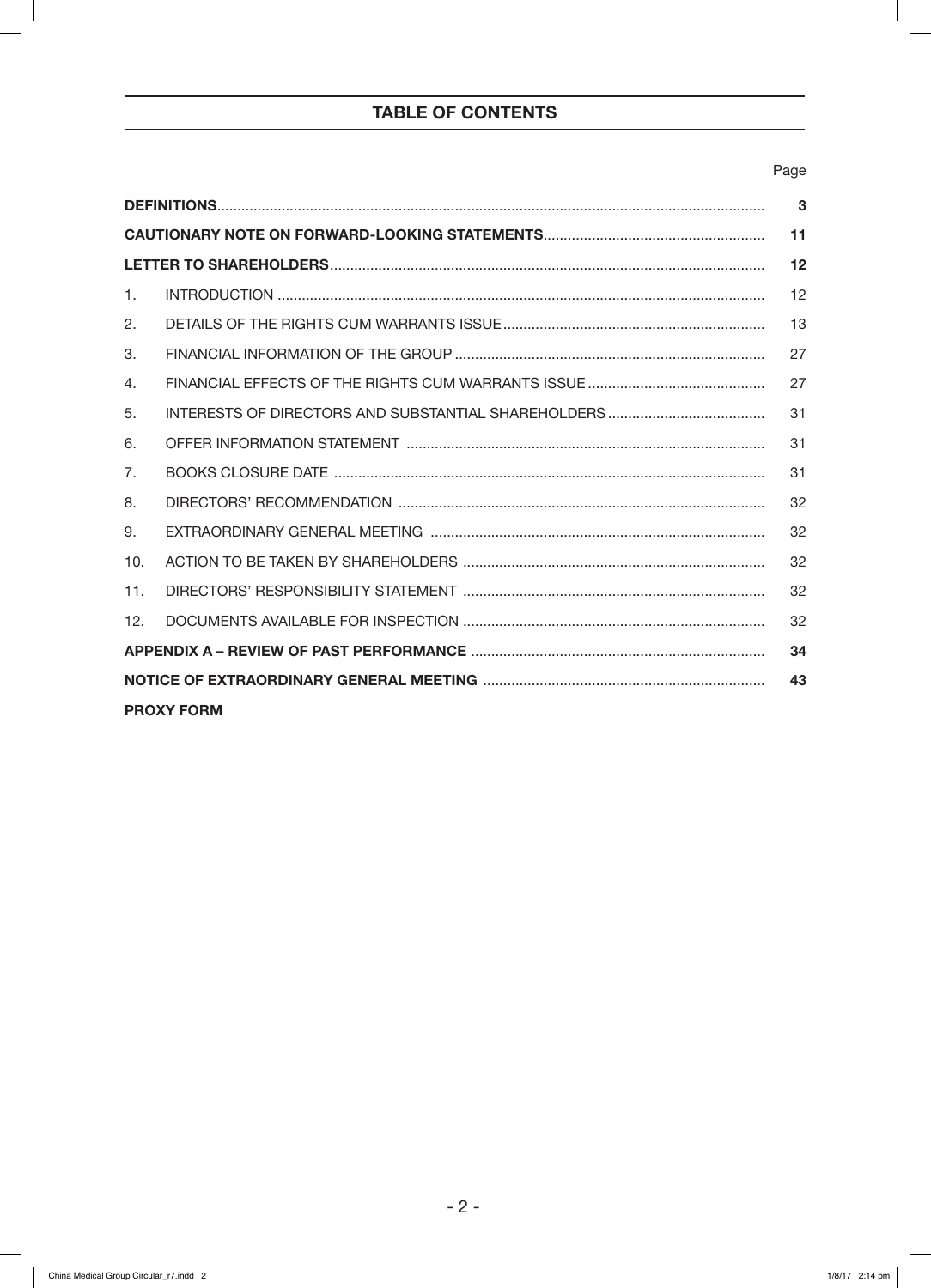In this Circular, the following definitions apply throughout unless otherwise stated:

## Companies, Organisations and Agencies

| <b>Authority</b>       | t. | Monetary Authority of Singapore                   |
|------------------------|----|---------------------------------------------------|
| <b>CDP</b>             |    | The Central Depository (Pte) Limited              |
| Company                |    | China Medical (International) Group Limited       |
| <b>CPF</b>             | ÷  | The Central Provident Fund                        |
| Group                  |    | The Company and its Subsidiaries, collectively    |
| <b>SGX-ST</b>          | ÷  | Singapore Exchange Securities Trading Limited     |
| <b>Share Registrar</b> |    | Boardroom Corporate & Advisory Services Pte. Ltd. |
| <b>Sponsor</b>         | ÷  | PrimePartners Corporate Finance Pte. Ltd.         |

#### **General**

| 1Q2016                      | : The three months period ended 31 March 2016                                                                                                                                                                                                                     |
|-----------------------------|-------------------------------------------------------------------------------------------------------------------------------------------------------------------------------------------------------------------------------------------------------------------|
| 1Q2017                      | : The three months period ended 31 March 2017                                                                                                                                                                                                                     |
| 2013 Deed Poll              | The deed poll dated 26 February 2013                                                                                                                                                                                                                              |
| 2017 Deed Poll              | : The deed poll to be executed by the Company for the purpose<br>of constituting the Warrants and containing, amongst others,<br>provisions for the protection of the rights and interests of the<br>warrant holders                                              |
| <b>Act or Companies Act</b> | : The Companies Act, Chapter 50 of Singapore, as may be<br>amended, modified or supplemented from time to time                                                                                                                                                    |
| Announcement                | : The announcement released by the Company on 7 June 2017<br>in relation to the Rights cum Warrants Issue                                                                                                                                                         |
| <b>ARE</b>                  | Application and acceptance form for Rights Shares with Warrants<br>and Excess Rights Shares with Warrants to be issued to Entitled<br>Depositors in respect of their provisional allotments of Rights<br>Shares with Warrants under the Rights cum Warrants Issue |
| <b>ARS</b>                  | Application and acceptance form for Rights Shares to<br>be issued to purchasers of the provisional allotments<br>Rights Shares under the Rights cum Warrants<br>of<br>Issue traded on the SGX-ST through the book-entry<br>(scripless) settlement system          |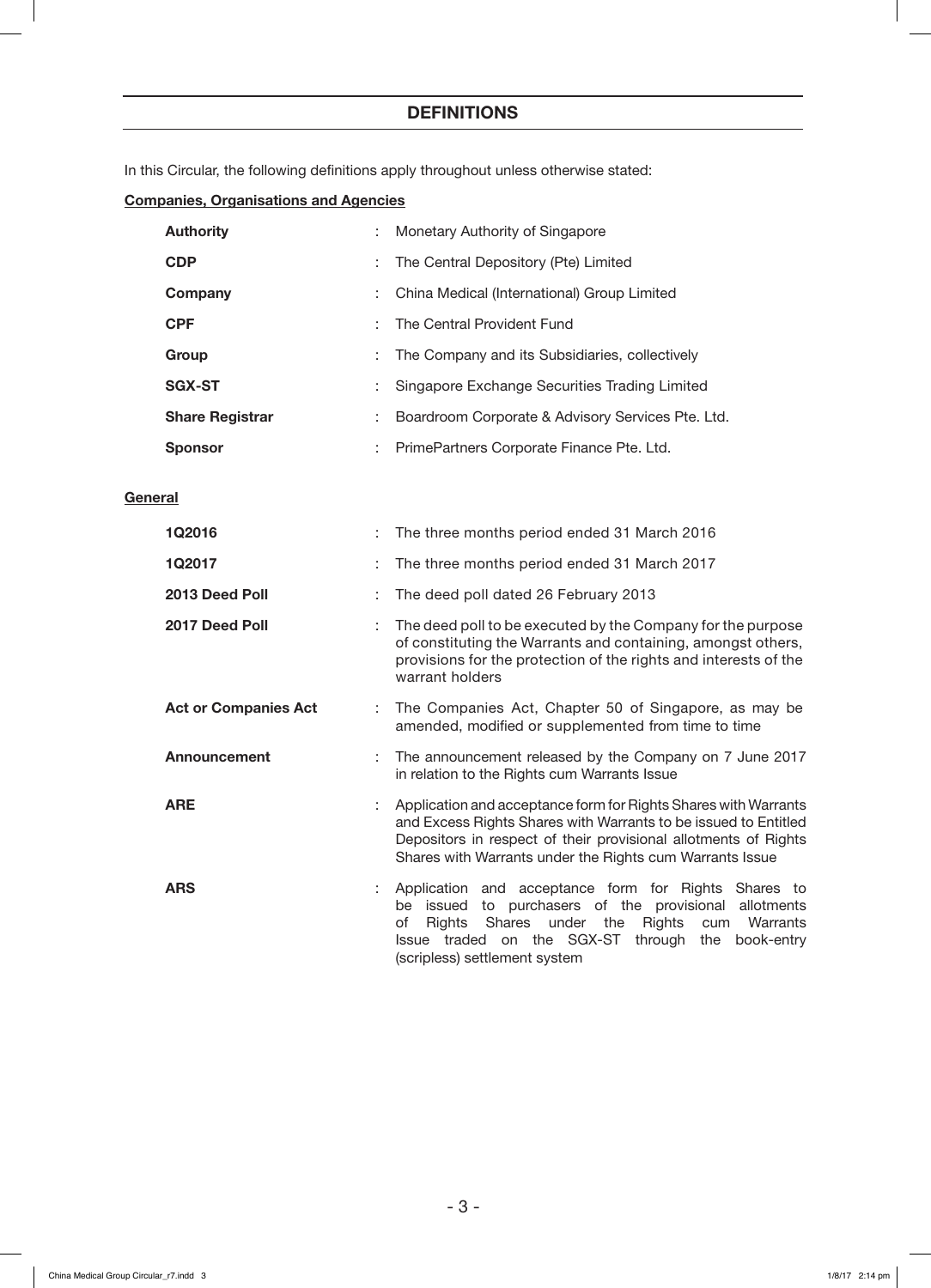| <b>Associate</b>          |    | $(a)$ :  | In relation to any Director, the Chief Executive Officer of<br>the Company, Substantial Shareholder or a Controlling<br>Shareholder (being an individual) means:                                                                                                                                                                                                                                                                                                                                                                                  |
|---------------------------|----|----------|---------------------------------------------------------------------------------------------------------------------------------------------------------------------------------------------------------------------------------------------------------------------------------------------------------------------------------------------------------------------------------------------------------------------------------------------------------------------------------------------------------------------------------------------------|
|                           |    |          | (i)<br>his immediate family,                                                                                                                                                                                                                                                                                                                                                                                                                                                                                                                      |
|                           |    |          | (ii)<br>the trustees of any trust of which he or his<br>immediate family is a beneficiary or, in the case of a<br>discretionary trust, is a discretionary object, and                                                                                                                                                                                                                                                                                                                                                                             |
|                           |    |          | (iii)<br>any company in which he and his immediate family<br>together (directly or indirectly) have an interest of<br>30% or more;                                                                                                                                                                                                                                                                                                                                                                                                                |
|                           |    | (b)      | In relation to a Substantial Shareholder or a Controlling<br>Shareholder (being a company) means any other<br>company which is its Subsidiary or holding company or is<br>a Subsidiary of such holding company or one in the equity<br>of which it and/or such other company or companies<br>taken together (directly or indirectly) have an interest of<br>30% or more                                                                                                                                                                           |
| <b>Board</b>              |    | Circular | : The Board of Directors of the Company as at the date of this                                                                                                                                                                                                                                                                                                                                                                                                                                                                                    |
| <b>Books Closure Date</b> |    |          | The time and date to be determined by the Directors and<br>announced by the Company in due course, at and on which the<br>Register of Members and Share Transfer Books of the Company<br>will be closed to determine the provisional allotments of Rights<br>with Warrants Shares of Entitled Shareholders under the Rights<br>cum Warrants Issue                                                                                                                                                                                                 |
| <b>Catalist</b>           | ÷. |          | The sponsor-supervised listing platform of the SGX-ST                                                                                                                                                                                                                                                                                                                                                                                                                                                                                             |
| <b>Catalist Rules</b>     |    |          | The SGX-ST Listing Manual Section B: Rules of Catalist, as<br>amended or modified from time to time                                                                                                                                                                                                                                                                                                                                                                                                                                               |
| Code                      |    |          | The Singapore Code on Take-overs and Mergers, as amended,<br>modified or supplemented from time to time                                                                                                                                                                                                                                                                                                                                                                                                                                           |
| <b>Constitution</b>       |    |          | The constitution of the Company                                                                                                                                                                                                                                                                                                                                                                                                                                                                                                                   |
| <b>Circular</b>           |    |          | This circular dated 4 August 2017 issued by the Company to<br>the Shareholders                                                                                                                                                                                                                                                                                                                                                                                                                                                                    |
| <b>Closing Date</b>       |    |          | The time and date to be determined by the Directors and<br>announced by the Company in due course, being the last<br>time and date for acceptance and/or excess application and<br>payment, and renunciation and payment of the Rights Shares<br>with Warrants under the Rights cum Warrants Issue through CDP<br>or the Share Registrar; or the last time and date for acceptance<br>and/or excess application and payment of the Rights Shares<br>with Warrants under the Rights cum Warrants Issue through an<br><b>Electronic Application</b> |
| <b>Control</b>            |    |          | The capacity to dominate decision-making, directly or indirectly,<br>in relation to the financial and operating policies of a company                                                                                                                                                                                                                                                                                                                                                                                                             |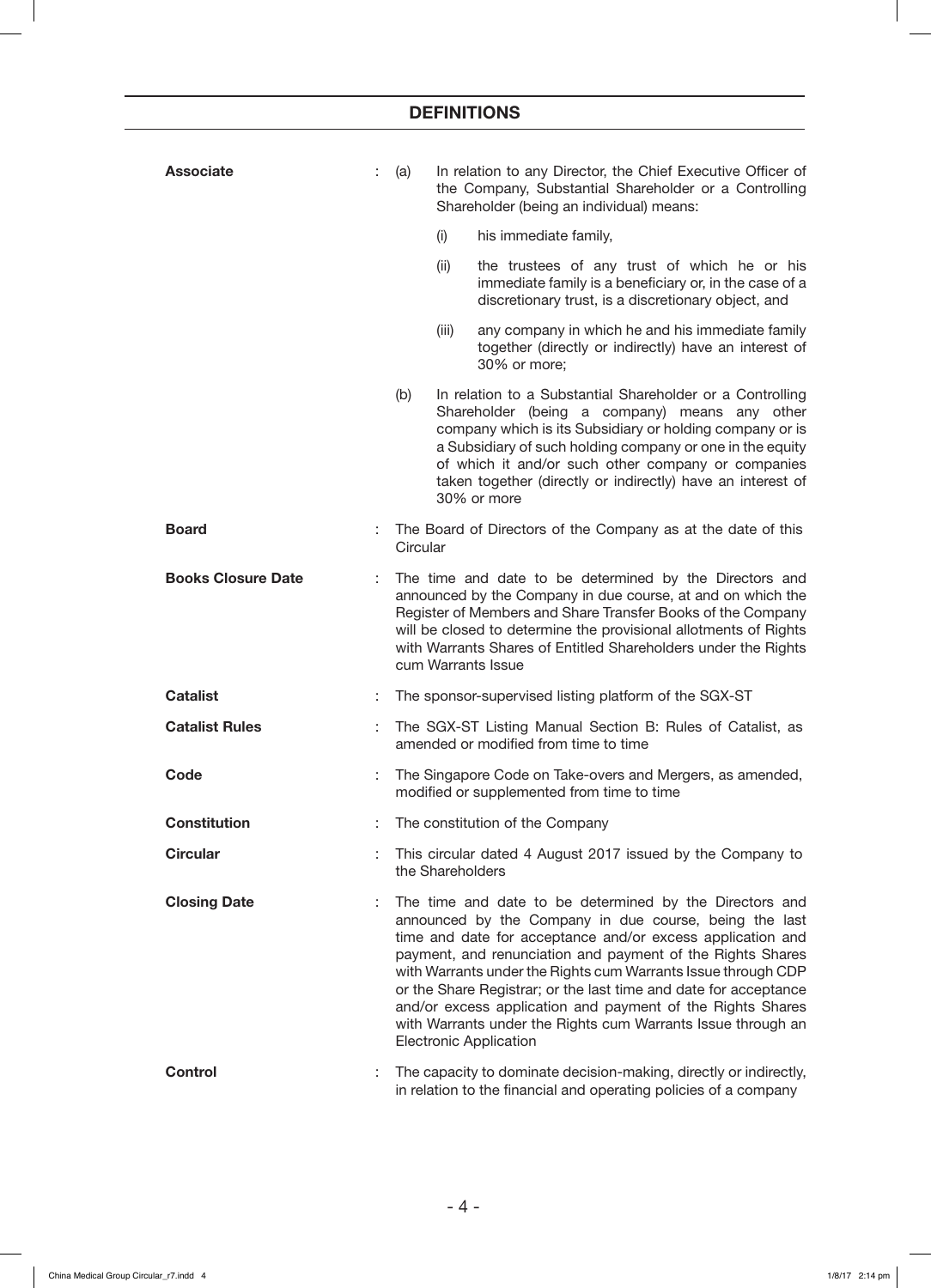| <b>Controlling Shareholder</b>                      | ÷. | A person who:                                                                                                                                                                                                                                                                                                                                                                                                                                                                                                                                                                                                                                                                                                                                                                                                                               |
|-----------------------------------------------------|----|---------------------------------------------------------------------------------------------------------------------------------------------------------------------------------------------------------------------------------------------------------------------------------------------------------------------------------------------------------------------------------------------------------------------------------------------------------------------------------------------------------------------------------------------------------------------------------------------------------------------------------------------------------------------------------------------------------------------------------------------------------------------------------------------------------------------------------------------|
|                                                     |    | (a)<br>holds directly or indirectly 15% or more of the nominal<br>amount of all voting shares in the Company. The SGX-ST<br>may determine that a person who satisfies this paragraph<br>is not a controlling shareholder; or                                                                                                                                                                                                                                                                                                                                                                                                                                                                                                                                                                                                                |
|                                                     |    | (b)<br>in fact exercises Control over the Company                                                                                                                                                                                                                                                                                                                                                                                                                                                                                                                                                                                                                                                                                                                                                                                           |
| <b>Convertible Securities</b>                       |    | The Outstanding Warrants and the Share Options                                                                                                                                                                                                                                                                                                                                                                                                                                                                                                                                                                                                                                                                                                                                                                                              |
| Director(s)                                         |    | The director(s) of the Company as at the date of this Circular                                                                                                                                                                                                                                                                                                                                                                                                                                                                                                                                                                                                                                                                                                                                                                              |
| <b>EGM</b>                                          |    | The extraordinary general meeting of the Company, notice of<br>which is set out on pages 43 to 45 of this Circular                                                                                                                                                                                                                                                                                                                                                                                                                                                                                                                                                                                                                                                                                                                          |
| <b>Electronic Application</b>                       |    | Acceptance of the Rights Shares with Warrants and (if applicable)<br>application for Excess Rights Shares with Warrants made<br>through an ATM of a Participating Bank in accordance with the<br>terms and conditions of the Offer Information Statement and the<br>relevant procedures for electronic application at ATMs as set out<br>in the Offer Information Statement or on the ATM screens                                                                                                                                                                                                                                                                                                                                                                                                                                           |
| <b>Entitled Depositors</b>                          |    | Shareholders with Shares entered against their names in<br>the Depository Register, maintained by CDP, as at the Books<br>Closure Date and whose registered addresses with the CDP are<br>in Singapore as at the Books Closure Date or who have, at least<br>three (3) Market Days prior to the Books Closure Date, provided<br>CDP, with addresses in Singapore for the service of notices and<br>documents                                                                                                                                                                                                                                                                                                                                                                                                                                |
| <b>Entitled Scripholders</b>                        |    | Shareholders whose share certificates have not been deposited<br>with CDP and who have tendered to the Share Registrar valid<br>transfers of their Shares and the certificates relating thereto for<br>registration up to the Books Closure Date and whose registered<br>addresses with the Company are in Singapore as at the Books<br>Closure Date or who have, at least three (3) Market Days prior<br>to the Books Closure Date, provided the Share Registrar with<br>addresses in Singapore for the service of notices and documents                                                                                                                                                                                                                                                                                                   |
| <b>Entitled Shareholders</b>                        | ÷  | <b>Entitled Depositors and Entitled Scripholders</b>                                                                                                                                                                                                                                                                                                                                                                                                                                                                                                                                                                                                                                                                                                                                                                                        |
| <b>Excess Applications</b>                          |    | Applications by Entitled Shareholders of Rights Shares with<br>Warrants in excess of their provisional allotments of Rights<br><b>Shares with Warrants</b>                                                                                                                                                                                                                                                                                                                                                                                                                                                                                                                                                                                                                                                                                  |
| <b>Excess Rights Shares with</b><br><b>Warrants</b> | ÷  | Rights Shares with Warrants, which are available for application<br>by the Entitled Shareholders subject to the terms and conditions<br>in the Offer Information Statement, (if applicable) Constitution<br>of the Company and the ARE, comprising Rights Shares with<br>Warrants as are not validly taken up by the Entitled Shareholders,<br>the original allottee(s) or their respective renouncer(s) or<br>purchaser(s) of provisional allotments of the Rights Shares with<br>Warrants, together with the aggregated fractional entitlements to<br>the Rights Shares with Warrants (if any) and any Rights Shares<br>with Warrants that are otherwise not allotted for whatever<br>reason in accordance with the terms and conditions contained<br>in the ARE, the Offer Information Statement and (if applicable)<br>the Constitution |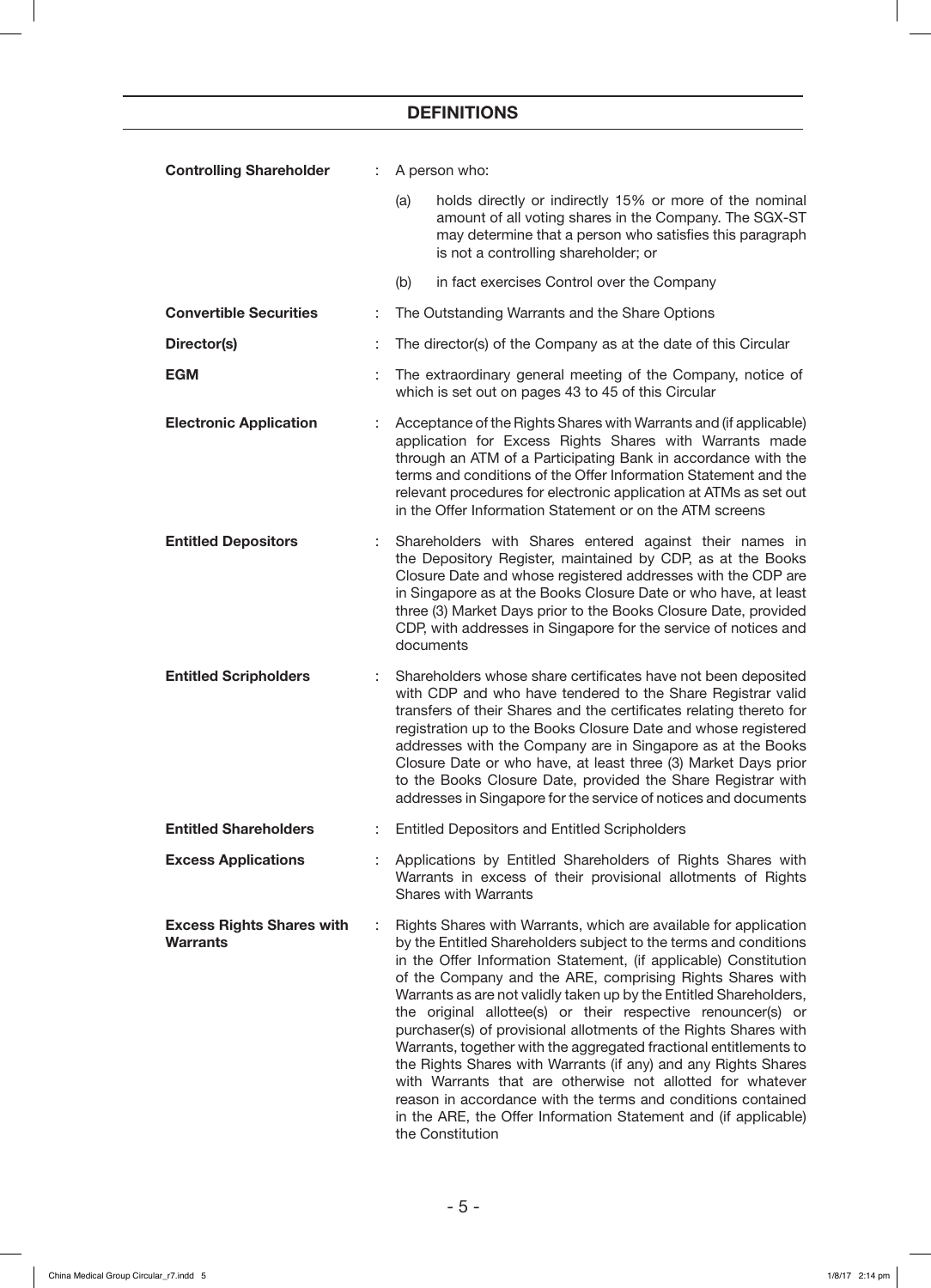| <b>Existing Issued Share</b><br><b>Capital</b>  |    | : The issued share capital of the Company of 3,199,133,315<br>Shares as at the Latest Practicable Date                                                                                                                                                                                                                                                                                                                        |
|-------------------------------------------------|----|-------------------------------------------------------------------------------------------------------------------------------------------------------------------------------------------------------------------------------------------------------------------------------------------------------------------------------------------------------------------------------------------------------------------------------|
| <b>Foreign Purchasers</b>                       |    | Persons purchasing the provisional allotment of Rights Shares<br>with Warrants through the book entry (scripless) settlement<br>system and whose registered addresses with CDP are outside<br>Singapore and who had not, at least three (3) Market Days<br>prior to the Books Closure Date, provided to CDP or the Share<br>Registrar, as the case may be, addresses in Singapore for the<br>service of notices and documents |
| <b>Foreign Shareholders</b>                     |    | Shareholders whose registered addresses with the Company or<br>CDP are outside Singapore as at the Books Closure Date and<br>who had not, at least three (3) Market Days prior to the Books<br>Closure Date, provided to CDP or the Share Registrar, as the<br>case may be, addresses in Singapore for the service of notices<br>and documents                                                                                |
| <b>FY</b>                                       | ÷. | Financial year ended or ending, as the case may be,<br>31 December                                                                                                                                                                                                                                                                                                                                                            |
| HY                                              |    | Financial period ended or ending, as the case may be, 30 June                                                                                                                                                                                                                                                                                                                                                                 |
| <b>Latest Practicable Date or</b><br><b>LPD</b> | t. | 28 July 2017 being the latest practicable date prior to the<br>printing of this Circular                                                                                                                                                                                                                                                                                                                                      |
| <b>Issue Price</b>                              |    | S\$0.001 for each Rights Share                                                                                                                                                                                                                                                                                                                                                                                                |
| <b>LPS</b>                                      | ÷. | Loss per Share                                                                                                                                                                                                                                                                                                                                                                                                                |
| <b>Market Day</b>                               |    | A day on which the SGX-ST is open for trading in securities                                                                                                                                                                                                                                                                                                                                                                   |
| <b>Net Proceeds</b>                             |    | Has the meaning ascribed to it in Section 2.8 of this Circular                                                                                                                                                                                                                                                                                                                                                                |
| <b>New Shares</b>                               |    | The new Shares to be issued by the Company, credited as fully<br>paid, upon the exercise of the Warrants, including, where the<br>context admits, such new Shares arising from the exercise of<br>any additional Warrants as may be required or permitted to<br>be issued in accordance with the terms and conditions of the<br>Warrants as set out in the 2017 Deed Poll                                                     |
| NTA                                             |    | Net Tangible Asset                                                                                                                                                                                                                                                                                                                                                                                                            |
| <b>Notice of EGM</b>                            |    | The notice on page 43 to 45 of this Circular whereby notice is<br>given that the EGM will be held as at the time, date and place as<br>stipulated therein for the purposes of considering and, if thought<br>fit, passing with or without modifications the resolutions as set<br>out therein                                                                                                                                 |
| <b>Offer Information Statement</b>              |    | The offer information statement to be issued by the Company<br>and to be lodged with SGX-ST, acting as an agent on behalf<br>of the Authority in connection with the Rights cum Warrants<br>Issue and, where the context admits, the ARE, the ARS, the PAL<br>and any supplementary or replacement document which may<br>be issued by the Company in connection with the Rights cum<br><b>Warrants Issue</b>                  |
| <b>Options Adjustment</b>                       |    | Has the meaning ascribed to it in Section 2.5 of this Circular                                                                                                                                                                                                                                                                                                                                                                |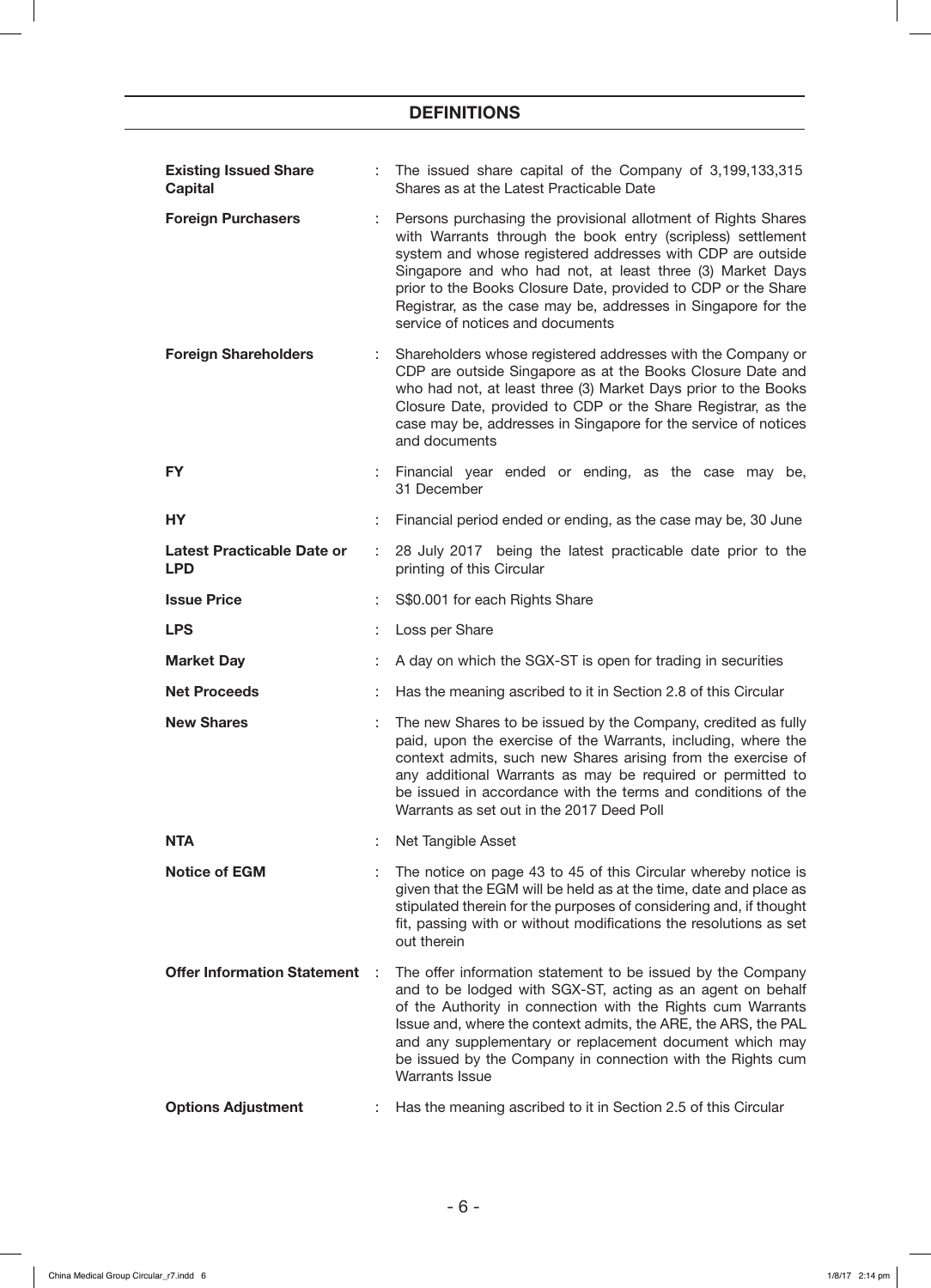| <b>Outstanding Warrants</b>           | The 66,179,592 outstanding listed warrants as at the Latest<br>Practicable Date, each carrying the right to subscribe for one (1)<br>Share at an exercise price of S\$0.005 for one (1) Share during<br>the exercise period commencing on the date of the issue of the<br>warrants and expiring on fifth anniversary of the date of issue of<br>the warrants set out in the 2013 Deed Poll                                                                                                                                                                                                                                                                                                             |
|---------------------------------------|--------------------------------------------------------------------------------------------------------------------------------------------------------------------------------------------------------------------------------------------------------------------------------------------------------------------------------------------------------------------------------------------------------------------------------------------------------------------------------------------------------------------------------------------------------------------------------------------------------------------------------------------------------------------------------------------------------|
| <b>PAL</b>                            | The provisional allotment letter to be issued to the Entitled<br>Scripholders, setting out the provisional allotment of Rights<br>Shares with Warrants under the Rights cum Warrants Issue                                                                                                                                                                                                                                                                                                                                                                                                                                                                                                             |
| <b>Participating Banks</b>            | The banks that will be participating in the Rights cum Warrants<br>Issue by making available their ATMs to Entitled Depositors<br>for acceptance of the Rights Shares with Warrants and/or<br>applications for Excess Rights Shares with Warrants                                                                                                                                                                                                                                                                                                                                                                                                                                                      |
| <b>Public Float Requirement</b>       | The requirement under Rule 723 of the Catalist Rules which<br>requires the Company to ensure that at least 10% of the total<br>number of issued Shares (excluding treasury shares, preference<br>shares and convertible equity securities) in a class that is listed<br>is held by Public Shareholders                                                                                                                                                                                                                                                                                                                                                                                                 |
| <b>Public Shareholders</b>            | Public Shareholders refer to persons other than the Directors,<br>chief executive officer, Substantial Shareholders or Controlling<br>Shareholders of the Company and its Subsidiaries, as well as<br>the Associates of such persons                                                                                                                                                                                                                                                                                                                                                                                                                                                                   |
| <b>Record Date</b>                    | In relation to any dividends, rights, allotments or other<br>distributions, the date as at the close of business (or such other<br>time as may have been notified by the Company) on which<br>Shareholders must be registered with the Company or with CDP,<br>as the case may be, in order to participate in such dividends,<br>rights, allotments or other distributions                                                                                                                                                                                                                                                                                                                             |
| <b>Register of Members</b>            | Register of members of the Company                                                                                                                                                                                                                                                                                                                                                                                                                                                                                                                                                                                                                                                                     |
| <b>Rights cum Warrants Issue</b><br>÷ | The renounceable non-underwritten rights cum warrants<br>Issue by the Company of up to 10,107,788,721 Rights Shares<br>at the Issue Price, with up to 10,107,788,721 Warrants, each<br>Warrant carrying the right to subscribe for one (1) New Share<br>at the Exercise Price, on the basis of three (3) Rights Shares<br>with three (3) Warrants for every one (1) existing Share, held by<br>Entitled Shareholders as at the Books Closure Date, fractional<br>entitlements to be disregarded                                                                                                                                                                                                        |
| <b>Rights Shares</b>                  | Up to 10,107,788,721 new Shares to be allotted and issued by<br>the Company pursuant to the Rights cum Warrants Issue                                                                                                                                                                                                                                                                                                                                                                                                                                                                                                                                                                                  |
| <b>Scenario 1</b>                     | The scenario where all the outstanding Convertible Securities<br>are converted and/or exercised (as the case may be) in full and<br>all the new Shares that are required to be allotted and issued<br>pursuant to such conversion and/or exercise are allotted and<br>issued on or before the Books Closure Date, resulting in an<br>issued share capital comprising 3,369,262,907 Shares as at the<br>Books Closure Date and all the Entitled Shareholders subscribe<br>in full for their pro rata entitlements of Rights Shares under the<br>Rights cum Warrants Issue, resulting in 10,107,788,721 Rights<br>Shares and 10,107,788,721 Warrants being issued under the<br>Rights cum Warrants Issue |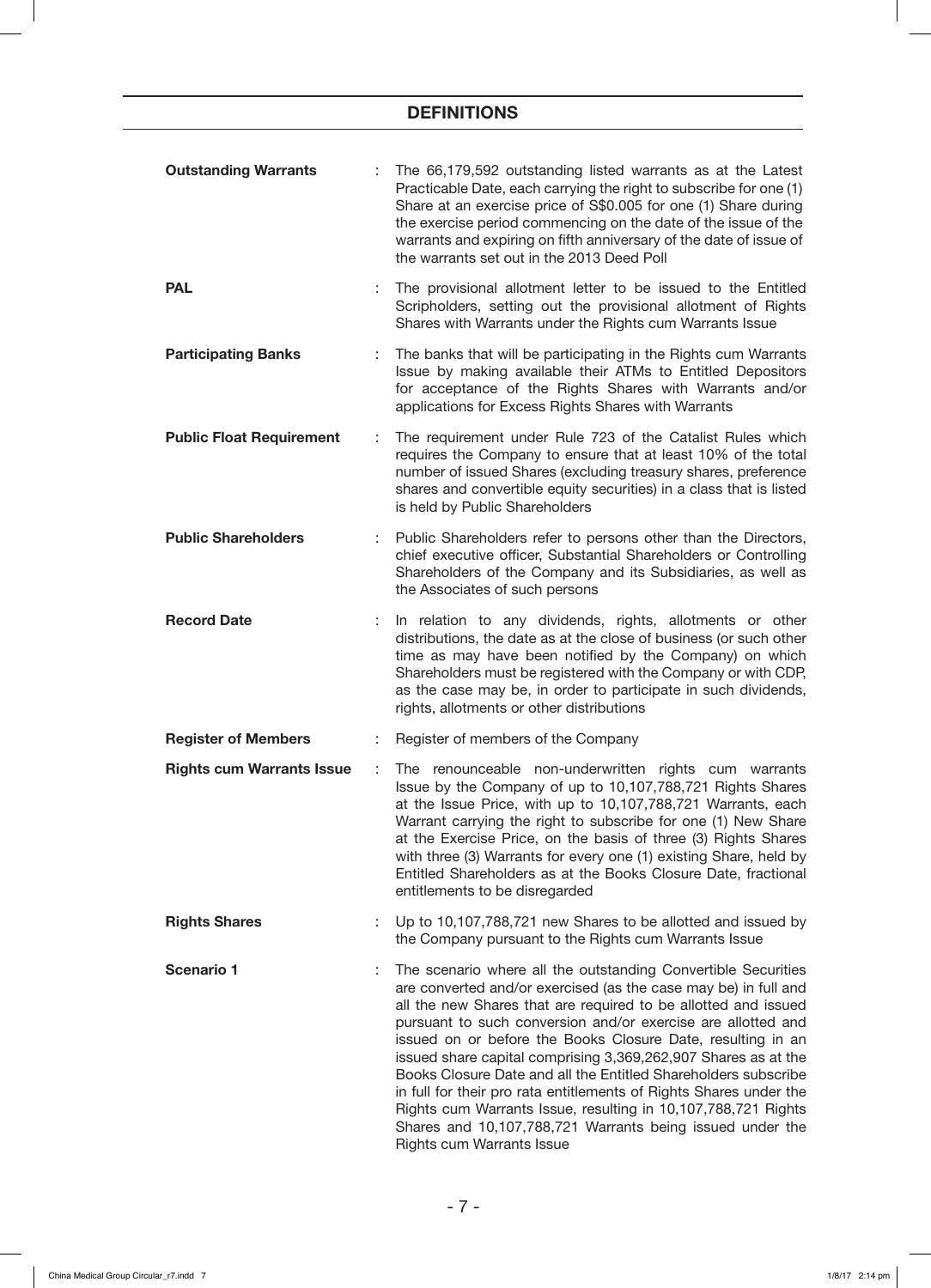| <b>Scenario 2</b>              |    | The scenario where none of the Convertible Securities are<br>converted and/or exercised (as the case may be) in full and no<br>new Shares are required to be allotted and issued on or before<br>the Books Closure Date, resulting in an issued share capital<br>comprising 3,199,133,315 Shares as at the Books Closure<br>Date, and all the Entitled Shareholders subscribe in full for their<br>pro rata entitlements of Rights Shares under the Rights cum<br>Warrants Issue, resulting in 9,597,399,945 Rights Shares and<br>9,597,399,945 Warrants being issued under the Rights cum<br><b>Warrants Issue</b> |
|--------------------------------|----|---------------------------------------------------------------------------------------------------------------------------------------------------------------------------------------------------------------------------------------------------------------------------------------------------------------------------------------------------------------------------------------------------------------------------------------------------------------------------------------------------------------------------------------------------------------------------------------------------------------------|
| <b>Scenario 3</b>              |    | The scenario where Scenario 2 occurs and all of the Warrants<br>issued thereunder are exercised                                                                                                                                                                                                                                                                                                                                                                                                                                                                                                                     |
| <b>Scenario 1 Net Proceeds</b> | ÷  | Has the meaning ascribed to it in Section 2.8 of this Circular                                                                                                                                                                                                                                                                                                                                                                                                                                                                                                                                                      |
| <b>Scenario 2 Net Proceeds</b> |    | Has the meaning ascribed to it in Section 2.8 of this Circular                                                                                                                                                                                                                                                                                                                                                                                                                                                                                                                                                      |
| <b>Scenario 3 Net Proceeds</b> |    | Has the meaning ascribed to it in Section 2.8 of this Circular                                                                                                                                                                                                                                                                                                                                                                                                                                                                                                                                                      |
| <b>Scheme May 2008</b>         |    | The 550,000 share options granted and accepted by the<br>participants under the Albedo Employee Share Option Scheme<br>granted on 2 May 2008 at the subscription price of S\$0.13 per<br>Share                                                                                                                                                                                                                                                                                                                                                                                                                      |
| <b>Scheme June 2008</b>        | ÷. | The 3,500,000 share options granted and accepted by the<br>participants under the Albedo Employee Share Option Scheme<br>granted on 20 June 2008 at the subscription price of S\$0.014<br>per Share                                                                                                                                                                                                                                                                                                                                                                                                                 |
| <b>Scheme October 2014</b>     | ÷. | The 105,500,000 share options granted and accepted by the<br>participants under the Albedo Employee Share Option Scheme<br>granted on 2 October 2014 at the subscription price of S\$0.013<br>per Share                                                                                                                                                                                                                                                                                                                                                                                                             |
| <b>Schemes</b>                 | ÷  | Collectively, Scheme May 2008, Scheme June 2008 and Scheme<br>October 2014                                                                                                                                                                                                                                                                                                                                                                                                                                                                                                                                          |
| <b>Securities Account</b>      |    | Securities account maintained by a Depositor with CDP but<br>does not include a securities sub-account maintained with a<br>Depository Agent                                                                                                                                                                                                                                                                                                                                                                                                                                                                        |
| <b>SFA</b>                     |    | The Securities and Futures Act (Chapter 289) of Singapore, as<br>may be amended, modified or supplemented from time to<br>time                                                                                                                                                                                                                                                                                                                                                                                                                                                                                      |
| <b>SGXNET</b>                  |    | The SGXNET Corporate Announcement System                                                                                                                                                                                                                                                                                                                                                                                                                                                                                                                                                                            |
| <b>Shares</b>                  |    | Ordinary shares in the share capital of the Company                                                                                                                                                                                                                                                                                                                                                                                                                                                                                                                                                                 |
| <b>Shareholders</b>            |    | Registered holders of Shares except that where the registered<br>holder is CDP, the term "Shareholders" in relation to Shares<br>held by CDP shall mean the persons named as Depositors in the<br>Depository Register maintained by CDP and whose securities<br>accounts are credited with those Shares                                                                                                                                                                                                                                                                                                             |
| <b>Share Options</b>           |    | The 103,950,000 outstanding share options (each Share Option<br>carrying the right to subscribe for one (1) Share upon the exercise<br>of the Share Option) granted under the Schemes as at the Latest<br>Practicable Date                                                                                                                                                                                                                                                                                                                                                                                          |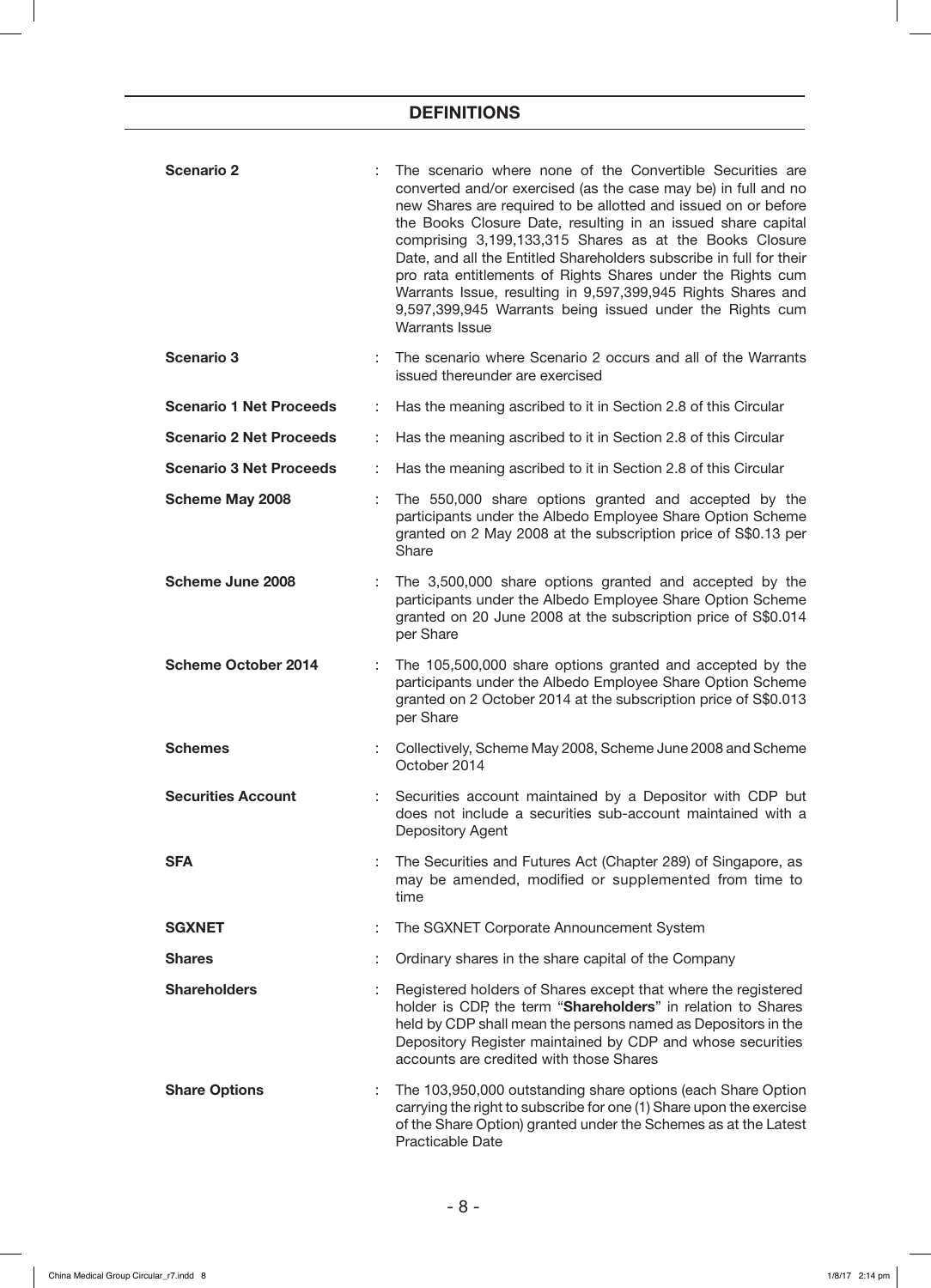| <b>Substantial Shareholder</b> | A Shareholder who holds directly or indirectly 5% or more of the<br>total issued and voting share capital of the Company                                                                                                                                                                                                                                                                                                                                                                                                                                                                                                                                                                                                                                                                                                                          |
|--------------------------------|---------------------------------------------------------------------------------------------------------------------------------------------------------------------------------------------------------------------------------------------------------------------------------------------------------------------------------------------------------------------------------------------------------------------------------------------------------------------------------------------------------------------------------------------------------------------------------------------------------------------------------------------------------------------------------------------------------------------------------------------------------------------------------------------------------------------------------------------------|
| <b>Unit Share Market</b>       | The unit share market of the SGX-ST, which allows the trading<br>of single shares                                                                                                                                                                                                                                                                                                                                                                                                                                                                                                                                                                                                                                                                                                                                                                 |
| <b>Warrants</b>                | Up to 10,107,788,721 free detachable warrants in registered<br>form to be allotted and issued by the Company together with<br>the Rights Shares pursuant to the Rights cum Warrants Issue<br>and (where the context so admits) such additional warrants as<br>may be required or permitted to be allotted and issued by the<br>Company pursuant to the terms and conditions of the Warrants<br>to be set out in the 2017 Deed Poll (any such additional warrants<br>to rank pari passu with the Warrants to be issued together with<br>the Rights Shares for all purposes to form part of the same<br>series of Warrants constituted by the 2017 Deed Poll), each<br>Warrant entitling the holder thereof to subscribe for one (1) New<br>Share at the Exercise Price, subject to the terms and conditions<br>to be set out in the 2017 Deed Poll |
| <b>Warrants Adjustment</b>     | Has the meaning ascribed to it in Section 2.5 of this Circular                                                                                                                                                                                                                                                                                                                                                                                                                                                                                                                                                                                                                                                                                                                                                                                    |
| <b>Warrantholders</b>          | Registered holders of the Warrants, except that where the<br>registered holder is CDP, the term "Warrantholders" shall, in<br>relation to such Warrants and where the context admits, mean<br>the Entitled Depositors whose Securities Account are credited<br>with such Warrants                                                                                                                                                                                                                                                                                                                                                                                                                                                                                                                                                                 |
| <b>Warrant Agent</b>           | Boardroom Corporate & Advisory Services Pte Ltd.                                                                                                                                                                                                                                                                                                                                                                                                                                                                                                                                                                                                                                                                                                                                                                                                  |
| <b>Currencies and Units</b>    |                                                                                                                                                                                                                                                                                                                                                                                                                                                                                                                                                                                                                                                                                                                                                                                                                                                   |

| "S\$" and "Singapore cents" | : Singapore dollars and cents respectively, the lawful currency of<br>the Republic of Singapore |
|-----------------------------|-------------------------------------------------------------------------------------------------|
| "%" or "per cent."          | : Per centum or percentage                                                                      |

The terms "Depositor", "Depository Agent" and "Depository Register" shall have the meanings ascribed to them respectively in Section 81SF of the SFA.

The term "Subsidiary" shall have the same meaning ascribed to it in Section 5 of the Companies Act.

Words importing the singular shall, where applicable, include the plural and *vice versa*. Words importing the masculine gender shall, where applicable, include the feminine and neuter genders and *vice versa*. References to persons shall, where applicable, include corporations.

Any reference in this Circular to any statute or enactment is a reference to that statute or enactment as for the time being amended or re-enacted. Any word or term defined under the Act, the SFA, the Catalist Rules or any statutory modification thereof and used in this Circular shall, where applicable, have the same meaning assigned to it under the Act, the SFA, the Catalist Rules or any statutory modification thereof, as the case may be, unless otherwise provided.

The headings in this Circular are inserted for convenience only and shall be ignored in construing this Circular.

Any reference to a time of day and to dates in this Circular shall be a reference to Singapore time and dates, unless otherwise stated.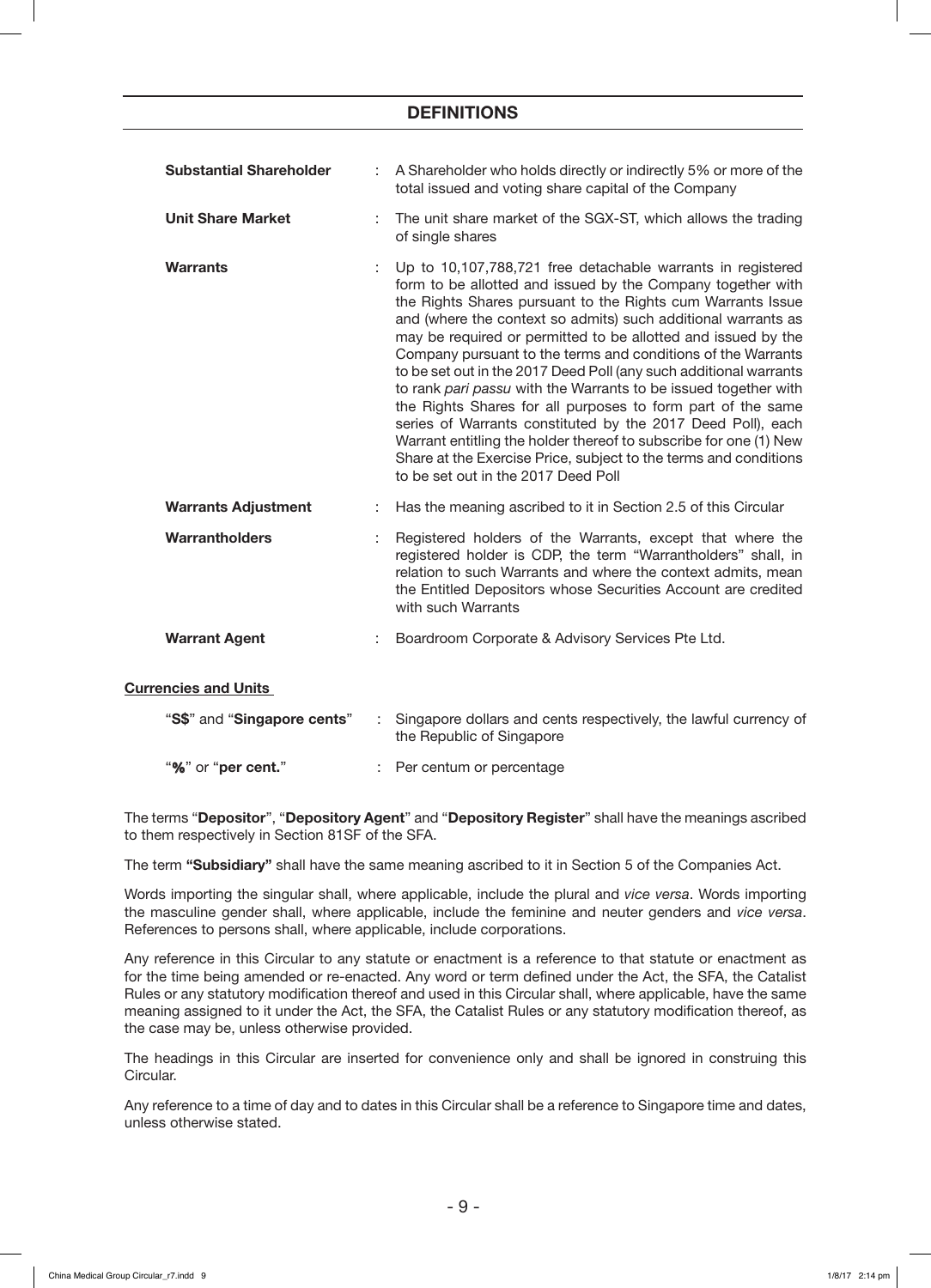Any discrepancies in figures included in this Circular between the amounts listed and their actual values are due to rounding. Accordingly, figures may have been adjusted to ensure that totals or sub-totals shown, as the case may be, reflect an arithmetic aggregation of the figures that precede them.

Any reference in this Circular to Shares being allotted to a person includes allotment to CDP for the account of that person.

Any reference to "we", "us" and "our" in this Circular is a reference to the Group or any member of the Group as the context requires.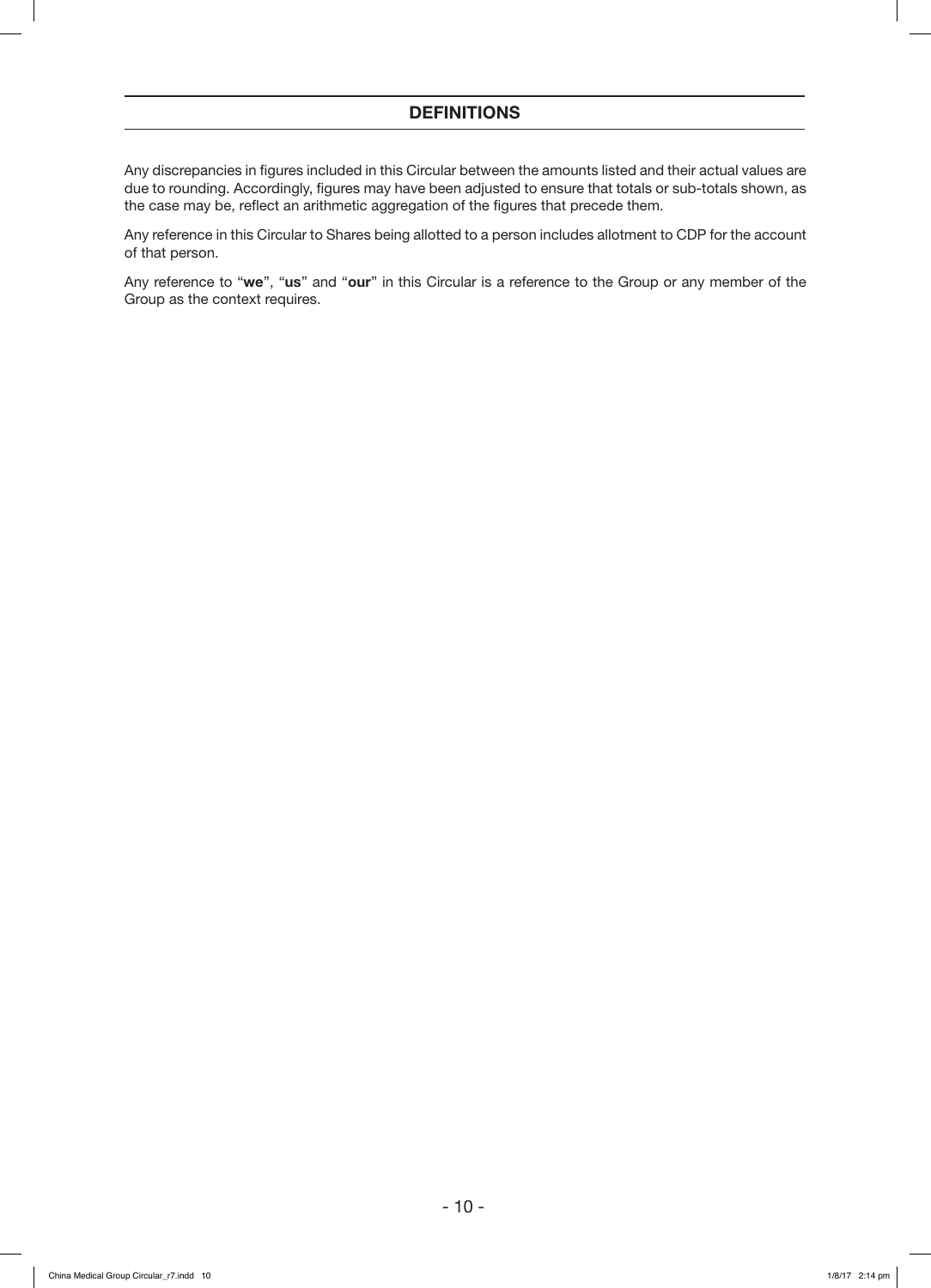## CAUTIONARY NOTE ON FORWARD-LOOKING STATEMENTS

#### Cautionary Note on Forward-looking Statements

All statements other than statements of historical facts included in this Circular are or may be forwardlooking statements. Forward-looking statements include but are not limited to those using words such as "seek", "expect", "anticipate", "estimate", "believe", "intend", "project", "plan", "strategy", "forecast" and similar expressions or future or conditional verbs such as "will", "if", "would", "should", "could", "may" and "might". However, these words are not the exclusive means of identifying forward-looking statements. These statements reflect the Company's current expectations, beliefs, hopes, intentions or strategies regarding the future and assumptions in light of currently available information. Such forward-looking statements are not guarantees of future performance or events and involve known and unknown risks and uncertainties. Accordingly, actual results may differ materially from those described in such forward-looking statements. Shareholders should not place undue reliance on such forward-looking statements, and the Company assumes no obligation to update publicly or revise any forward-looking statement.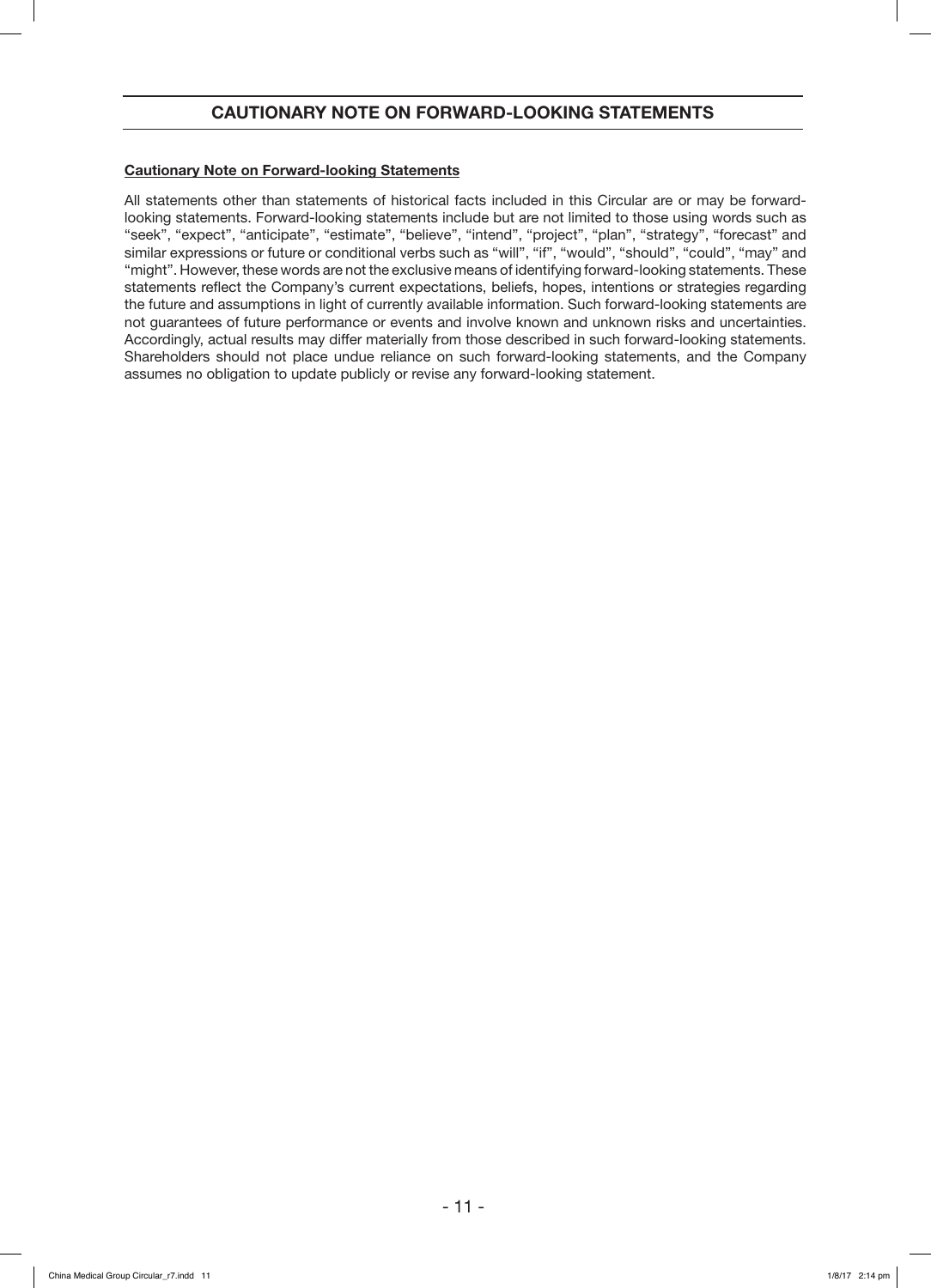## CHINA MEDICAL (INTERNATIONAL) GROUP LIMITED

(Company Registration Number 200505118M) (Incorporated in the Republic of Singapore)

**Directors Contract Contract Contract Contract Contract Contract Contract Contract Contract Contract Contract Contract Contract Contract Contract Contract Contract Contract Contract Contract Contract Contract Contract Co** 

Tai Kok Chuan (Executive Chairman) Hano Maeloa (Non-Executive Director) Chew Soo Lin (Independent Director) Yap Siean Sin (Independent Director)

360 Orchard Road #04 – 08 International Building Singapore 238869

#### 4 August 2017

#### To: The Shareholders of China Medical (International) Group Limited

#### Dear Sir/Madam

#### 1. INTRODUCTION

The Directors are convening an EGM to be held on 22 August 2017 to seek Shareholders' approval in relation to the proposed Rights cum Warrants Issue.

The purpose of this Circular is to provide Shareholders with information relating to, and to seek Shareholders' approval for the proposed Rights cum Warrants Issue to be tabled at the EGM, the notice of which is set out on pages 43 to 45 of this Circular.

On 7 June 2017, the Company released the Announcement which provided therein that the proposed Rights cum Warrants Issue is subject to, *inter alia*:

- (a) the receipt of the listing and quotation notice from SGX-ST for the Rights Shares, Warrants, New Shares and the new Shares that may be issued pursuant to the exercise of any additional warrants or options to be issued in respect of the Warrants Adjustments and Options Adjustments from the SGX-ST;
- (b) the issue and allotment of the Rights Shares with Warrants at the issue price of S\$0.001 per Rights Share, having been approved by Shareholders at the EGM; and
- (c) the lodgment of the Offer Information Statement together with all other accompanying documents (if applicable) with the SGX-ST, acting as an agent on behalf of Authority.

An application will be made to the SGX-ST by the Sponsor on behalf of the Company for the listing of and quotation for the Rights Shares, Warrants, New Shares and the new Shares that may be issued pursuant to the exercise of any additional warrants or options to be issued in respect of the Warrants Adjustments and Options Adjustments from the SGX-ST. The Company will make the necessary announcement on SGXNET upon the receipt of the listing and quotation notice by the SGX-ST.

The Rights cum Warrants Issue will be undertaken by the Company on a non-underwritten basis.

The SGX-ST and the Sponsor take no responsibility for the contents of this Circular, including the accuracy, completeness or correctness of any of the information, statements or opinions made or reports contained in this Circular.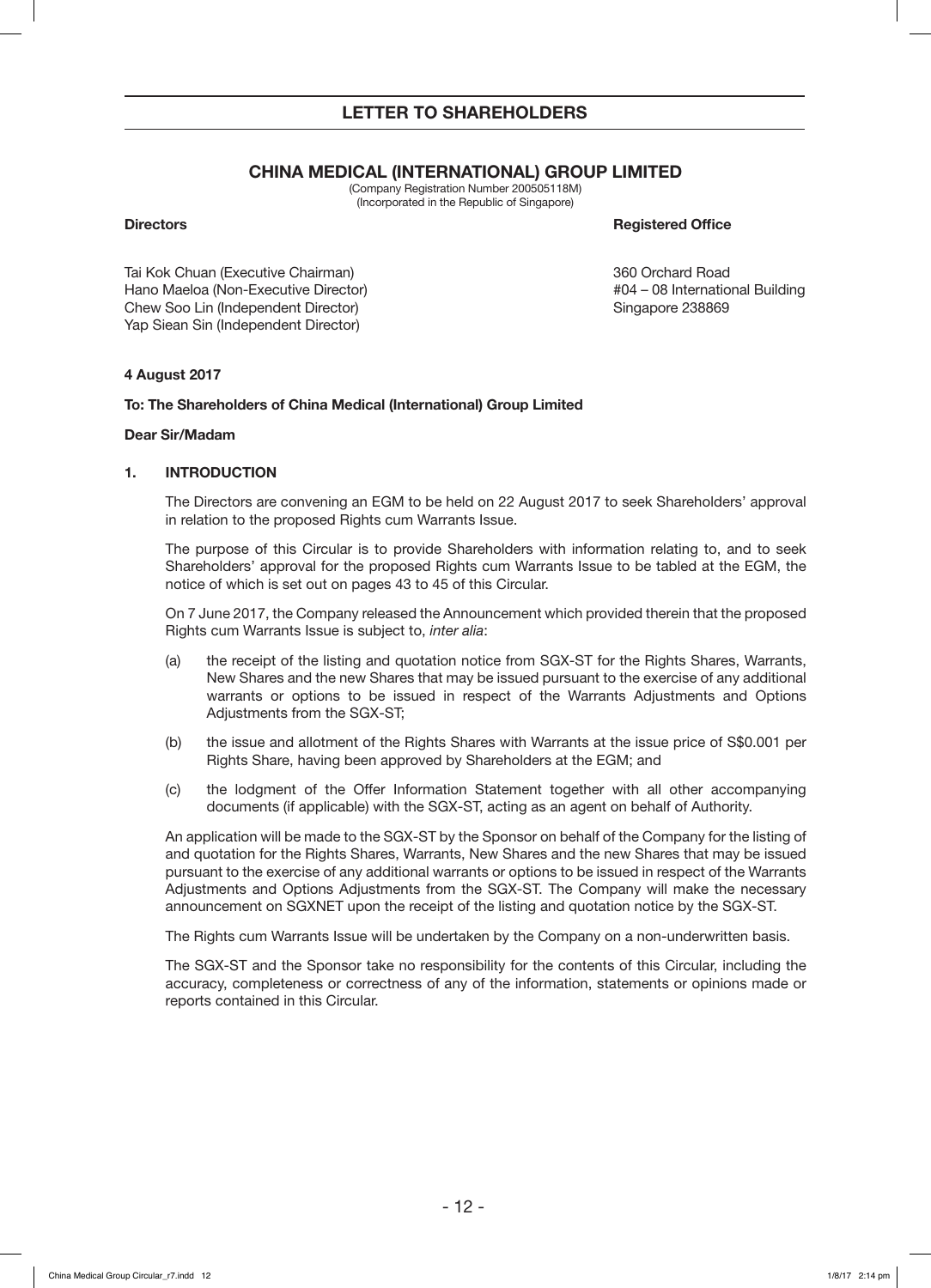#### 2. DETAILS OF THE RIGHTS CUM WARRANTS ISSUE

#### 2.1 Basis of the Rights cum Warrants Issue

As at the Latest Practicable Date,

- (a) the Existing Issued Share Capital comprised 3,199,133,315 Shares; and
- (b) the Company has Convertible Securities which comprised 66,179,592 Outstanding Warrants and 103,950,000 Share Options.

Based on the foregoing, up to 10,107,788,721 Rights Shares will be issued at the Issue Price, with up to 10,107,788,721 Warrants, each Warrant carrying the right to subscribe for one (1) New Share at the Exercise Price, on the basis of three (3) Rights Shares with three (3) Warrants for every one (1) Share, held by the Shareholders of the Company as at the Books Closure Date, fractional entitlements to be disregarded.

The Issue Price represents:

- (a) a discount of approximately 80% to the closing market price of S\$0.005 per Share for trades done on the SGX-ST on 7 June 2017 (being the last market day on which the Shares were transacted on the SGX-ST prior to the release of the Announcement); and
- (b) a discount of approximately 50% to the theoretical ex-rights price of S\$0.002 per Share (being the theoretical market price of each Share assuming the completion of the Rights cum Warrants Issue, and which is calculated based on the closing market price of S\$0.005 per Share for trades done on the SGX-ST on 7 June 2017, being the last market day prior to the Announcement, and the total number of Shares following the completion of the Rights cum Warrants Issue).

The Rights Shares with Warrants are payable in full upon acceptance and/or application and, upon allotment and issue, will rank *pari passu* in all respects with the then existing issued Shares, except that they will not rank for any dividends, rights, allotments or other distributions, the Record Date for which falls before the date of issue of the Rights Shares with Warrants.

Entitled Shareholders will be at liberty to accept (in full or in part), decline or otherwise renounce or, in the case of Entitled Depositors, only trade (during the provisional allotment trading period prescribed by the SGX-ST), their provisional allotments of Rights Shares with Warrants and will be eligible to apply for additional Rights Shares with Warrants in excess of their provisional allotments under the Rights cum Warrants Issue.

Disregarded fractional entitlements of Rights Shares with Warrants will be aggregated with entitlements to the Rights Shares with Warrants which are not taken up or allotted for any reason, and shall be used to satisfy excess applications for Rights Shares with Warrants (if any) or otherwise dealt with in such manner as the Directors may, in their absolute discretion, deem fit in the interests of the Company.

In the allotment of Excess Rights Shares with Warrants, preference will be given to Entitled Shareholders in satisfaction of their application for Excess Rights Shares with Warrants, if any, provided that where there are insufficient Excess Rights Shares with Warrants to allot to each application, the Company shall allot the Excess Rights Shares with Warrants to Entitled Shareholders such that preference will be given to the rounding of odd lots. Directors and Substantial Shareholders who have control or influence over the Company in connection with the day-to-day affairs of the Company or the terms of the Rights cum Warrants Issue, or have representation (direct or through a nominee) on the Board, will rank last in priority for the rounding of odd lots and allotment of Excess Rights Shares with Warrants.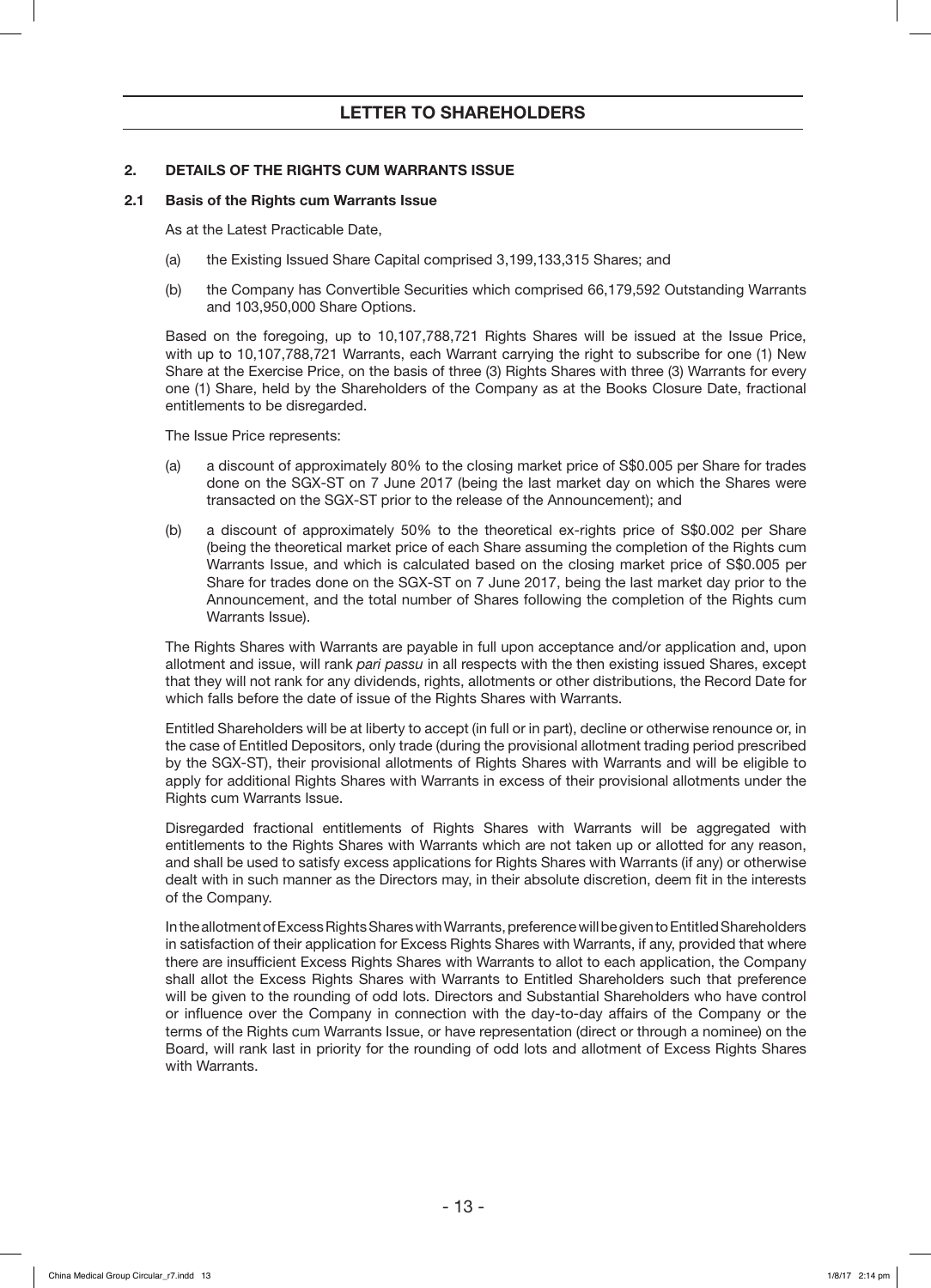In view of the cost savings in respect of underwriting fees, the Rights cum Warrants Issue will not be underwritten by any financial institution.

The terms and conditions of the Rights cum Warrants Issue are subject to such changes as the Directors, may, in their absolute discretion, deem fit. The final terms and conditions of the Rights cum Warrants Issue will be contained in the Offer Information Statement to be despatched by the Company to Entitled Shareholders in due course, subject to, *inter alia*, the required approval of the relevant Shareholders being obtained for the Rights cum Warrants Issue at the EGM.

Provisional allotments of the Rights Shares with Warrants which would otherwise have been made to Foreign Shareholders will be dealt with in the manner described in Section 2.7 of this Circular.

#### 2.2 Trading of Odd Lots

Entitled Shareholders should note that the Rights cum Warrants Issue may result in them holding odd lots of Shares and odd lots of Warrants (that is, lots other than board lots of 100 Shares or 100 Warrants).

Following the Rights cum Warrants Issue, Entitled Shareholders who hold odd lots of Shares or Warrants and who wish to trade in odd lots of Shares or Warrants on the SGX-ST should note that they will be able to do so on the Unit Share Market of the SGX-ST which allows trading of odd lots with a minimum of one (1) Share. The market for trading of such odd lots of Shares may be illiquid.

Shareholders who hold odd lots of the Rights Shares and Warrants (i.e. less than 100 Shares or 100 Warrants) and who wish to trade in odd lots on the SGX-ST should note that there is no assurance that they can acquire such number of Shares or Warrants to make up one (1) board lot of 100 Shares or 100 Warrants respectively, or to dispose of their odd lots (whether in part or in whole) on the SGX-ST.

All fractional entitlements to the Rights Shares with Warrants will be disregarded in arriving at the entitlements of the Entitled Shareholders and will, together with entitlements not allotted or taken up for any reason, be aggregated and issued to satisfy applications, if any, for Excess Rights Shares with Warrants or otherwise disposed of or dealt with in such manner as the Directors may, in their absolute discretion, deem fit in the interests of the Company. Shareholders should note that they are able to trade odd lots of Shares in board lots of one (1) Share on the Unit Share Market of the SGX-ST Catalist.

#### 2.3 The Proposed Principal Terms of the Rights cum Warrants Issue

| <b>Number of Rights</b><br><b>Shares</b>        | Up to 10,107,788,721 Rights Shares (together with Warrants) will be<br>issued in Scenario 1 and up to 9,597,399,945 Rights Shares (together<br>with Warrants) will be issued in Scenario 2. |
|-------------------------------------------------|---------------------------------------------------------------------------------------------------------------------------------------------------------------------------------------------|
| <b>Basis of Provisional</b><br><b>Allotment</b> | Three (3) Rights Shares for every one (1) existing Share held by Entitled<br>Shareholders as at the Books Closure Date, fractional entitlements to<br>be disregarded.                       |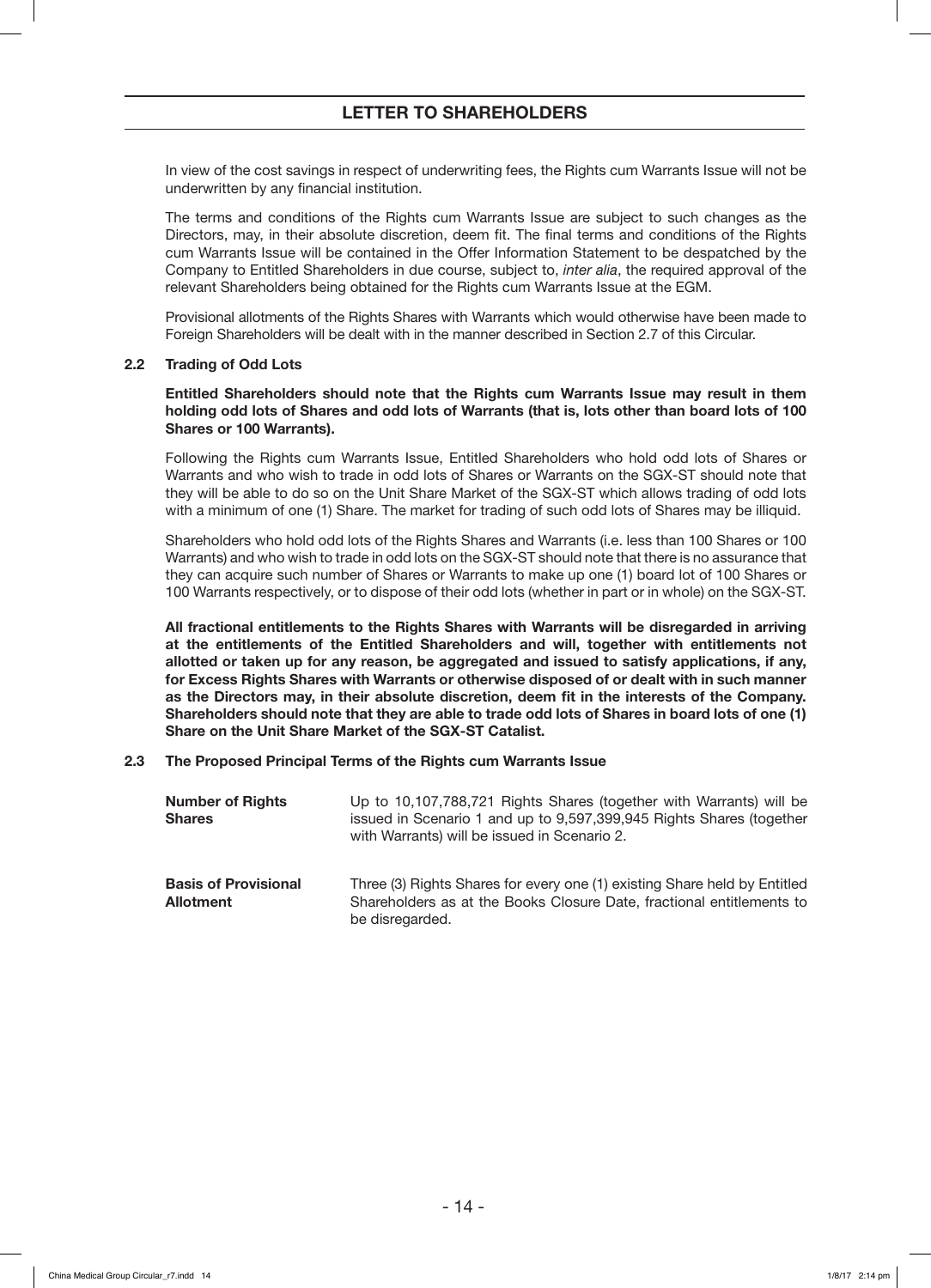| <b>Issue Price</b> | S\$0.001 for each Rights Share, payable in full on acceptance and/or |
|--------------------|----------------------------------------------------------------------|
|                    | application.                                                         |

The Issue Price represents a discount of approximately 80% to the closing market price of S\$0.005 per Share for trades done on Catalist on 7 June 2017, being the last trading day of the Shares on Catalist prior to the release of the Announcement, a discount of approximately 50% to the theoretical ex-rights price of S\$0.002 per Share (being the theoretical market price of each Share assuming the completion of the Rights cum Warrants Issue, and which is calculated based on the closing market price of S\$0.005 per Share for trades done on the SGX-ST on 7 June 2017, being the last Market Day prior to the date of the Announcement, and the total number of Shares following the completion of the Rights cum Warrants Issue).

- Non-underwritten The Rights cum Warrants Issue will not be underwritten. In view of the savings in costs by the Company as a result of not having to pay any underwriting fees, the Company has decided to proceed with the Rights cum Warrants Issue without having the Rights cum Warrants Issue being underwritten by any financial institution. The Rights cum Warrants Issue will not be withdrawn after commencement of the ex-rights trading of the Shares pursuant to Rule 820(1) of the Catalist Rules.
- Status of the Rights Shares The Rights Shares will, upon allotment and issuance, rank *pari passu* in all respects with then existing Shares in issue, save for any dividends, rights, allotments or other distributions, the Record Date for which falls before the date of issue of the Rights Shares.
- Eligibility to participate in the Rights cum Please refer to Section 2.7 of this Circular for further details.
- Warrants Issue
- Listing of the Rights Shares An application will be made to the SGX-ST by the Sponsor on behalf of the Company for the listing of and quotation for the Rights Shares (together with the Warrants and the New Shares) and any new Shares that may be
- 
- 
- Trading of the Rights Shares
- 
- their securities. Upon the listing of and quotation for the Rights Shares on the SGX-ST, the Rights Shares will be traded on Catalist under the book-entry (scripless) settlement system. For the purposes of trading on the SGX-ST
	- Catalist, each board lot of Shares will comprise 100 Shares, or such other number of Shares as may be notified by the Company. Odd lots of Shares in board lots of one (1) Share may be traded on the Unit Share Market of the SGX-ST.

the receipt of the listing and quotation notice by the SGX-ST.

issued pursuant to the Options Adjustment and Warrants Adjustments. The Company will make the necessary announcement on SGXNET upon

The issue of the listing and quotation notice by the SGX-ST is not an indication of the merits of the Rights cum Warrants Issue, the Rights Shares, the Warrants, the New Shares, the Company, its Subsidiaries and

**Trading of Rights** Entitled Depositors who wish to trade all or part of their provisional allotments of Rights Shares on Catalist can do so during the trading period for the Rights Shares. Entitled Depositors should note that the provisional allotments of Rights Shares are expected to be tradeable in board lot sizes of 100. Entitled Depositors who wish to trade in lot sizes other than this board lot size, can do so on the SGX-ST's Unit Share Market.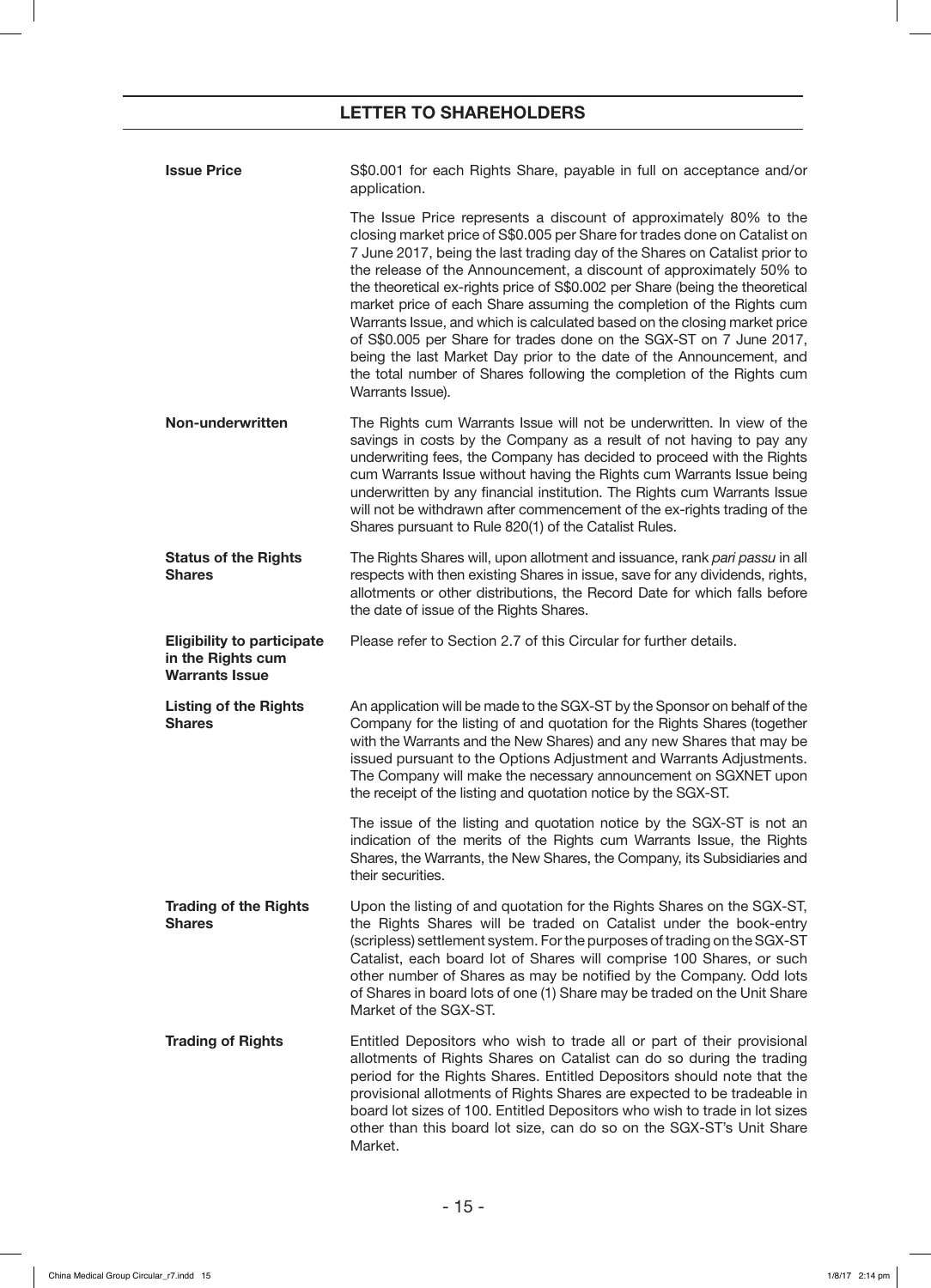| Acceptance and excess/<br>additional application | Entitled Shareholders will be at liberty to accept in full or in part, decline<br>or otherwise renounce or in the case of Entitled Depositors, trade<br>their provisional allotments of the Rights Shares on Catalist during the<br>provisional allotment trading period prescribed by SGX-ST and will be<br>eligible to apply for the Excess Rights Shares.                                                                                                                                                                                                                                                                                                                                                                                                                                                                                                                                                                                      |
|--------------------------------------------------|---------------------------------------------------------------------------------------------------------------------------------------------------------------------------------------------------------------------------------------------------------------------------------------------------------------------------------------------------------------------------------------------------------------------------------------------------------------------------------------------------------------------------------------------------------------------------------------------------------------------------------------------------------------------------------------------------------------------------------------------------------------------------------------------------------------------------------------------------------------------------------------------------------------------------------------------------|
|                                                  | Provisional allotments of Rights Shares which are not taken up for any<br>reason shall be aggregated and used to satisfy excess applications for<br>Rights Shares (if any) or otherwise dealt with in such manner as the<br>Board may in its absolute discretion deem fit in the interests of the<br>Company.                                                                                                                                                                                                                                                                                                                                                                                                                                                                                                                                                                                                                                     |
|                                                  | In the allotment of Excess Rights Shares, preference will be given to<br>Entitled Shareholders in satisfaction of their application for Excess<br>Rights Shares, if any, provided that where there are insufficient Excess<br>Rights Shares to allot to each application, the Company shall allot the<br>Excess Rights Shares to Entitled Shareholders such that preference will<br>be given to the rounding of odd lots, and Directors and Substantial<br>Shareholders who have control or influence over the Company in<br>connection with the day-to-day affairs of the Company or the terms<br>of the Rights cum Warrants Issue, or have representation (direct or<br>through a nominee) on the Board, will either be ineligible for Excess<br>Rights Shares, or if eligible, rank last in priority for the rounding of odd<br>lots and allotment of Excess Rights Shares.                                                                    |
|                                                  | The procedures for acceptance, payment and excess application by<br>Entitled Depositors and the procedures for acceptance, payment,<br>splitting, renunciation and excess application by Entitled Scripholders<br>will be set out in the Offer Information Statement to be despatched to<br>Entitled Shareholders in due course, subject to, inter alia, the Rights<br>cum Warrants Issue being approved by the relevant Shareholders at<br>the EGM.                                                                                                                                                                                                                                                                                                                                                                                                                                                                                              |
| <b>Fractional Entitlements</b>                   | Fractional entitlements to the Rights Shares will be disregarded in<br>arriving at the Shareholders' entitlements and will, together with the<br>provisional allotments which are not taken up for any reason, be<br>aggregated and used to satisfy applications for Excess Rights Shares<br>(if any), or otherwise dealt with in such manner as the Directors may, in<br>their absolute discretion, deem fit for the benefit of the Company.                                                                                                                                                                                                                                                                                                                                                                                                                                                                                                     |
| <b>Use of CPF Funds</b>                          | Members under the CPF Investment Scheme-Ordinary Account may<br>use their CPF account saving (subject to the availability of investible<br>savings) ("CPF Funds") for the payment of the Issue Price to subscribe<br>for their provisional allotments of Rights Shares and/or apply for Excess<br>Rights Shares, subject to the applicable CPF rules and regulations.<br>Such members who wish to accept the provisional allotment of Rights<br>Shares and (if applicable) apply for Excess Rights Shares using the CPF<br>Funds will need to instruct their respective approved banks, where they<br>hold their CPF Investment Accounts, to accept and (if applicable) apply<br>for the Rights Shares on their behalf in accordance with the terms and<br>conditions of the Offer Information Statement. CPF Funds may not,<br>however, be used for the purchase of the provisional allotments of the<br>Rights Shares directly from the market. |
| <b>Governing Law</b>                             | Laws of the Republic of Singapore.                                                                                                                                                                                                                                                                                                                                                                                                                                                                                                                                                                                                                                                                                                                                                                                                                                                                                                                |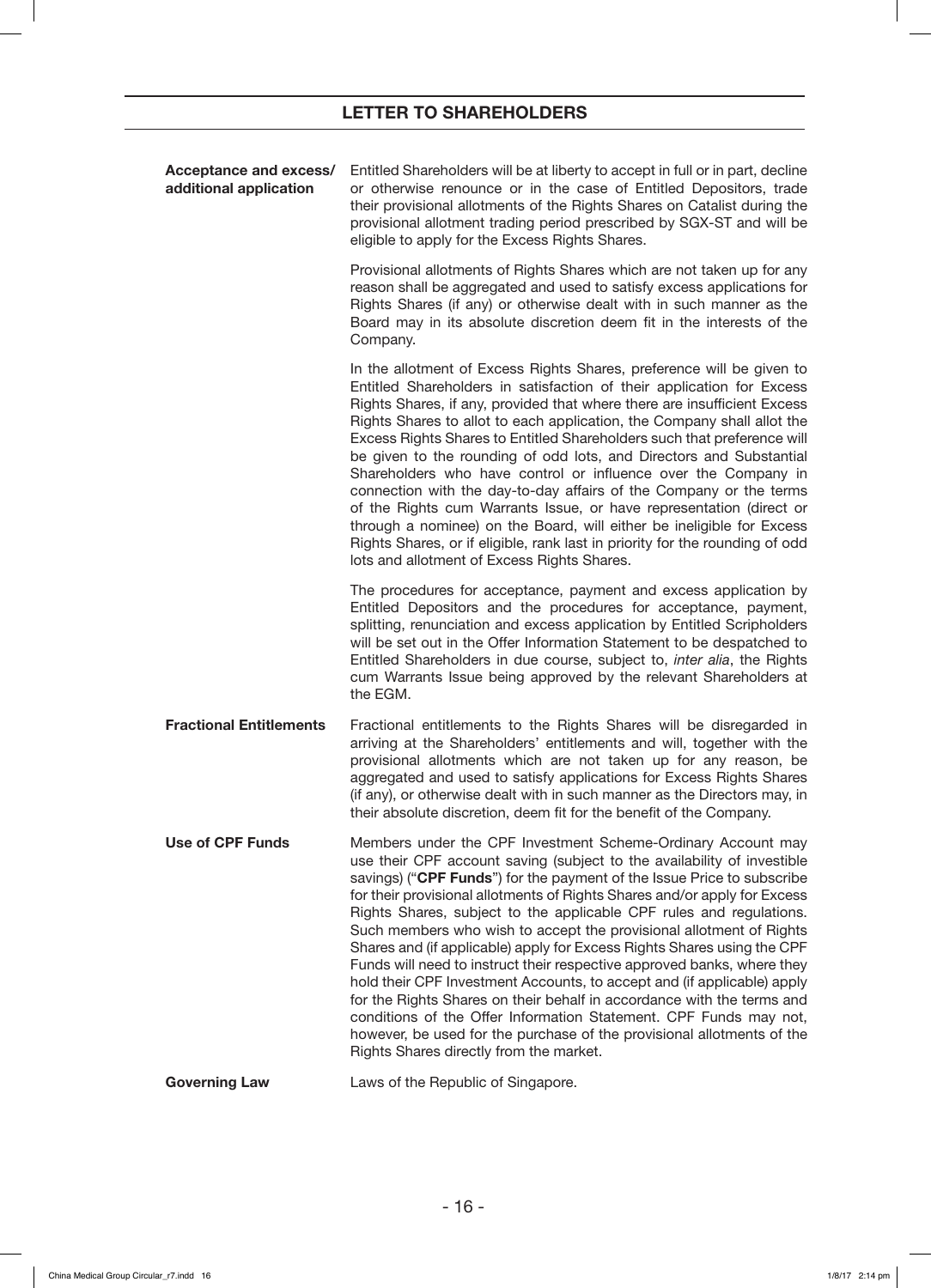|     | <b>Scaling Down Option</b>                      | Depending on the level of subscription for the Rights Shares with<br>Warrants, the Company will, if necessary, scale down the subscription<br>for the Rights Shares with Warrants by any of the Shareholders to<br>avoid placing the relevant Shareholder in the position of incurring a<br>mandatory general offer obligation under the Code as a result of other<br>Shareholders not taking up their Rights Shares entitlement fully.                                                                                                                                                                                                                                                                                                                                                                                                                                                                                                                        |
|-----|-------------------------------------------------|----------------------------------------------------------------------------------------------------------------------------------------------------------------------------------------------------------------------------------------------------------------------------------------------------------------------------------------------------------------------------------------------------------------------------------------------------------------------------------------------------------------------------------------------------------------------------------------------------------------------------------------------------------------------------------------------------------------------------------------------------------------------------------------------------------------------------------------------------------------------------------------------------------------------------------------------------------------|
| 2.4 | <b>Principal Terms of the Warrants</b>          |                                                                                                                                                                                                                                                                                                                                                                                                                                                                                                                                                                                                                                                                                                                                                                                                                                                                                                                                                                |
|     | <b>Number of Warrants</b>                       | Up to 10,107,788,721 Warrants (together with the Rights Shares) will be<br>issued in Scenario 1 and up to 9,597,399,945 Warrants (together with<br>the Rights Shares) will be issued in Scenario 2.                                                                                                                                                                                                                                                                                                                                                                                                                                                                                                                                                                                                                                                                                                                                                            |
|     | <b>Basis of Provisional</b><br><b>Allotment</b> | One (1) Warrant for every one (1) Rights Share subscribed, fractional<br>entitlements to be disregarded.                                                                                                                                                                                                                                                                                                                                                                                                                                                                                                                                                                                                                                                                                                                                                                                                                                                       |
|     | <b>Detachability and</b><br>trading             | The Warrants will be detached from the Rights Shares on issue and will<br>be listed and traded separately on the SGX-ST Catalist under the book-<br>entry (scripless) settlement system, upon the listing of and quotation for<br>the Warrants on the SGX-ST Catalist, subject to, amongst others, an<br>adequate spread of holdings of the Warrants to provide for an orderly<br>market in the Warrants. Each board lot of Warrants will consist of 100<br>Warrants or such other number as may be notified by the Company.                                                                                                                                                                                                                                                                                                                                                                                                                                   |
|     |                                                 | Arrangements made for the trading of odd lots of Rights Shares will<br>apply to that for the Warrants.                                                                                                                                                                                                                                                                                                                                                                                                                                                                                                                                                                                                                                                                                                                                                                                                                                                         |
|     | <b>Listing of the Warrants</b>                  | An application will be made to the SGX-ST by the Sponsor on behalf of the<br>Company for the listing of and quotation for the Warrants (together with<br>the Rights Share and the New Shares) and any new Shares that may be<br>issued pursuant to the Warrants Adjustments and Options Adjustments,<br>subject to certain conditions, the details of which are set out in<br>Section 2.5 of this Circular. The Company will make the necessary<br>announcement on SGXNET upon the receipt of the listing and quotation<br>notice by the SGX-ST.                                                                                                                                                                                                                                                                                                                                                                                                               |
|     | Form and subscription<br>rights                 | The Warrants will be issued in registered form and will be constituted by<br>the 2017 Deed Poll. Subject to the terms and conditions of the Warrants<br>to be set out in the 2017 Deed Poll, every one (1) Warrant shall entitle the<br>Warrantholder, at any time during the Exercise Period, to subscribe for<br>one (1) New Share at the Exercise Price in force on the relevant exercise<br>date.                                                                                                                                                                                                                                                                                                                                                                                                                                                                                                                                                          |
|     | <b>Exercise Price</b>                           | The price of S\$0.001 payable for each New Share.                                                                                                                                                                                                                                                                                                                                                                                                                                                                                                                                                                                                                                                                                                                                                                                                                                                                                                              |
|     | <b>Exercise Period</b>                          | The Warrants may be exercised at any time during the period commencing<br>on and including the date of the issue of the Warrants and expiring at 5:00<br>p.m. on the date immediately preceding the third (3rd) anniversary of the<br>date of the issue of the Warrants, unless such date is a date on which<br>the Register of Members is closed or is not a Market Day, in which event<br>the Warrants will expire on the date prior to the closure of the Register of<br>Members or the immediately preceding Market Day, as the case may be<br>(but excluding such period(s) during which the register of Warrantholders<br>may be close), subject to the terms and conditions of the Warrants to<br>be set out in the 2017 Deed Poll. Warrants remaining unexercised at the<br>expiry of the Exercise Period shall lapse and cease to be valid for any<br>purpose. The right to exercise the Warrants will not be extended beyond<br>the Exercise Period. |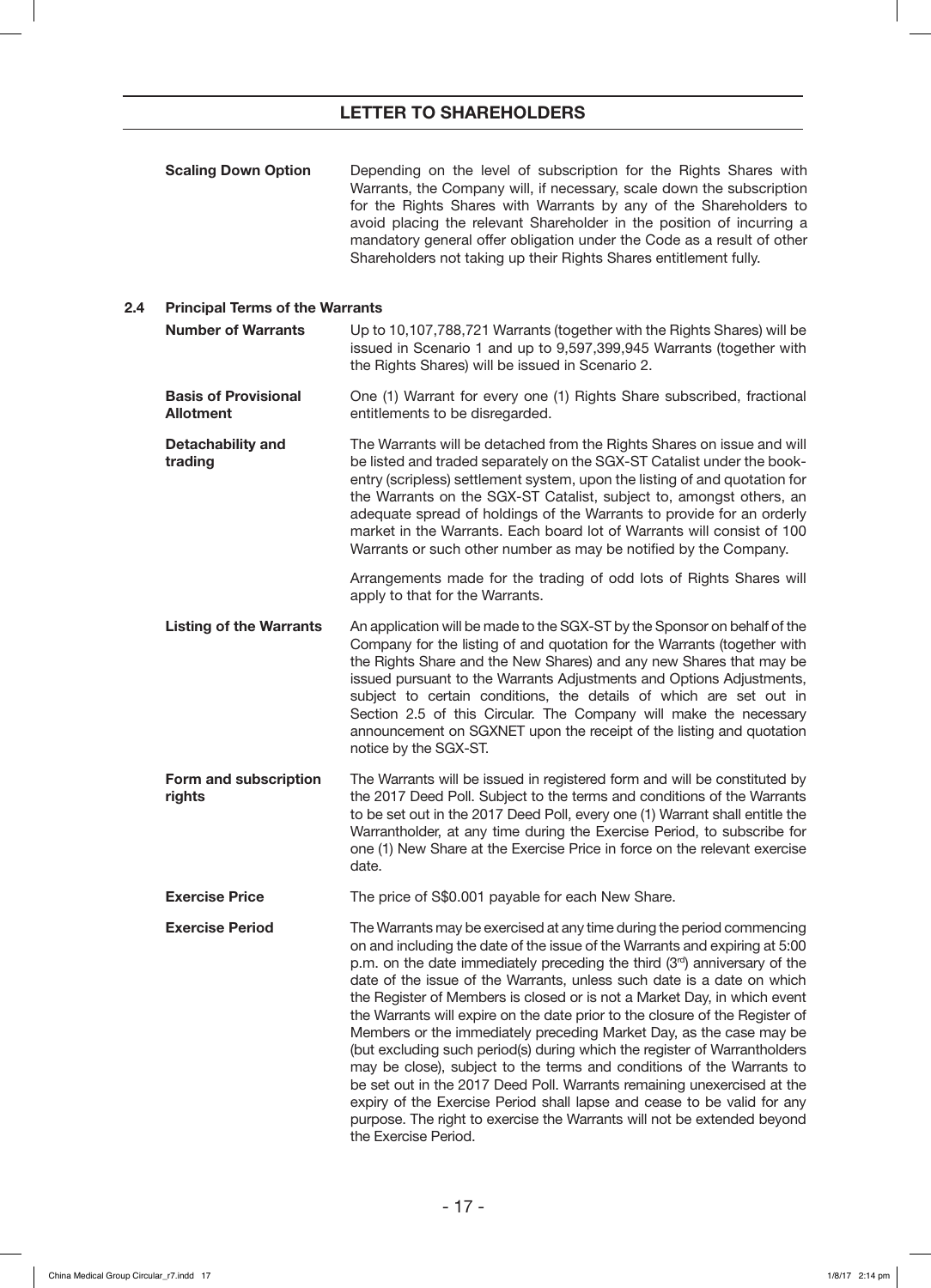| <b>End of Exercise Period</b>               | Not less than one (1) month before the expiry of the Exercise Period, the<br>Company shall, inter alia,:                                                                                                                                                                                                                                                                                                                                                                                                                                                                                                                                                                                                                                                                                                                                        |  |  |  |  |
|---------------------------------------------|-------------------------------------------------------------------------------------------------------------------------------------------------------------------------------------------------------------------------------------------------------------------------------------------------------------------------------------------------------------------------------------------------------------------------------------------------------------------------------------------------------------------------------------------------------------------------------------------------------------------------------------------------------------------------------------------------------------------------------------------------------------------------------------------------------------------------------------------------|--|--|--|--|
|                                             | (i)<br>give notice to the Warrantholders in accordance with the terms<br>and conditions set out in the 2017 Deed Poll of the expiry of<br>the Exercise Period and announce to the SGX-ST via an<br>announcement on SGXNET; and                                                                                                                                                                                                                                                                                                                                                                                                                                                                                                                                                                                                                  |  |  |  |  |
|                                             | (ii)<br>take all reasonable steps to despatch to the Warrantholders<br>notice in writing to their addresses recorded in the register of<br>Warrantholders or the Depository Register, as the case may be,<br>of the expiry of the Exercise Period.                                                                                                                                                                                                                                                                                                                                                                                                                                                                                                                                                                                              |  |  |  |  |
|                                             | Without prejudice to the generality of the foregoing, Warrantholders who<br>acquire Warrants after the notice of the expiry of the Exercise Price has<br>been given in accordance with the aforementioned shall be deemed to<br>have notice of the expiry of the Exercise Period so long as such notice<br>has been given in accordance with the terms and conditions to be set<br>out in the 2017 Deed Poll.                                                                                                                                                                                                                                                                                                                                                                                                                                   |  |  |  |  |
| Mode of payment for<br>exercise of Warrants | Warrantholders who exercise their Warrants by way of (a) a remittance<br>in Singapore currency by banker's draft or cashier's order drawn on a<br>bank operating in Singapore in favour of the Company; or (b) subject<br>to the Warrants being listed on the SGX-ST Catalist, by debiting the<br>relevant Warrantholder's CPF Investment Account with the specified<br>CPF Approved Bank for the credit of the Special Account (each term<br>as defined in the 2017 Deed Poll); (c) subject to the Warrants being<br>listed on the SGX-ST Catalist, partly in the form of remittance in<br>Singapore currency by the banker's draft or cashier's order drawn on<br>a bank in Singapore and/or partly by debiting such Warrantholder's<br>CPF Investment Account with the specified CPF Approved Bank for the<br>credit of the Special Account. |  |  |  |  |
| <b>Adjustment</b>                           | The Exercise Price and/or the number of Warrants to be held by each<br>Warrantholder will, after their issue, be subject to adjustments under<br>certain circumstances to be set out in the 2017 Deed Poll. Such<br>circumstances include, without limitation, consolidation or subdivision<br>of Shares, capitalisation issues, Rights cum Warrants Issues and<br>certain capital distributions. Any additional Warrants issued shall rank<br>pari passu with the Warrants issued under the Rights cum Warrants<br>Issue and will for all purposes form part of the same series. Any such<br>adjustments shall (unless otherwise provided under the SGX-ST Catalist<br>Rules from time to time) be announced by the Company to the SGX-ST.                                                                                                     |  |  |  |  |
| <b>Status of the New</b><br><b>Shares</b>   | The New Shares arising from the exercise of the Warrants, upon issue<br>and allotment, will rank pari passu in all respects with the then existing<br>Shares for any dividends, rights, allotments or other distributions, the<br>Record Date for which is on or after the date of the issue of the New<br>Shares.                                                                                                                                                                                                                                                                                                                                                                                                                                                                                                                              |  |  |  |  |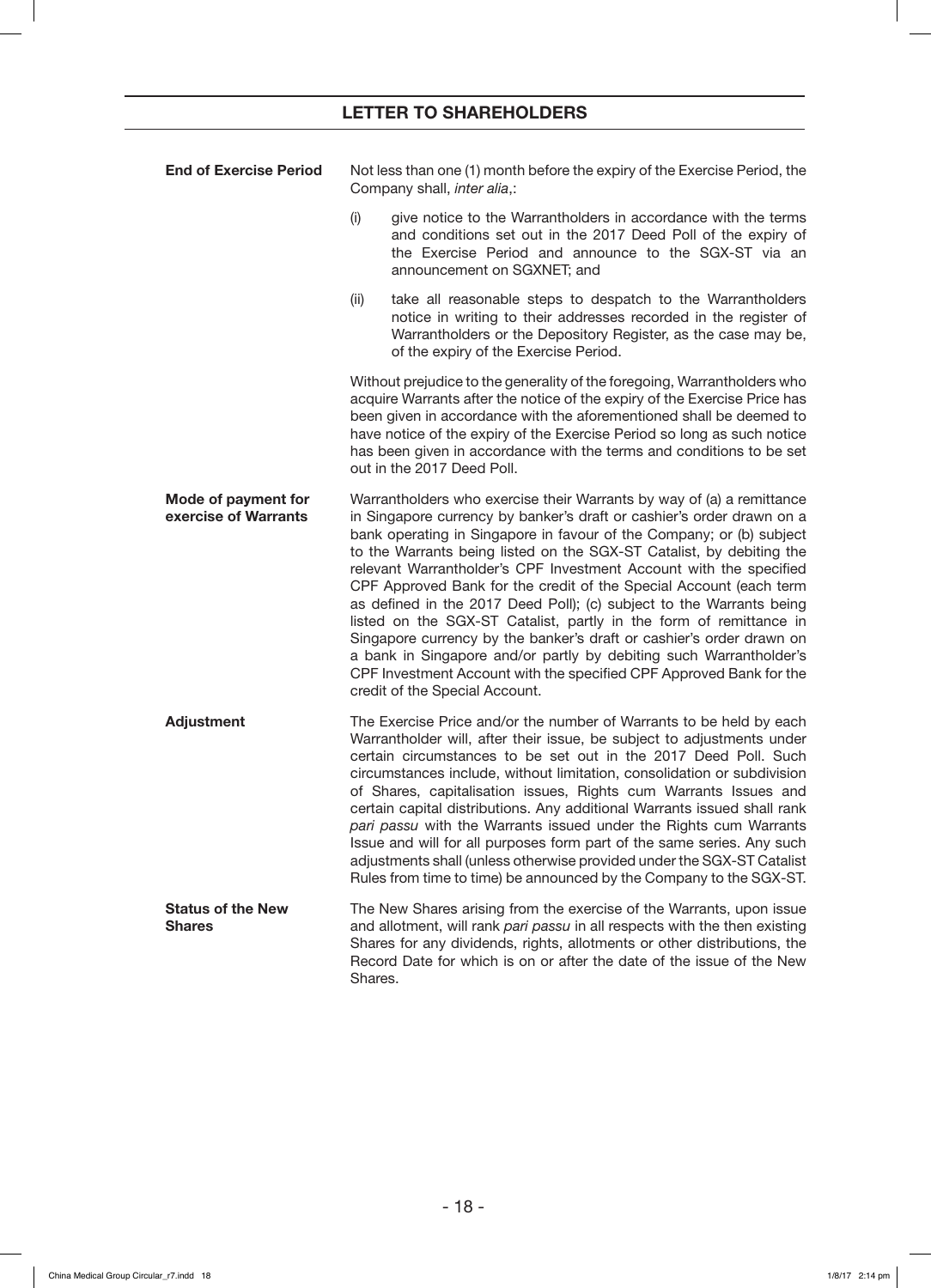| <b>Modification of rights of</b><br>the Warrantholders |     | The Company may, without the consent of the Warrantholders but in<br>accordance with the terms of the 2017 Deed Poll, effect any modification<br>to the terms of the 2017 Deed Poll including the terms and conditions of                                                                                                                                                                                                                                                                                                                                                                                                                                                                                   |  |  |  |
|--------------------------------------------------------|-----|-------------------------------------------------------------------------------------------------------------------------------------------------------------------------------------------------------------------------------------------------------------------------------------------------------------------------------------------------------------------------------------------------------------------------------------------------------------------------------------------------------------------------------------------------------------------------------------------------------------------------------------------------------------------------------------------------------------|--|--|--|
|                                                        |     | the Warrants which, in the opinion of the Company is:                                                                                                                                                                                                                                                                                                                                                                                                                                                                                                                                                                                                                                                       |  |  |  |
|                                                        | (a) | not materially prejudicial to the interests of the Warrantholders;                                                                                                                                                                                                                                                                                                                                                                                                                                                                                                                                                                                                                                          |  |  |  |
|                                                        | (b) | of a formal, technical or minor nature;                                                                                                                                                                                                                                                                                                                                                                                                                                                                                                                                                                                                                                                                     |  |  |  |
|                                                        | (c) | to correct a manifest error or to comply with mandatory provisions<br>of Singapore law; or                                                                                                                                                                                                                                                                                                                                                                                                                                                                                                                                                                                                                  |  |  |  |
|                                                        | (d) | to vary or replace provisions relating to the transfer or exercise<br>of the Warrants including the issue of New Shares arising from<br>the exercise thereof or meetings of the Warrantholders in order<br>to facilitate trading in or the exercise of the Warrants or in<br>connection with the implementation and operation of the book-<br>entry (scripless) settlement system in respect of trades of the<br>Company's securities on the SGX-ST Catalist.                                                                                                                                                                                                                                               |  |  |  |
|                                                        |     | Any such modification shall be binding on the Warrantholders and all<br>persons having an interest in the Warrants. Upon any modification of<br>the terms of the 2017 Deed Poll and/or the terms and conditions of the<br>Warrants, notice shall be given to the Warrantholders in accordance<br>with the terms and conditions of the Warrants as set out in the 2017<br>Deed Poll as soon as practicable thereafter.                                                                                                                                                                                                                                                                                       |  |  |  |
|                                                        |     | Without prejudice to any provision of the 2017 Deed Poll, any material<br>alteration of the terms and conditions of the Warrants after the issue<br>thereof to the advantage of the Warrantholders and/or prejudicial to<br>the Shareholders must be approved by the Shareholders in a general<br>meeting, except where the alterations are made pursuant to the terms<br>and conditions of the Warrants as set out in the 2017 Deed Poll.                                                                                                                                                                                                                                                                  |  |  |  |
| <b>Transfer and</b><br>transmission                    |     | The procedure for the transfer and transmission of the Warrants is to<br>be set out in the Offer Information Statement and the 2017 Deed Poll.                                                                                                                                                                                                                                                                                                                                                                                                                                                                                                                                                              |  |  |  |
| <b>Winding-up</b>                                      |     | In the event of a members' voluntary winding-up of the Company (other<br>than a winding-up for the purpose of reconstruction or amalgamation<br>pursuant to a scheme of arrangement), the Warrantholders may elect<br>to be treated as if they had immediately prior to the commencement<br>of such winding-up exercised the Warrants and had on such date<br>been the holders of the New Shares to which they would have become<br>entitled pursuant to such exercise. The Company shall give notice to<br>the Warrantholders in accordance with the terms and conditions to be<br>set out in the 2017 Deed Poll of the passing of any such resolution<br>within seven (7) days after the passing thereof. |  |  |  |
|                                                        |     | Subject to the foregoing, if the Company is wound up for any other<br>reason, all the Warrants which have not been exercised at the date of<br>the passing of such resolution for the winding-up of the Company shall                                                                                                                                                                                                                                                                                                                                                                                                                                                                                       |  |  |  |

lapse and cease to be valid for any purpose.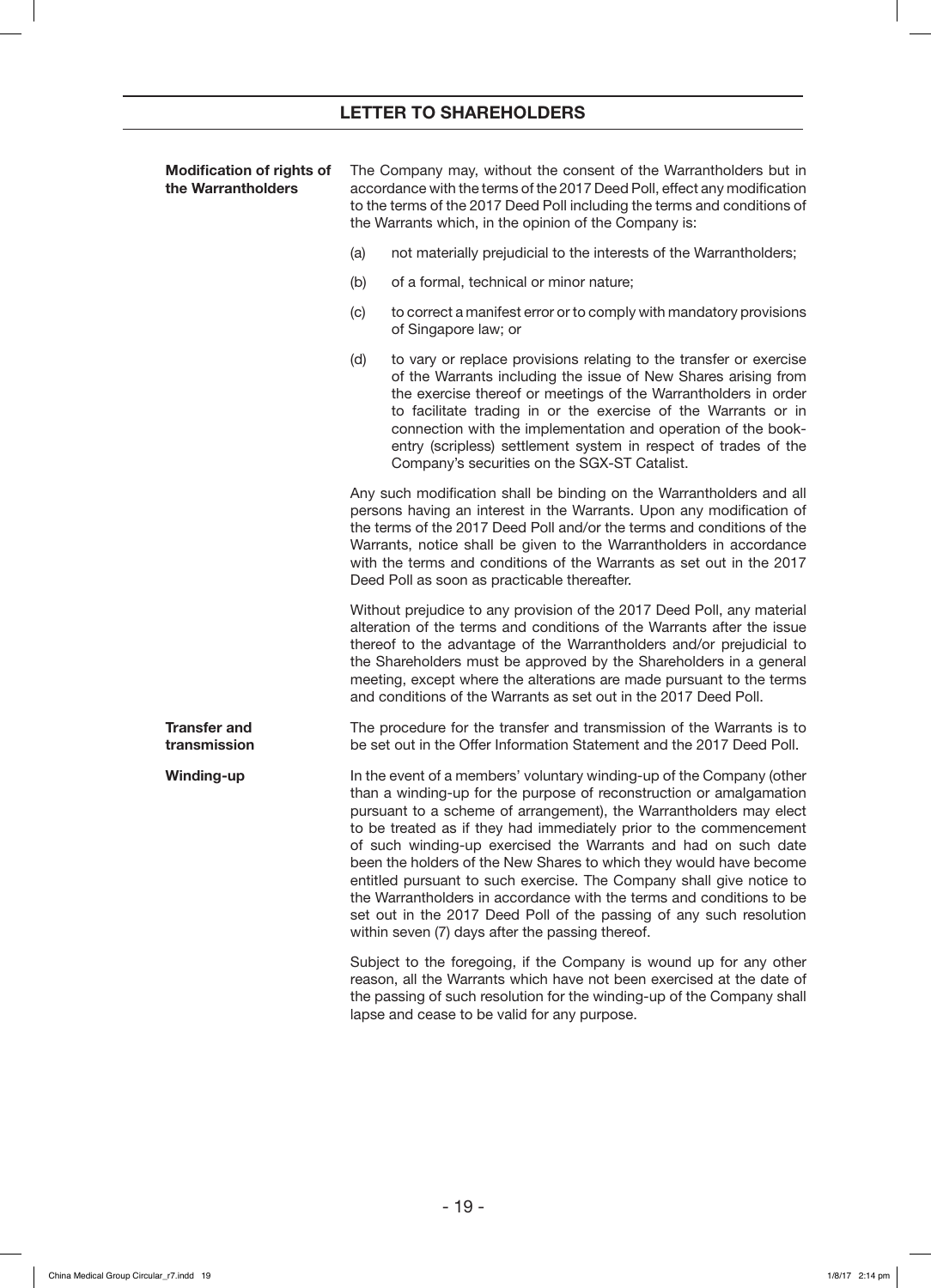| <b>Further Issues</b> | Subject to the terms and conditions of the Warrants to be set out in<br>the 2017 Deed Poll, the Company shall be at liberty to issue Shares<br>to Shareholders either for cash or as a bonus distribution and further<br>subscription rights upon such terms and conditions as the Company<br>sees fit. However, the Warrantholders shall not have any participation<br>rights in any such issues of Shares by the Company unless otherwise<br>resolved by the Company in a general meeting. |
|-----------------------|----------------------------------------------------------------------------------------------------------------------------------------------------------------------------------------------------------------------------------------------------------------------------------------------------------------------------------------------------------------------------------------------------------------------------------------------------------------------------------------------|
| <b>Warrant Agent</b>  | Boardroom Corporate & Advisory Services Pte Ltd.                                                                                                                                                                                                                                                                                                                                                                                                                                             |

Governing Law Laws of the Republic of Singapore.

The terms and conditions of the Rights cum Warrants Issue are subject to such changes as the Directors, may, in their absolute discretion, deem fit. The final terms and conditions of the Rights cum Warrants Issue will be contained in the Offer Information Statement to be despatched by the Company to Entitled Shareholders in due course, subject to, *inter alia*, the required approval of the relevant Shareholders being obtained for the Rights cum Warrants Issue at the EGM.

#### 2.5 Convertible Securities

As at the Latest Practicable Date, an aggregate of 103,950,000 Share Options have been granted, accepted and are outstanding. The respective terms and conditions of the outstanding Share Options granted pursuant to the Schemes are as follows:

| <b>Types of Schemes</b>    | No. of new Shares<br>which will be issued<br>on exercise of the<br><b>Share</b><br>outstanding<br>Options.<br>as at the<br><b>Practicable</b><br>Latest<br>Date | <b>Exercise Price for</b><br>outstanding<br>the<br><b>Options</b><br><b>Share</b><br>under each of the<br><b>Schemes</b> | <b>Period exercisable</b><br>for the outstanding<br><b>Share Options</b> |  |
|----------------------------|-----------------------------------------------------------------------------------------------------------------------------------------------------------------|--------------------------------------------------------------------------------------------------------------------------|--------------------------------------------------------------------------|--|
| <b>Scheme May 2008</b>     | 250,000                                                                                                                                                         | S\$0.013                                                                                                                 | 2 May 2009 to 1 May<br>2018                                              |  |
| Scheme June 2008           | 1,400,000                                                                                                                                                       | S\$0.015                                                                                                                 | 2009<br>June<br>20<br>to<br>19 June 2018                                 |  |
| <b>Scheme October 2014</b> | 102,300,000                                                                                                                                                     | S\$0.013                                                                                                                 | October 2014 to<br>2<br>1 October 2024                                   |  |

As a result of the Rights cum Warrants Issue and pursuant to the rules of the employee share options scheme, the Company may be required to make adjustments to the number and/or the exercise price of the employee share options (the "Options Adjustments"). The Options Adjustments, if any, will be effective from the commencement of the next market day following the closing date of the offer of the Rights Shares with Warrants under the Rights cum Warrants Issue. Details of the Options Adjustments will be announced by the Company separately in due course.

As at the Latest Practicable Date, the Company had issued 66,179,592 Outstanding Warrants which are exercisable into 66,179,592 Shares, subject to and with the benefit of the 2013 Deed Poll executed by the Company.

As a result of the Rights cum Warrants Issue and pursuant to the terms and conditions of the Outstanding Warrants set out in the 2013 Deed Poll, the Company may be required to make adjustments to the number and/or the exercise price of the Outstanding Warrants (the "Warrants Adjustments").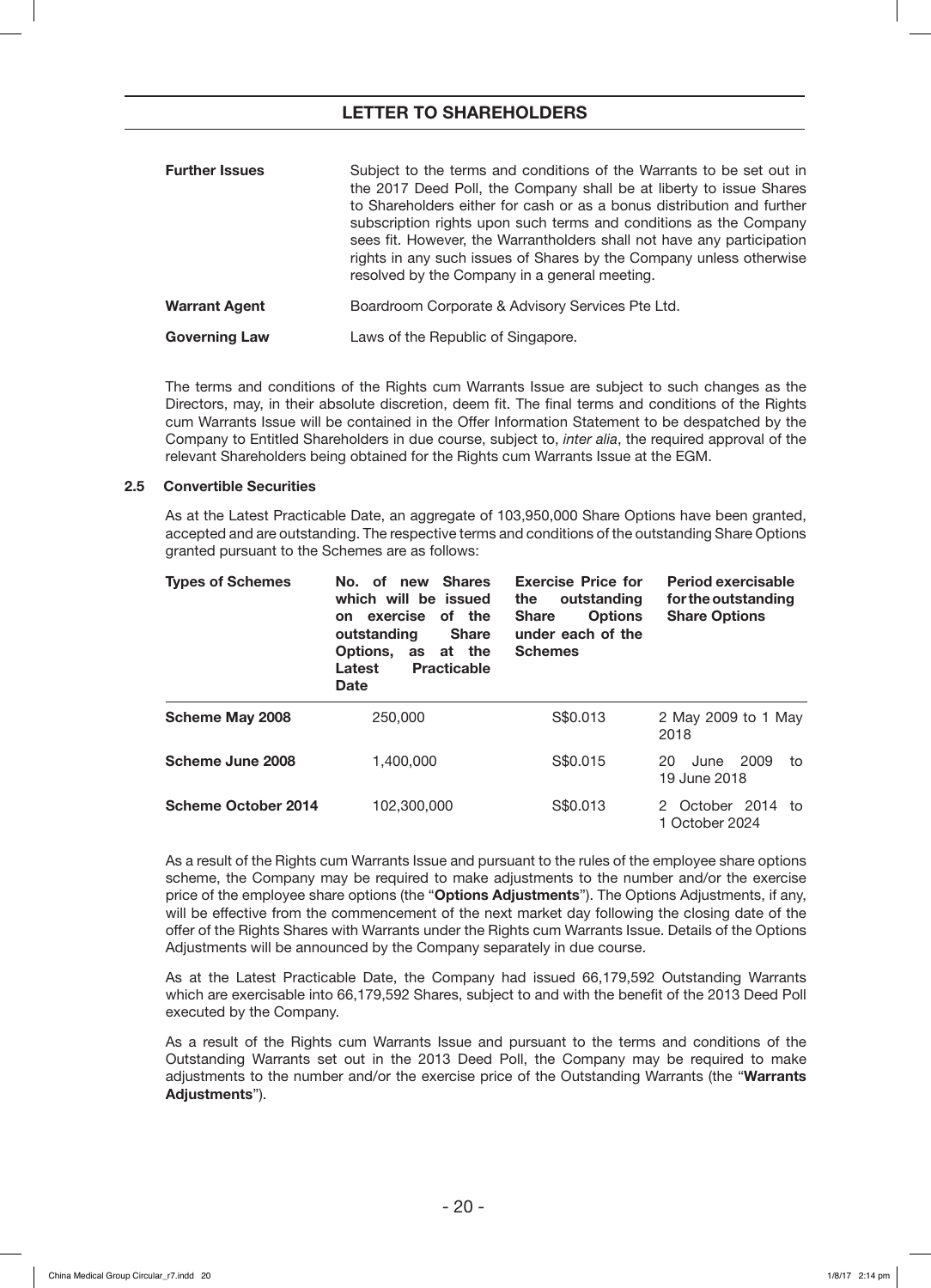The Warrant Adjustments are subject to certification by the Company's auditors as required by the 2013 Deed Poll. The Warrant Adjustments, if any, will be effective from the commencement of the next market day following the closing date of the offer of the Rights Shares with Warrants under the Rights cum Warrants Issue. Details of the Warrants Adjustments will be announced by the Company separately in due course.

In the event that the Convertible Securities are exercised and/or converted in full and the Shares pursuant to such exercise and/or conversion are issued by the Books Closure Date, the issued share capital of the Company will increase to 23,584,840,349 Shares.

#### 2.6 Conditions for the Rights cum Warrants Issue

The Rights cum Warrants Issue is conditional upon, *inter alia*, the following:

- (a) the receipt of the listing and quotation notice for the Rights Shares, Warrants, New Shares and the new Shares that may be issued pursuant to the exercise of any additional warrants or options to be issued in respect of the Warrants Adjustments and Options Adjustments from the SGX-ST;
- (b) the issue and allotment of the Rights Shares with Warrants at the issue price of S\$0.001 per Rights Share, having been approved by Shareholders at the EGM; and
- (c) the lodgment of the Offer Information Statement together with all other accompanying documents (if applicable) with the SGX-ST, acting as an agent on behalf of Authority.

The Sponsor will be making an application to the SGX-ST for permission to deal in and for the listing of and quotation for the Rights Shares, Warrants, New Shares and the new Shares that may be issued pursuant to the exercise of any additional warrants or options to be issued in respect of the Warrants Adjustments and Options Adjustments. An appropriate announcement on the outcome of the application will be made in due course.

In the event any of the above conditions are not satisfied, the Rights cum Warrants Issue will not be given effect to.

#### 2.7 Eligibility of Shareholders to Participate in the Rights cum Warrants Issue

#### (a) Entitled Shareholders

Entitled Shareholders will be entitled to participate in the Rights cum Warrants Issue and to receive the Offer Information Statement together with the AREs or PALs, as the case may be, and the accompanying documents at their respective Singapore addresses. Entitled Depositors who do not receive the Offer Information Statement and the AREs may obtain them from CDP during the period up to the Closing Date. Entitled Scripholders who do not receive the Offer Information Statement and the PALs may obtain them from the Share Registrar during the period up to the Closing Date.

Entitled Shareholders will be provisionally allotted the Rights Shares with Warrants under the Rights cum Warrants Issue on the basis of their shareholdings as at the Books Closure Date. They are at liberty to accept, decline (in full or in part), or otherwise renounce or trade on the SGX-ST Catalist, during the provisional allotment trading period prescribed by the SGX-ST, their provisional allotments of Rights Shares with Warrants and are eligible to apply for additional Rights Shares with Warrants in excess of their provisional allotments under the Rights cum Warrants Issue.

Entitled Depositors, who wish to accept their provisional allotments of Rights Shares with Warrants and (if applicable) apply for Excess Rights Shares with Warrants, may only do so through CDP. Full details of the Rights cum Warrants Issue, including an indicative timetable of the key events, will be set out in the Offer Information Statement to be despatched to the Entitled Shareholders in due course.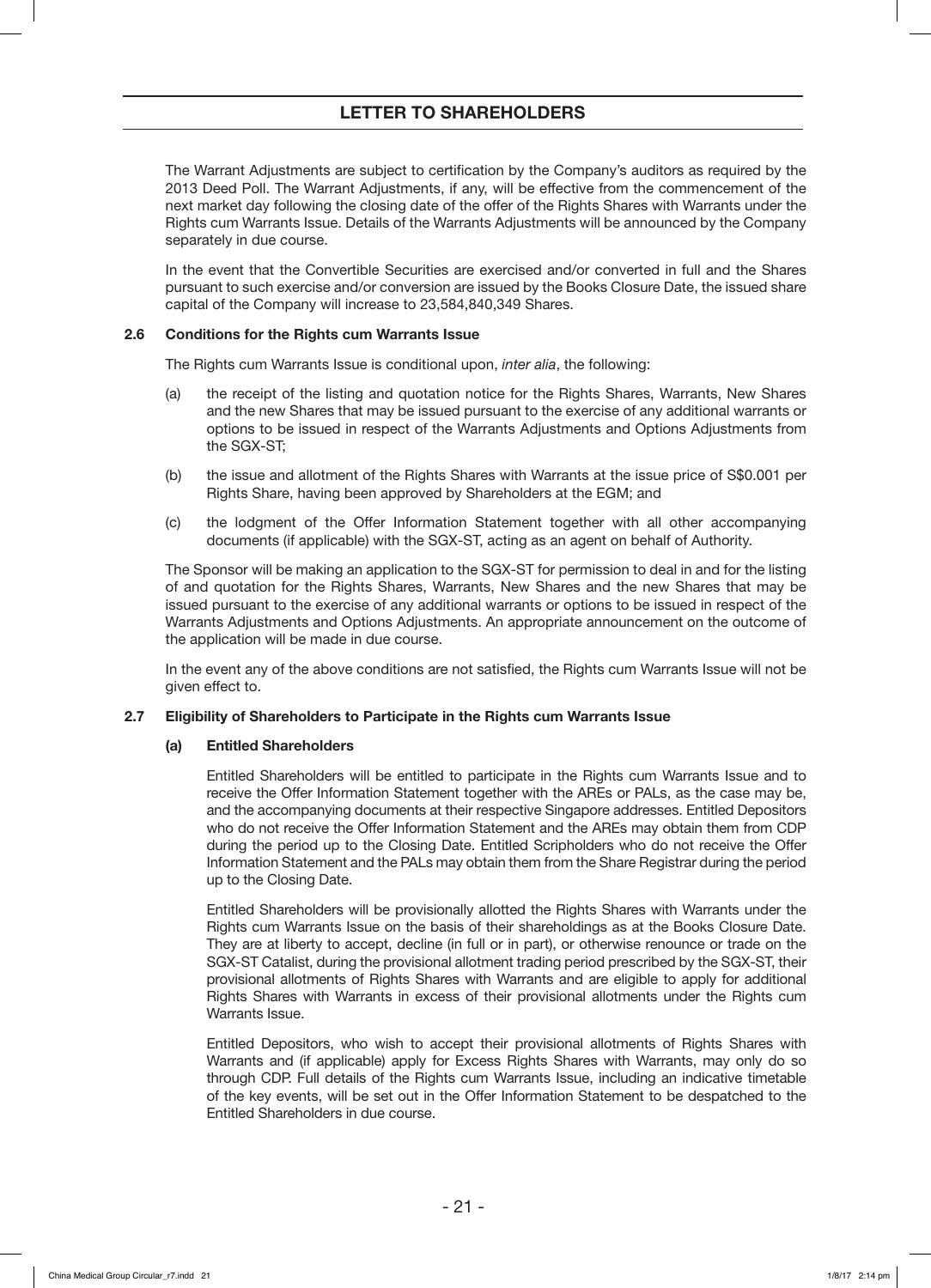#### All dealings in and transactions of the provisional allotments of the Rights Shares with Warrants through the SGX-ST will be effected under the book-entry (scripless) settlement system. Accordingly, the PALs to be issued to Entitled Scripholders will not be valid for delivery pursuant to trades done on the SGX-ST.

All fractional entitlements to the Rights Shares with Warrants will be disregarded in arriving at the entitlements of the Entitled Shareholders and will, together with the entitlements not allotted or taken up for any reason, be aggregated and issued to satisfy applications, if any, for Excess Rights Shares with Warrants or otherwise disposed of or dealt with in such manner as the Directors may, in their absolute discretion, deem fit in the interest of the Company.

In the allotment of Excess Rights Shares with Warrants, preference will be given to Entitled Shareholders in satisfaction of their application for Excess Rights Shares with Warrants, if any, provided that where there are insufficient Excess Rights Shares with Warrants to allot to each application, the Company shall allot the Excess Rights Shares with Warrants to Entitled Shareholders such that preference will be given to the rounding of odd lots. Directors and Substantial Shareholders who have control or influence over the Company in connection with the day-to-day affairs of the Company or the terms of the Rights cum Warrants Issue, or have representation (direct or through a nominee) on the Board, will rank last in priority for the rounding of odd lots and allotment of Excess Rights Shares with Warrants.

The procedures for, and the terms and conditions applicable to, acceptance, renunciation and/or sale of the provisional allotment of Rights Shares with Warrants and for application for Excess Rights Shares with Warrants pursuant to the Rights cum Warrants Issue will be set out in the Offer Information Statement and its accompanying documents to be despatched by the Company to the Entitled Shareholders in due course.

#### (i) Entitled Scripholders

Entitled Scripholders are encouraged to open Securities Accounts if they have not already done so and to deposit such share certificates with CDP before the Books Closure Date so that their Securities Accounts may be credited by CDP with their Shares and the provisional allotments of Rights Shares with Warrants. Entitled Scripholders should note that their Securities Accounts will only be credited with the Shares on the twelfth (12<sup>th</sup>) Market Day from the date of lodgement of the share certificates with CDP or such later date as CDP may determine.

Entitled Scripholders should also note that all correspondence and notices will be sent to their last registered addresses in the Register of Members.

#### (ii) Entitled Depositors

Entitled Depositors should note that all correspondence and notices will be sent to their latest registered addresses with CDP. Entitled Depositors are reminded that any request to effect any change in address must reach CDP not later than three (3) Market Days before the Books Closure Date.

#### (b) Foreign Shareholders

The Offer Information Statement and its accompanying documents have not been and will not be registered, lodged or filed in any jurisdiction other than Singapore. The distribution of the Offer Information Statement and its accompanying documents may be prohibited or restricted (either absolutely or subject to various relevant securities requirements, whether legal or administrative, being complied with) in certain jurisdictions under the relevant securities laws of those jurisdictions. For practical reasons and in order to avoid any violation of the securities legislation applicable in countries other than in Singapore, the Offer Information Statement and its accompanying documents will not be despatched to Foreign Shareholders.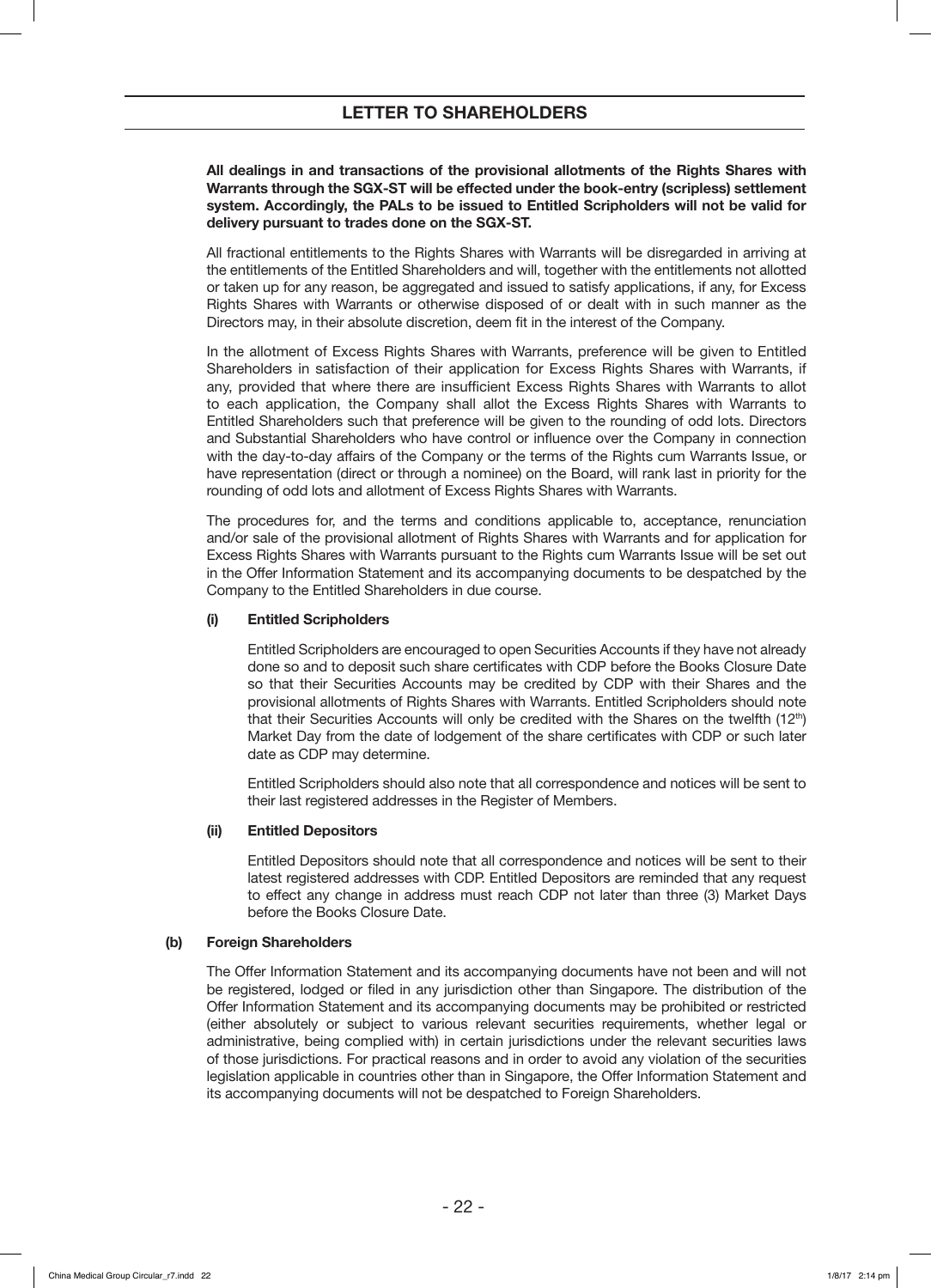Foreign Shareholders will not be entitled to participate in the Rights cum Warrants Issue. Accordingly, no provisional allotment of the Rights Shares with Warrants will be made to Foreign Shareholders and no purported acceptance thereof or application therefor despatched by Foreign Shareholders will be valid.

The Offer Information Statement and its accompanying documents will also not be despatched to Foreign Purchasers. Foreign Purchasers who wish to accept the provisional allotments of Rights Shares with Warrants credited to their Securities Accounts should make the necessary arrangements with their Depository Agents or stockbrokers in Singapore.

It is also the responsibility of any person (including, without limitation, custodians, nominees and trustees) outside Singapore wishing to take up their provisional allotment of Rights Shares with Warrants or apply for Excess Rights Shares with Warrants under the Rights cum Warrants Issue to satisfy himself as to the full observance of the laws of any relevant territory in connection therewith, including the obtaining of any governmental or other consents which may be required, the compliance with other necessary formalities and the payment of any issue, transfer or other taxes due in such territories. The comments set out in this section are intended as a general guide only and any Foreign Shareholder who is in doubt as to his position should consult his professional advisers without delay.

Receipt of this Circular, the Offer Information Statement, PAL, ARE or ARS or the crediting of Rights Shares with Warrants to a Securities Account will not constitute an offer in those jurisdictions in which it would be illegal to make an offer and, in those circumstances, this Circular, the Offer Information Statement and PALs, AREs or ARSs must be treated as sent for information only and should not be copied or redistributed.

Rights Shares with Warrants will only be provisionally allotted to Entitled Shareholders on the basis of their shareholdings as at the Books Closure Date. In addition, the Offer Information Statement, PALs and AREs will not be sent to, and Rights Shares with Warrants will not be credited to Securities Accounts of, Shareholders with registered addresses in jurisdictions outside Singapore or to their agent or intermediary outside Singapore, except where the Company is satisfied that such action would not result in the contravention of any registration or other legal requirement in any jurisdiction.

Persons (including, without limitation, custodians, nominees and trustees) receiving a copy of this Circular, the Offer Information Statement, and/or PAL, ARE or ARS or whose Securities Account is credited with Rights Shares with Warrants should not distribute or send the same or transfer Rights Shares with Warrants in or into any jurisdiction where to do so would or might contravene local securities laws or regulations. If the Offer Information Statement, a PAL, ARE or ARS or a credit of Rights is received by any person in any such territory, or by his agent or nominee, he must not seek to take up the Rights Shares with Warrants, renounce such PAL, ARE or ARS or transfer the Rights Shares with Warrants unless the Company determines that such actions would not violate applicable legal or regulatory requirements. Any person (including, without limitation, custodians, nominees and trustees) who forwards this Circular, the Offer Information Statement, or a PAL, ARE or ARS or transfers Rights Shares with Warrants into any such territories (whether pursuant to a contractual or legal obligation or otherwise) should draw the recipient's attention to the contents of this section as well as relevant sections of the Offer Information Statement.

The Company reserves the right to reject any acceptances of the Rights Shares with Warrants and/or applications for Excess Rights Shares with Warrants where it believes, or has reason to believe, that such acceptances and/or applications may violate the applicable legislation of any jurisdiction. The Company further reserves the right to treat as invalid or to decline to register such application or purported application which (a) appears to the Company or its agent to have been executed in any jurisdiction outside Singapore which may violate the applicable legislation of such jurisdiction, (b) provides an address outside Singapore for the receipt of the share certificate(s) or which requires the Company to despatch the share certificate(s) to an address in any jurisdiction outside Singapore or (c) purports to exclude any deemed representation or warranty.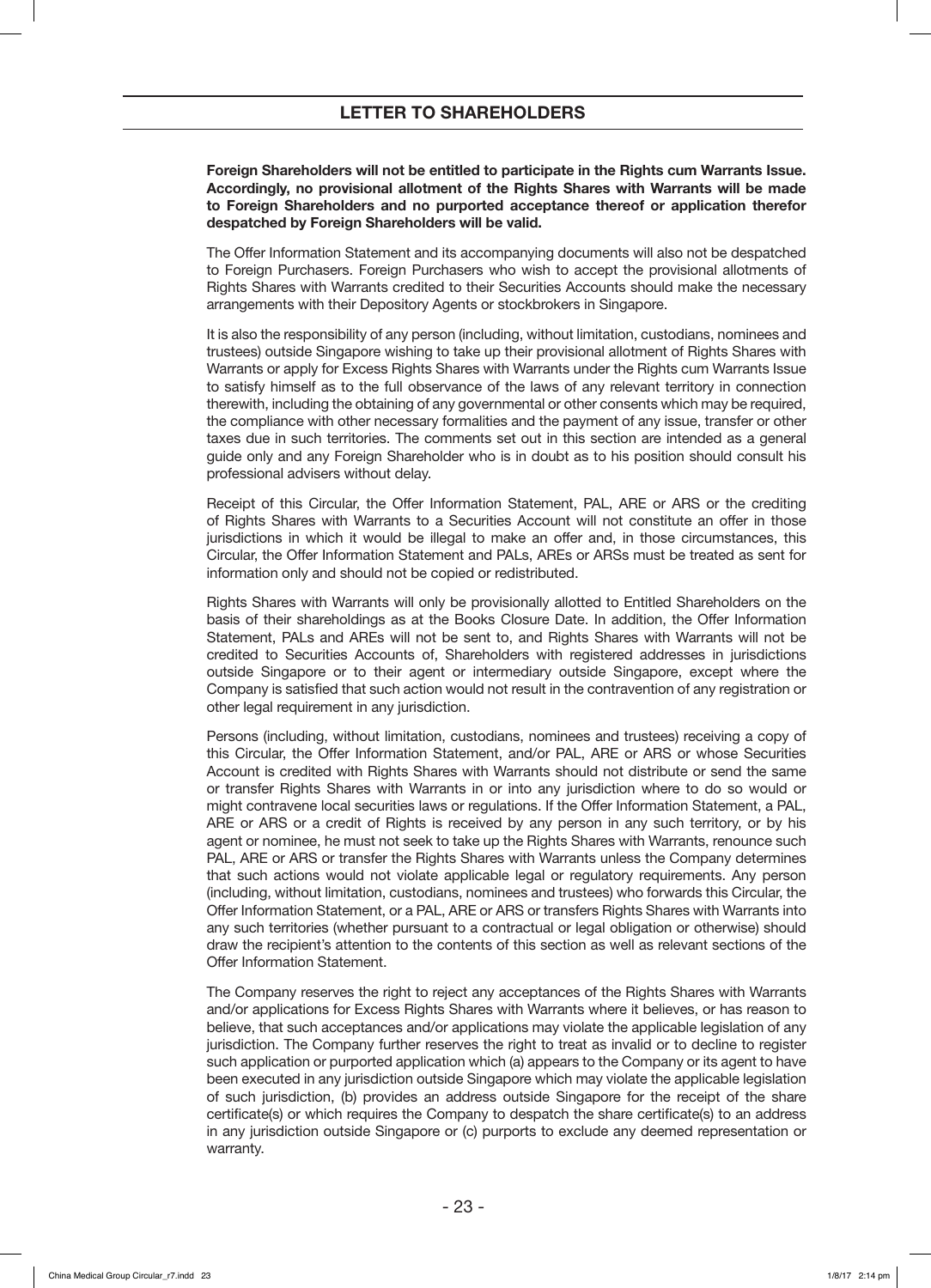Foreign Shareholders will not be allowed to participate in the Rights cum Warrants Issue. Accordingly, no provisional allotment of Rights Shares with Warrants will be made to Foreign Shareholders and no purported acceptance or application for Rights Shares with Warrants by Foreign Shareholders will be valid.

The Offer Information Statement and its accompanying documents relating to the Rights cum Warrants Issue will also not be despatched to Foreign Purchasers. Foreign Purchasers may not accept any Rights credited to their Securities Accounts unless the Company and its counsels are satisfied that such action would not result in the contravention of any registration or other legal requirement in any jurisdiction.

For the avoidance of doubt, even if a Foreign Shareholder has provided a Singapore address as aforesaid, the offer of Rights Shares with Warrants to him will be subject to compliance with applicable securities laws outside Singapore.

If it is practicable to do so, arrangements may, at the discretion of the Company, be made for the provisional allotments of Rights Shares with Warrants which would otherwise have been provisionally allotted to Foreign Shareholders to be sold "nil paid" on the SGX-ST as soon as practicable, after dealings in the provisional allotments of Rights Shares with Warrants commence. Such sales will, however, only be effected if the Company, in its absolute discretion, determines that a premium can be obtained from such sales, after taking into account expenses to be incurred in relation thereto.

The net proceeds from all such sales, after deduction of all expenses therefrom, will be pooled and thereafter distributed to Foreign Shareholders in proportion to their respective shareholdings or, as the case may be, the number of Shares entered against their names in the Depository Register as at the Books Closure Date and sent to them by means of a crossed cheque drawn on a bank in Singapore sent by ordinary post to their mailing address as recorded with CDP or in such other manner as they may have agreed with CDP for the payment of any cash distributions at their own risk, provided that where the amount of net proceeds to be distributed to any single Foreign Shareholder is less than S\$10.00, the Company will be entitled to retain or deal with such net proceeds as the Directors may, in their absolute discretion, deem fit for the sole benefit of the Company and no Foreign Shareholder shall have any claim whatsoever against the Company or CDP in connection therewith.

Where such provisional allotments of Rights Shares with Warrants are sold "nil-paid" on the SGX-ST, they will be sold at such price or prices as the Company may, in its absolute discretion, decide and no Foreign Shareholder will have any claim whatsoever against the Company or CDP in respect of such sales or the proceeds thereof, the provisional allotment of Rights Shares with Warrants represented by such provisional allotments.

If such provisional allotments cannot be or are not sold on the SGX-ST as aforesaid for any reason by such time as the SGX-ST shall have declared to be the last day for trading in the provisional allotments of Rights Shares with Warrants, the Rights Shares with Warrants represented by such provisional allotments will be allotted and issued to satisfy excess applications or disposed of or dealt with in such manner as the Directors may, in their absolute discretion, deem fit for the sole benefit of the Company and no Foreign Shareholder shall have any claim whatsoever against the Company or CDP in connection therewith.

Shareholders should note that the special arrangements described above will apply only to Foreign Shareholders. However, the Company reserves the right to make similar arrangements for the Rights Shares with Warrants which would otherwise have been allotted to certain Entitled Shareholders to be sold "nil-paid" on the SGX-ST as soon as practicable after dealings in the Rights Shares with Warrants commence, where the beneficial holders of such Rights Share are restricted or prohibited by the laws of the jurisdiction in which they are located or resident from participating in the Rights cum Warrants Issue.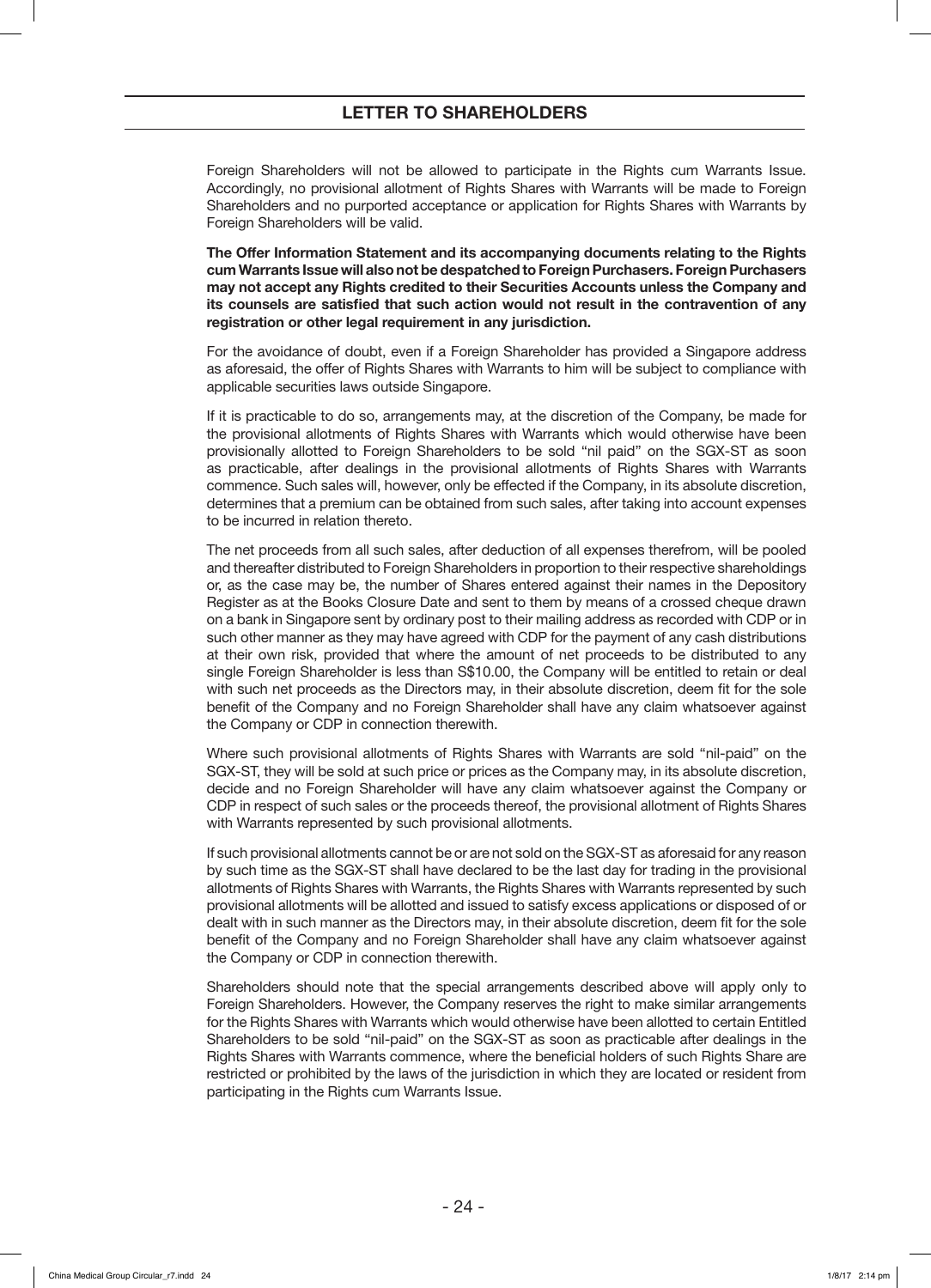Notwithstanding the above, Entitled Shareholders and any other person having possession of the Offer Information Statement and/or its accompanying documents are advised to keep themselves informed of and to observe any legal requirements applicable thereto. No person in any territory outside Singapore receiving the Offer Information Statement and/ or its accompanying documents may treat the same as an offer, invitation or solicitation to subscribe for any Rights Shares with Warrants unless such offer, invitation or solicitation could lawfully be made without compliance with any regulatory or legal requirements in those territories. In circumstances where an invitation or offer would contravene any registration or other legal or regulatory requirements, this Circular, the Offer Information Statement, the PAL, ARE or ARS must be treated as sent for information only and should not be copied or redistributed.

#### 2.8 Purpose of the Rights cum Warrants Issue and Use of Proceeds

The Rights cum Warrants Issue has been proposed to raise funds towards improving the Group's working capital position and to fund the growth and expansion of the Group in respect of the Group's medical aesthetics, health care and other related business. The Company is also seeking to repay its outstanding loan obligations through the funds raised from the Rights cum Warrants Issue. In respect of the former, this will serve to strengthen the Group's financial position and thereby provide the Group with more flexibility and enhance its ability to formulate, strategise and execute its business plans. A stronger financial position will also allow the Group to seize any opportunities for business growth and expansion into other business area in a timely manner as and when opportunities arise.

Assuming Scenario 1 occurs and all of the Warrants issued thereunder are exercised, the estimated net proceeds (the "Scenario 1 Net Proceeds") is expected to be approximately S\$20.0 million after deducting estimated costs and expenses of S\$120,000 relating thereto. After considering the Group's current financial position and for the purpose of undertaking the Rights cum Warrants Issue, the Company intends to use the Scenario 1 Net Proceeds for the purposes of business expansion, repayment of loans and working capital.

Assuming Scenario 2 occurs and none of the Warrants are exercised, the estimated net proceeds (the "Scenario 2 Net Proceeds") is expected to be approximately S\$9.5 million, after deducting estimated costs and expenses of S\$120,000 relating thereto. After considering the Group's current financial position and for the purpose of undertaking the Rights cum Warrants Issue, the Company intends to use the Scenario 2 Net Proceeds for the purposes of business expansion, repayment of loans and working capital.

Assuming Scenario 2 occurs and all of the Warrants issued thereunder are exercised ("Scenario 3"), the estimated net proceeds ("Scenario 3 Net Proceeds") is expected to be approximately S\$19.1 million, after deducting estimated costs and expenses of S\$120,000 relating thereto. After considering the Group's current financial position and for the purpose of undertaking the Rights cum Warrants Issue, the Company intends to use the Scenario 3 Net Proceeds for the purposes of business expansion, repayment of loans and working capital.

For the purposes herein, Scenario 1 Net Proceeds, Scenario 2 Net Proceeds and Scenario 3 Net Proceeds shall collectively be known as "Net Proceeds".

The Rights cum Warrants Issue is not underwritten, in view of the cost savings by the Company in respect of the underwriting fees.

For illustrative purposes only, the following table is an estimate of the proportions of how the Company intends to use the Net Proceeds: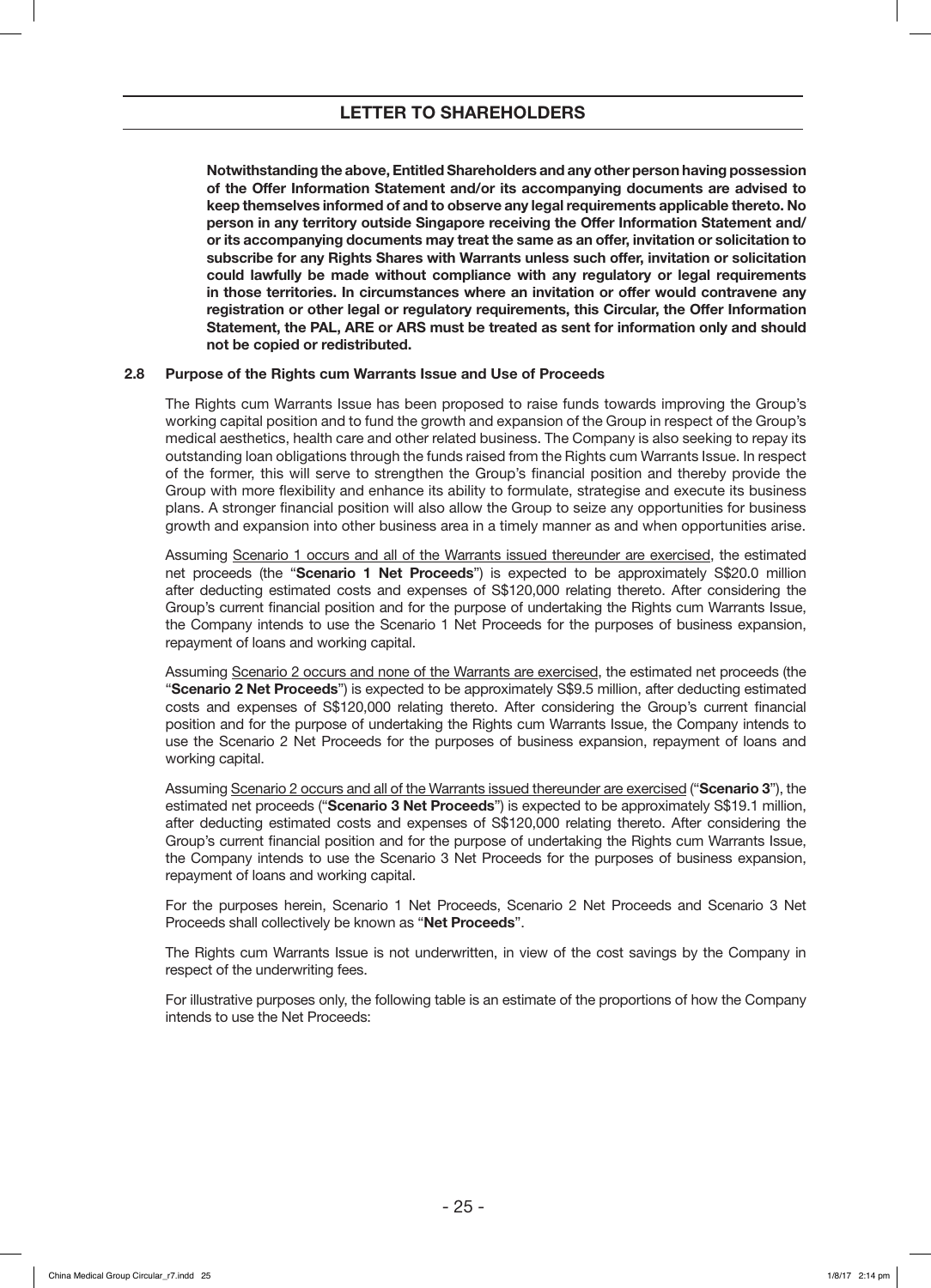|                                           | Scenario 1 and all<br><b>Warrants exercised</b> |      | Scenario 2 and no<br><b>Warrants exercised</b> |               | Scenario 3              |               |
|-------------------------------------------|-------------------------------------------------|------|------------------------------------------------|---------------|-------------------------|---------------|
| Use of Proceeds                           | <b>S\$</b><br>(million)                         | $\%$ | <b>S\$</b><br>(million)                        | $\frac{0}{0}$ | <b>S\$</b><br>(million) | $\frac{0}{0}$ |
| <b>Business</b><br>expansion              | 5.0                                             | 25   | 1.9                                            | 20            | 4.8                     | 25            |
| <b>Repayment of</b><br>loans and/or debts | 10.0                                            | 50   | 5.7                                            | 60            | 9.5                     | 50            |
| <b>Working Capital</b>                    | 5.0                                             | 25   | 1.9                                            | 20            | 4.8                     | 25            |
| <b>Total</b>                              | 20.0                                            | 100  | 9.5                                            | 100           | 19.1                    | 100           |

The Company will make periodic announcements on the utilisation of the Net Proceeds as and when such proceeds are materially disbursed, and provide a status report on the use of the proceeds raised in its interim and full-year financial statements issued under Rule 705 of the Catalist Rules and its annual report. Where the proceeds have been used for working capital purposes, the Company will provide a breakdown with specific details on how the proceeds have been applied in the announcements and annual report. Where there is any material deviation from the stated use of proceeds, the Company will announce the reasons for such deviation.

Pending the deployment of the Net Proceeds from the Rights cum Warrants Issue for the uses identified above, such Net Proceeds may be placed as deposits with financial institutions and/or invested in short-term money market or debt instruments and/or for any other purposes on a short-term basis, as the Directors may in their absolute discretion deem fit.

In the event that any part of the Company's proposed uses of the Net Proceeds does not materialise or proceed as planned, the Directors will carefully evaluate the situation and may reallocate the proceeds to other purposes and/or hold such funds on short-term deposits for as long as the Directors deem it to be in the interest of the Company and the Shareholders. Any change in the use of the Net Proceeds will be subject to the Catalist Rules and appropriate announcements will be made by the Company on SGXNET.

#### 2.9 Adequacy of working capital

There is no minimum amount to be raised from the Rights cum Warrants Issue. As at the Latest Practicable Date, the Directors are of the opinion that (i) after taking into consideration the present bank facilities and the factors mentioned below, the working capital available to the Group is sufficient to meet its present requirements and the Rights cum Warrants Issue is being undertaken for the reasons stated above and (ii) after taking into consideration the present bank facilities, the factors mentioned below and the Net Proceeds, the working capital available to the Group is sufficient to meet its present requirements.

The opinion of the Directors referred to above has taken into account the following factors:

- (a) one of the Company's substantial shareholders, Dato Dr Choo Yeow Ming, (the "Dato Choo") has provided a letter of financial support expressing his willingness to provide continuing financial support upon terms and conditions agreeable to both parties to enable the Group to operate and meet their financial obligations and commitments as and when they fall due for the next 12 months till 7 April 2018;
- (b) Dato Choo had also provided a written confirmation not to demand repayment of borrowings of S\$1,000,000 and S\$200,000 owing by the Group to him and payables of S\$3,500,000 owing by the Group to a former shareholder of the Company's subsidiary corporation (which he is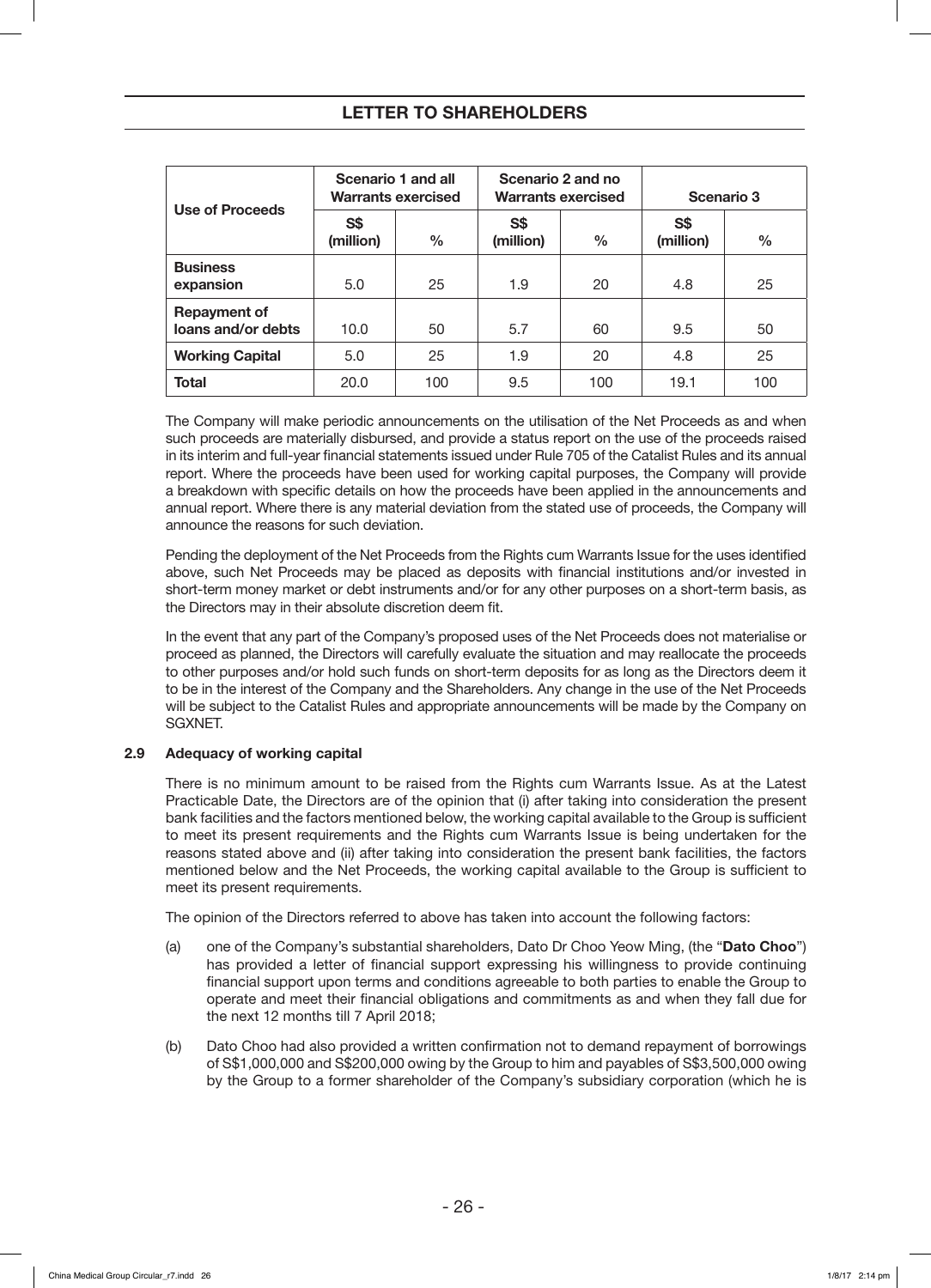a director and has 55% equity interests in), until the date when the Group has the financial ability to make the repayment or their respective contractual maturity dates on 5 March 2020, 2 February 2018 and 6 November 2019; and

(c) CMIC Hemodialysis (Hong Kong) Limited has entered into a third supplementary agreement with a third party, Concorde Global Limited to extend the maturity date of the HK\$20 million loan from 27 June 2017 to 27 December 2017. The loan is secured by a corporate guarantee granted by the Company and a deed of guarantee granted by Dato Choo (please refer to the SGXNET announcements dated 20 June 2016, 13 December 2016, 29 March 2017 and 27 June 2017).

#### 3. FINANCIAL INFORMATION OF THE GROUP

The consolidated statements of comprehensive income, the cash flow statements, the balance sheets and the working capital position of the Group for the last three (3) financial years ended 31 December 2014, 2015 and 2016 and the financial period for 1Q2017 are set out in Appendix A to this Circular.

#### 4. FINANCIAL EFFECTS OF THE RIGHTS CUM WARRANTS ISSUE

The financial effects of the Rights cum Warrants Issue presented herein are purely for illustrative purposes only and do not purport to be indicative or a projection or an estimate of the financial results and financial positions of the Company and the Group immediately after the completion of the Rights cum Warrants Issue.

The financial effects have been prepared based on the last audited consolidated financial statements of the Group for FY2016 and the unaudited interim financial statements for 1Q2017, the financial effects of the Rights cum Warrants Issue under Scenarios 1, 2 and 3 are presented herein after taking into account the following assumptions:

- (a) for the purpose of computing the financial effects of the Rights cum Warrants Issue on the NTA per Share and gearing of the Group, the Rights cum Warrants Issue is assumed to have been completed on 31 December 2016 or 31 March 2017 (as the case may be); and
- (b) for the purpose of computing the financial effects of the Rights cum Warrants Issue on the earnings and LPS of the Group, the Rights cum Warrants Issue is assumed to have been completed on 1 January 2016.

#### 4.1 Share Capital

As an illustration only, the financial effects of the Rights cum Warrants Issue on the share capital of the Group as at 31 December 2016 and 31 March 2017 are as follows:

|                                                                       |                                | Scenario 1 |                                | Scenario 2     |                                | Scenario 3 |
|-----------------------------------------------------------------------|--------------------------------|------------|--------------------------------|----------------|--------------------------------|------------|
|                                                                       | No. of<br><b>Shares ('000)</b> | S\$'000    | No. of<br><b>Shares ('000)</b> | <b>S\$'000</b> | No. of<br><b>Shares ('000)</b> | S\$'000    |
| Issued share capital<br>as at                                         |                                |            |                                |                |                                |            |
| 31 December 2016                                                      | 2.999.133                      | 50,000     | 2,999,133                      | 50,000         | 2.999.133                      | 50,000     |
| Add: Right Shares to<br>be issued                                     | 20,215,577                     | 20.216     | 9,597,400                      | 9.597          | 19.194.800                     | 19.195     |
| Issued share capital<br>after the Rights cum<br><b>Warrants Issue</b> | 23,214,710                     | 70.216     | 12,596,533                     | 59,597         | 22,193,933                     | 69.195     |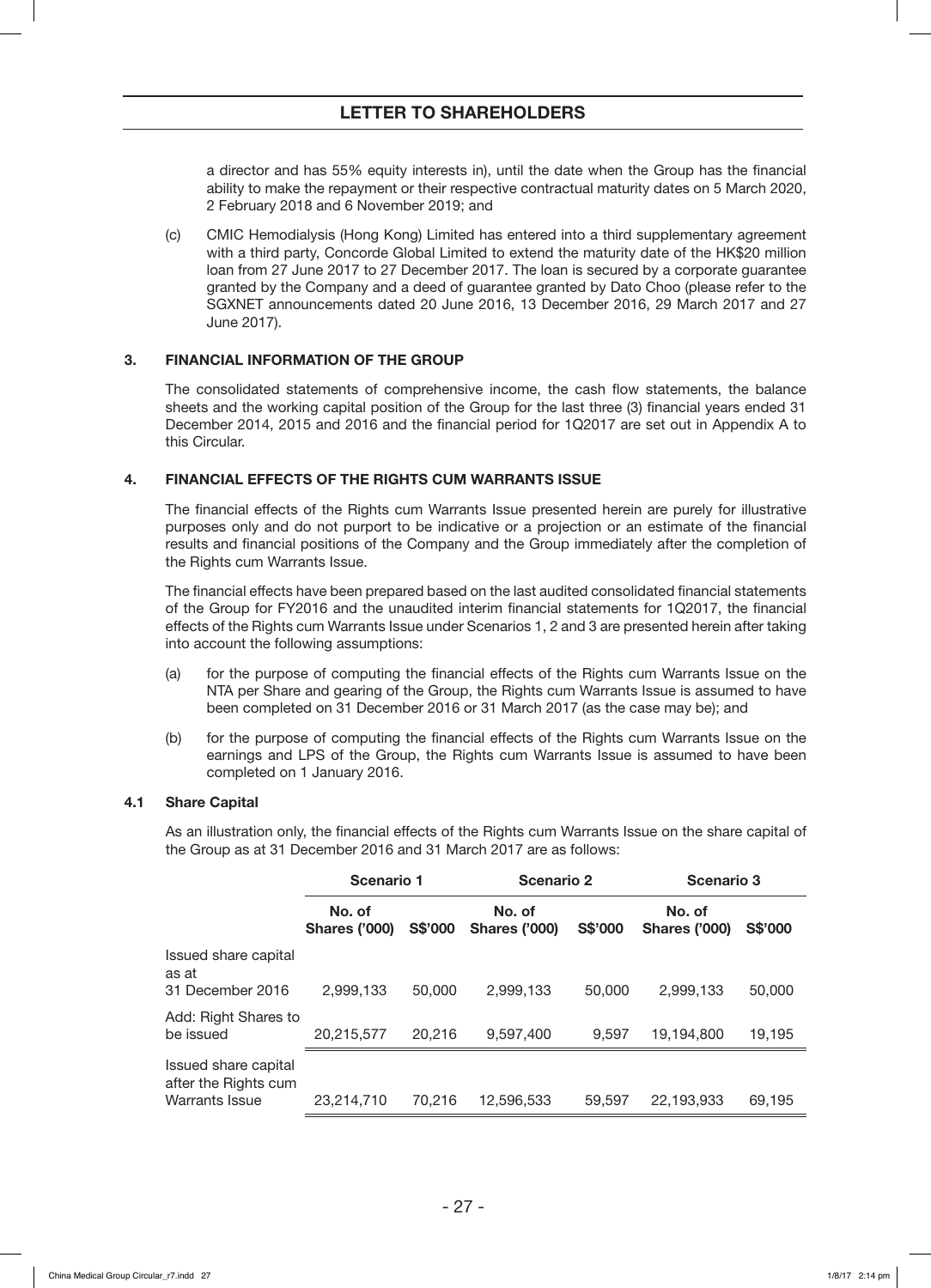|                                                                       | Scenario 1                     |                | Scenario 2                     |         | Scenario 3                     |                |
|-----------------------------------------------------------------------|--------------------------------|----------------|--------------------------------|---------|--------------------------------|----------------|
|                                                                       | No. of<br><b>Shares ('000)</b> | <b>S\$'000</b> | No. of<br><b>Shares ('000)</b> | S\$'000 | No. of<br><b>Shares ('000)</b> | <b>S\$'000</b> |
| Issued share capital<br>as at<br>31 March 2017                        | 2,999,133                      | 50,110         | 2,999,133                      | 50.110  | 2,999,133                      | 50,110         |
| Add: Right Shares to<br>be issued                                     | 20.215.577                     | 20.216         | 9.597.400                      | 9.597   | 19.194.800                     | 19.195         |
| Issued share capital<br>after the Rights cum<br><b>Warrants Issue</b> | 23,214,710                     | 70.326         | 12,596,533                     | 59.707  | 22,193,933                     | 69.305         |

#### 4.2 NTA and NTA per Share

As an illustration only, the financial effects of the Rights cum Warrants Issue on the NTA and NTA per Share of the Group based on the latest audited financial statements for FY2016 and the unaudited financial statement for 1Q2017 are as follows:

|                                                                               | Scenario 1 | <b>Scenario 2</b> | <b>Scenario 3</b> |
|-------------------------------------------------------------------------------|------------|-------------------|-------------------|
| As at 31 December 2016                                                        |            |                   |                   |
| NTA before the Rights cum Warrants Issue (S\$'000)                            | (4,662)    | (4,662)           | (4,662)           |
| Number of Shares before the Rights cum Warrants<br><b>Issue ('000)</b>        | 2,999,133  | 2,999,133         | 2,999,133         |
| NTA per Share before the Rights cum Warrants<br>Issue (cents)                 | (0.16)     | (0.16)            | (0.16)            |
| Add: Gross Proceeds from the Rights cum Warrants<br><b>Issue (S\$'000)</b>    | 20,216     | 9,597             | 19,195            |
| (Less): Expenditures related to Rights cum Warrants<br><b>Issue (S\$'000)</b> | (120)      | (120)             | (120)             |
| Add: Net Proceeds from the Rights cum Warrants<br>Issue (S\$'000)             | 20,096     | 9,477             | 19,075            |
| NTA after the Rights cum Warrants Issue (S\$'000)                             | 15,434     | 4,815             | 14,413            |
| Number of Shares after Rights cum Warrants<br><b>Issue ('000)</b>             | 23,214,710 | 12,596,533        | 22,193,933        |
| NTA per Share after the Rights cum Warrants<br>Issue (cents)                  | 0.07       | 0.04              | 0.06              |
| As at end of 31 March 2017                                                    |            |                   |                   |
| <b>NTA</b>                                                                    |            |                   |                   |
| before the Rights cum Warrants Issue (S\$'000)                                | (6, 432)   | (6, 432)          | (6, 432)          |
| Number of Shares before the Rights cum Warrants<br><b>Issue ('000)</b>        | 2,999,133  | 2,999,133         | 2,999,133         |
| NTA per Share before the Rights cum Warrants<br>Issue (cents)                 | (0.21)     | (0.21)            | (0.21)            |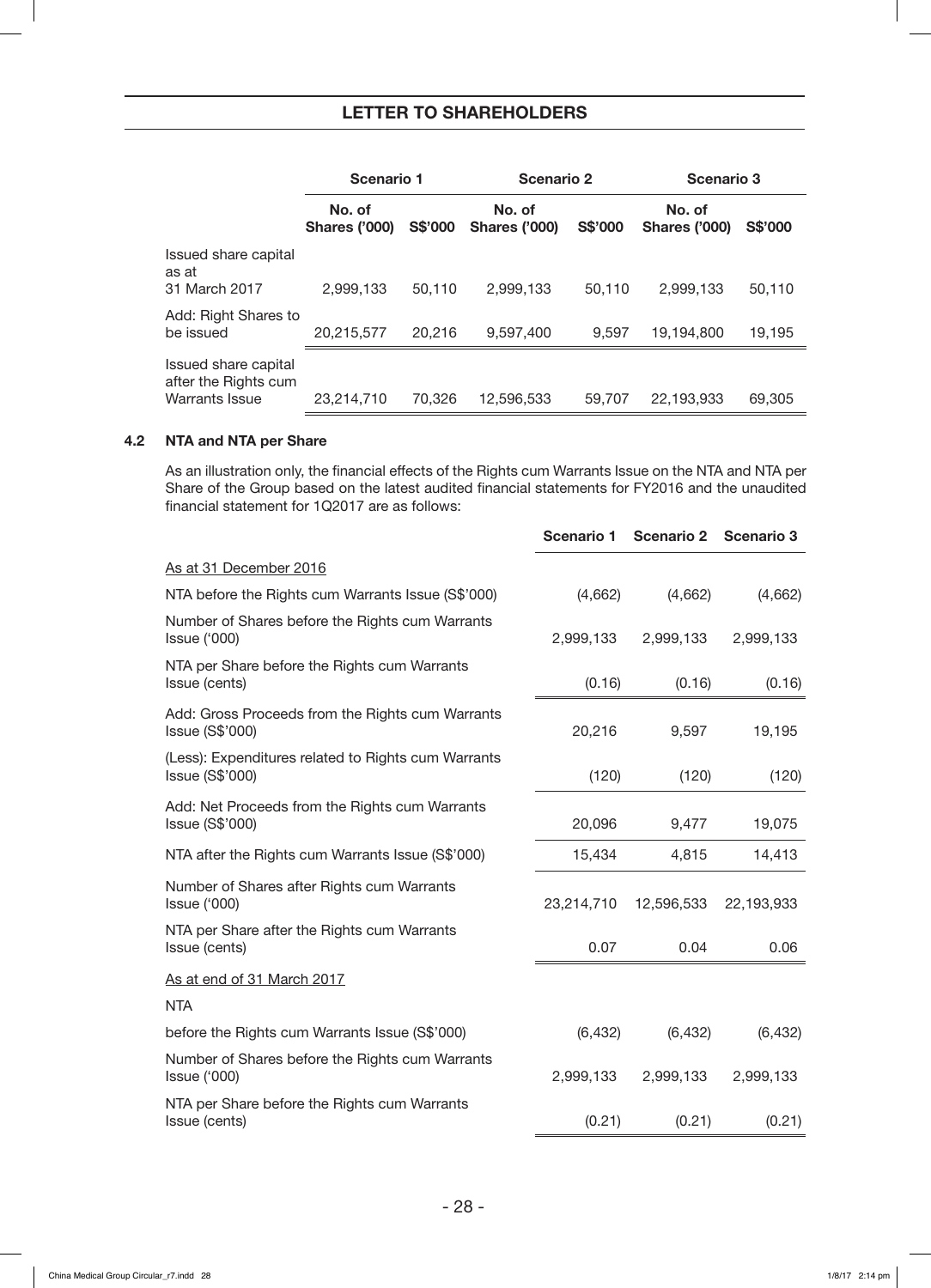|                                                                               |            | Scenario 1 Scenario 2 Scenario 3 |            |
|-------------------------------------------------------------------------------|------------|----------------------------------|------------|
| Add: Gross Proceeds from the Rights cum Warrants<br><b>Issue (S\$'000)</b>    | 20,216     | 9.597                            | 19,195     |
| (Less): Expenditures related to Rights cum Warrants<br><b>Issue (S\$'000)</b> | (120)      | (120)                            | (120)      |
| Add: Net Proceeds from the Rights cum Warrants<br><b>Issue (S\$'000)</b>      | 20,096     | 9.477                            | 19.075     |
| NTA after the Rights cum Warrants Issue (S\$'000)                             | 13,664     | 3.045                            | 12.643     |
| Number of Shares after Rights cum Warrants<br><b>Issue ('000)</b>             | 23.214.710 | 12.596.533                       | 22,193,933 |
| NTA per Share after the Rights cum Warrants<br>Issue (cents)                  | 0.06       | 0.02                             | 0.06       |

## 4.3 Earnings and LPS

The Rights cum Warrants Issue is expected to have a non-dilutive effect on the LPS of the Company or the Group in view of the losses from the related period.

|                                                                                  | Scenario 1 | <b>Scenario 2</b> | <b>Scenario 3</b> |
|----------------------------------------------------------------------------------|------------|-------------------|-------------------|
| FY2016                                                                           |            |                   |                   |
| Net loss attributable to shareholders (S\$'000)                                  | (18, 756)  | (18, 756)         | (18, 756)         |
| Weighted average number of Shares before the<br>Rights cum Warrants Issue ('000) | 2,903,232  | 2,903,232         | 2,903,232         |
| Weighted average number of Shares after the<br>Rights cum Warrants Issue ('000)  | 23,118,809 | 12,500,632        | 22,098,032        |
| LPS after Rights cum Warrants Issue (cents)                                      |            |                   |                   |
| - Basic                                                                          | (0.08)     | (0.15)            | (0.08)            |
| - Diluted                                                                        | (0.08)     | (0.15)            | (0.08)            |
| 1Q2017                                                                           |            |                   |                   |
| Net loss attributable to Shareholders (S\$'000)                                  | (1, 147)   | (1, 147)          | (1, 147)          |
| Number of Shares before the Rights cum<br>Warrants Issue ('000)                  | 2,999,133  | 2,999,133         | 2,999,133         |
| Number of Shares after the Rights cum<br>Warrants Issue ('000)                   | 23,214,710 | 12,596,533        | 22,193,933        |
| LPS after Rights cum Warrants Issue (cents)                                      |            |                   |                   |
| - Basic                                                                          | (0.005)    | (0.009)           | (0.005)           |
| - Diluted                                                                        | (0.005)    | (0.009)           | (0.005)           |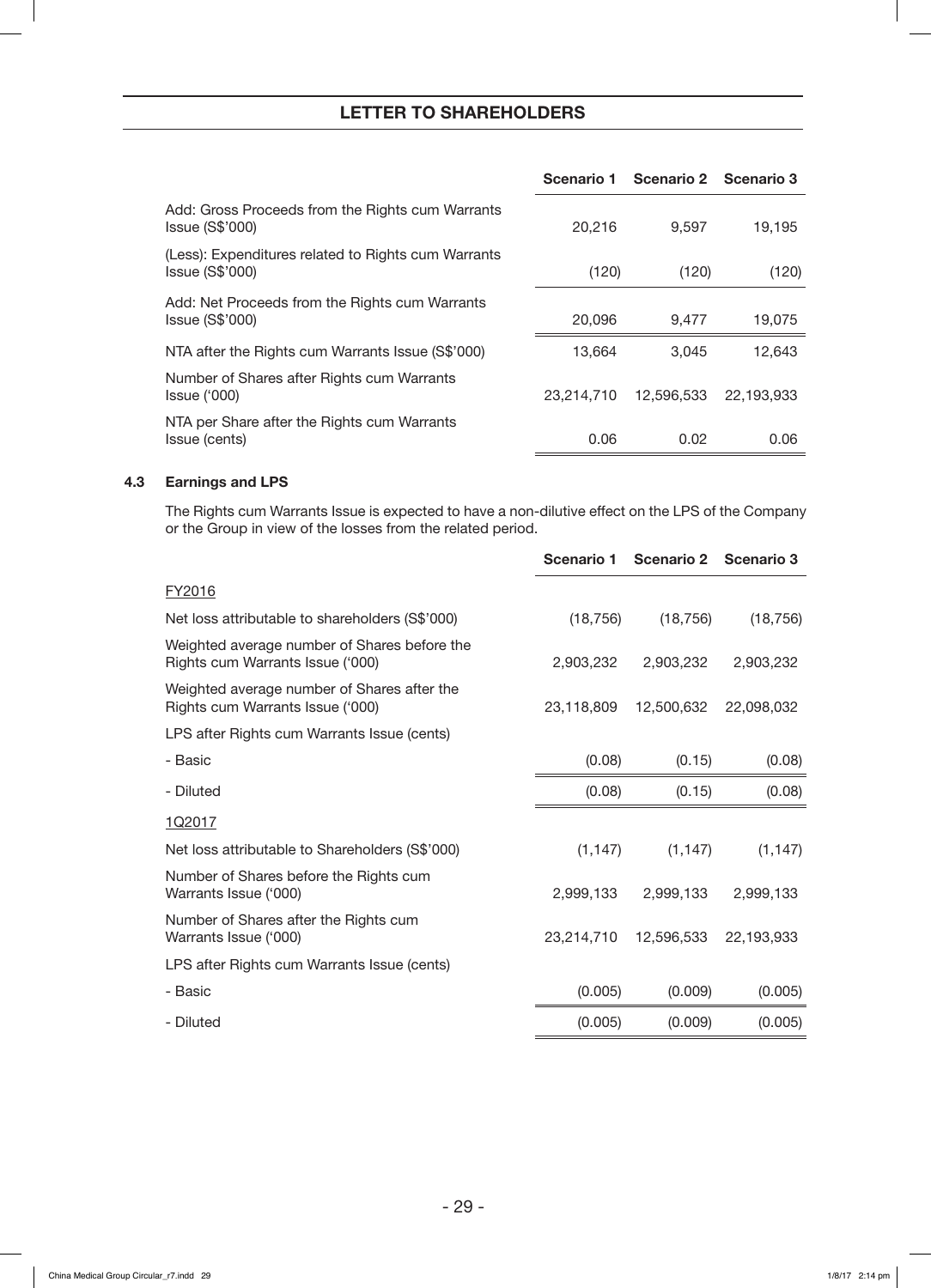## 4.4 Gearing

As an illustration only, the financial effects of the Rights cum Warrants Issue on the gearing of the Group based on the latest audited financial statements for FY2016 and the unaudited financial statement for 1Q2017 are as follows:

|                                                                        | Scenario 1 | <b>Scenario 2</b> | <b>Scenario 3</b> |
|------------------------------------------------------------------------|------------|-------------------|-------------------|
| As at 31 December 2016                                                 |            |                   |                   |
| Total borrowings before the Rights cum<br>Warrants Issue (S\$'000)     | 4,730      | 4,730             | 4,730             |
| Shareholders' equity before the Rights cum<br>Warrants Issue (S\$'000) | 2,616      | 2,616             | 2,616             |
| Gearing before the Rights cum Warrants Issue (times)                   | 1.8        | 1.8               | 1.8               |
| Total borrowings after the Rights cum<br>Warrants Issue (S\$'000)      | 4,730      | 4,730             | 4,730             |
| Shareholders' equity after the Rights cum<br>Warrants Issue (S\$'000)  | 22,832     | 12,213            | 21,811            |
| Gearing after the Rights cum Warrants Issue (times)                    | 0.2        | 0.4               | 0.2               |
| As at 31 March 2017                                                    |            |                   |                   |
| Total borrowings before Rights cum<br>Warrants Issue (S\$'000)         | 4,992      | 4,992             | 4,992             |
| Shareholders' equity before the Rights cum<br>Warrants Issue (S\$'000) | 846        | 846               | 846               |
| Gearing before the Rights cum Warrants Issue (times)                   | 5.9        | 5.9               | 5.9               |
| Total borrowings after the Rights cum<br>Warrants Issue (S\$'000)      | 4,992      | 4,992             | 4,992             |
| Shareholders' equity after the Rights cum<br>Warrants Issue (S\$'000)  | 21,062     | 9,597             | 19,195            |
| Gearing after the Rights cum Warrants Issue (times)                    | 0.2        | 0.5               | 0.3               |

SHAREHOLDERS ARE ADVISED TO READ THE ABOVE SECTION 4 OF THE CIRCULAR ON THE FINANCIAL EFFECTS OF THE RIGHTS CUM WARRANTS ISSUE CAREFULLY.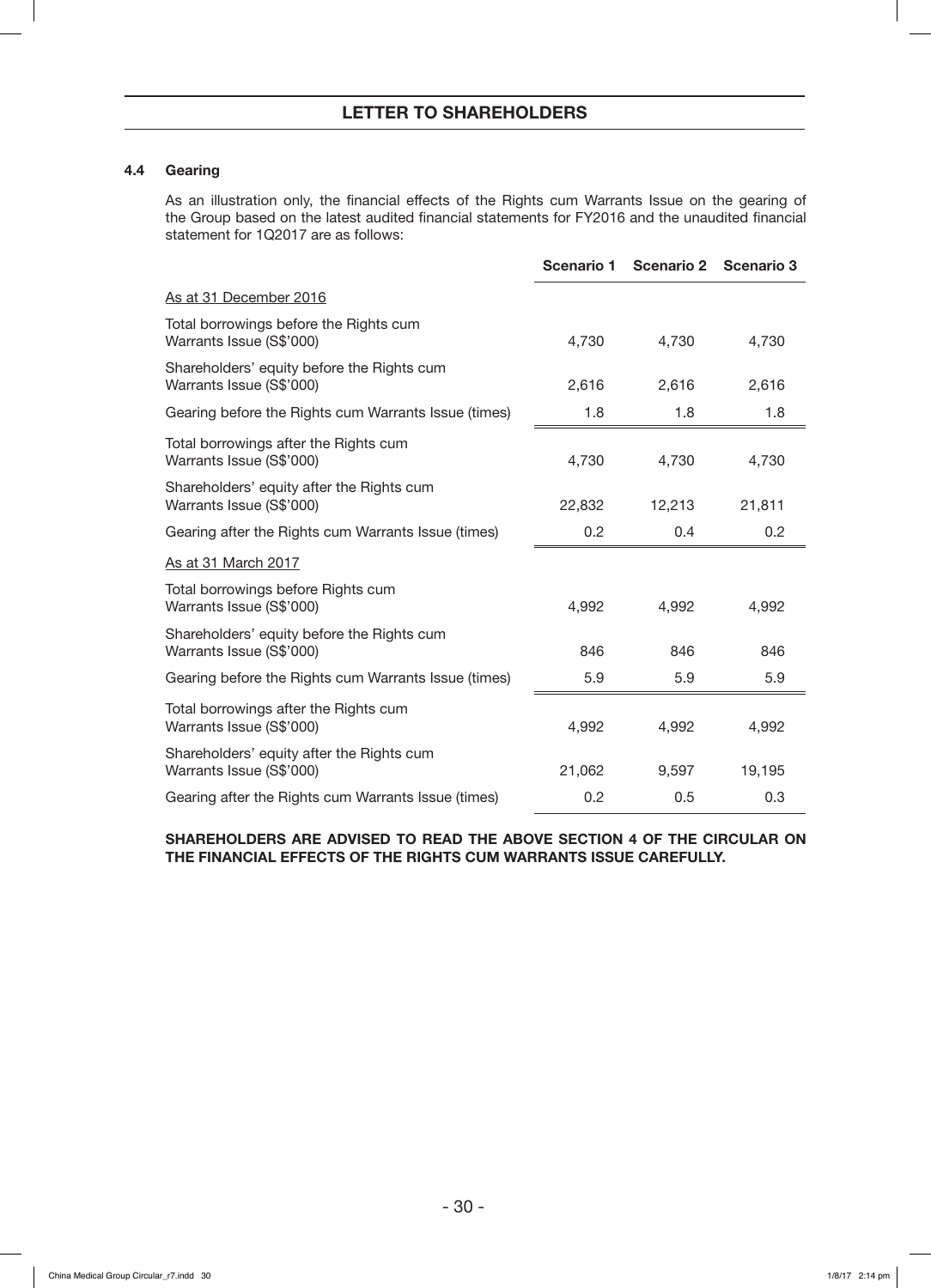#### 5. INTERESTS OF DIRECTORS AND SUBSTANTIAL SHAREHOLDERS

The interests of the Directors and Substantial Shareholders in the Shares, as at the Latest Practicable Date, as recorded in the Register of Directors' Shareholdings and the Register of Substantial Shareholdings are as follows:

|                                 | <b>Direct Interest</b> |             | <b>Deemed Interest</b> |        | No. of Share<br><b>Options</b> |
|---------------------------------|------------------------|-------------|------------------------|--------|--------------------------------|
| <b>Directors</b>                | <b>No. of Shares</b>   | $0/0^{(1)}$ | No. of Shares          | 0/0(1) | granted                        |
|                                 | 000'                   |             | 000'                   |        | $000^{\circ}$                  |
| Tai Kok Chuan <sup>(2)</sup>    | 110,000                | 3.44        | 20,000                 | 0.63   | 30,000                         |
| Hano Maeloa $(3)$               |                        |             |                        |        | 30,000                         |
| Chew Soo Lin                    | 833                    | N.M.        |                        |        |                                |
| Yap Siean Sin                   |                        |             |                        |        |                                |
| <b>Substantial Shareholders</b> |                        |             |                        |        |                                |
| Dato Dr Choo Yeow Ming          | 275,000                | 8.6         | 50,000                 | 1.56   |                                |
| Qiang Lin Mei                   | 275,000                | 8.6         |                        |        |                                |
| Kiow Kim Yoon                   | 200,000                | 6.25        |                        |        |                                |

#### Notes:

(1) Based on the total issued capital of the Company comprising 3,199,133,315 Shares as at the Latest Practicable Date.

(2) Mr Tai Kok Chuan has 30,000,000 outstanding options convertible into 30,000,000 ordinary shares of the Company as at the Latest Practicable Date.

(3) Mr Hano Maeloa has 30,000,000 outstanding options convertible into 30,000,000 ordinary shares of the Company as at the Latest Practicable Date.

#### 6. OFFER INFORMATION STATEMENT

An Offer Information Statement will be despatched to the Entitled Shareholders subject to, *inter alia*, the approval of Shareholders for the Rights cum Warrants Issue being obtained at the EGM. Acceptances and applications under the Rights cum Warrants Issue may only be made on the following (all of which will form part of the Offer Information Statement):

- (i) the PAL, in the case of Entitled Scripholders whose Shares are registered in their own names;
- (ii) the ARE, or through the ATMs of the Participating Banks, in the case of the Entitled Depositors; and/or
- (iii) the ARS, or through the ATMs of the Participating Banks, in the case of persons purchasing provisional allotment of Rights Shares with Warrants through the book-entry (scripless) settlement whose registered addresses with CDP are in Singapore.

#### 7. BOOKS CLOSURE DATE

The Books Closure Date for the purpose of determining Entitled Shareholders' entitlements under the Rights cum Warrants Issue will be announced at a later date.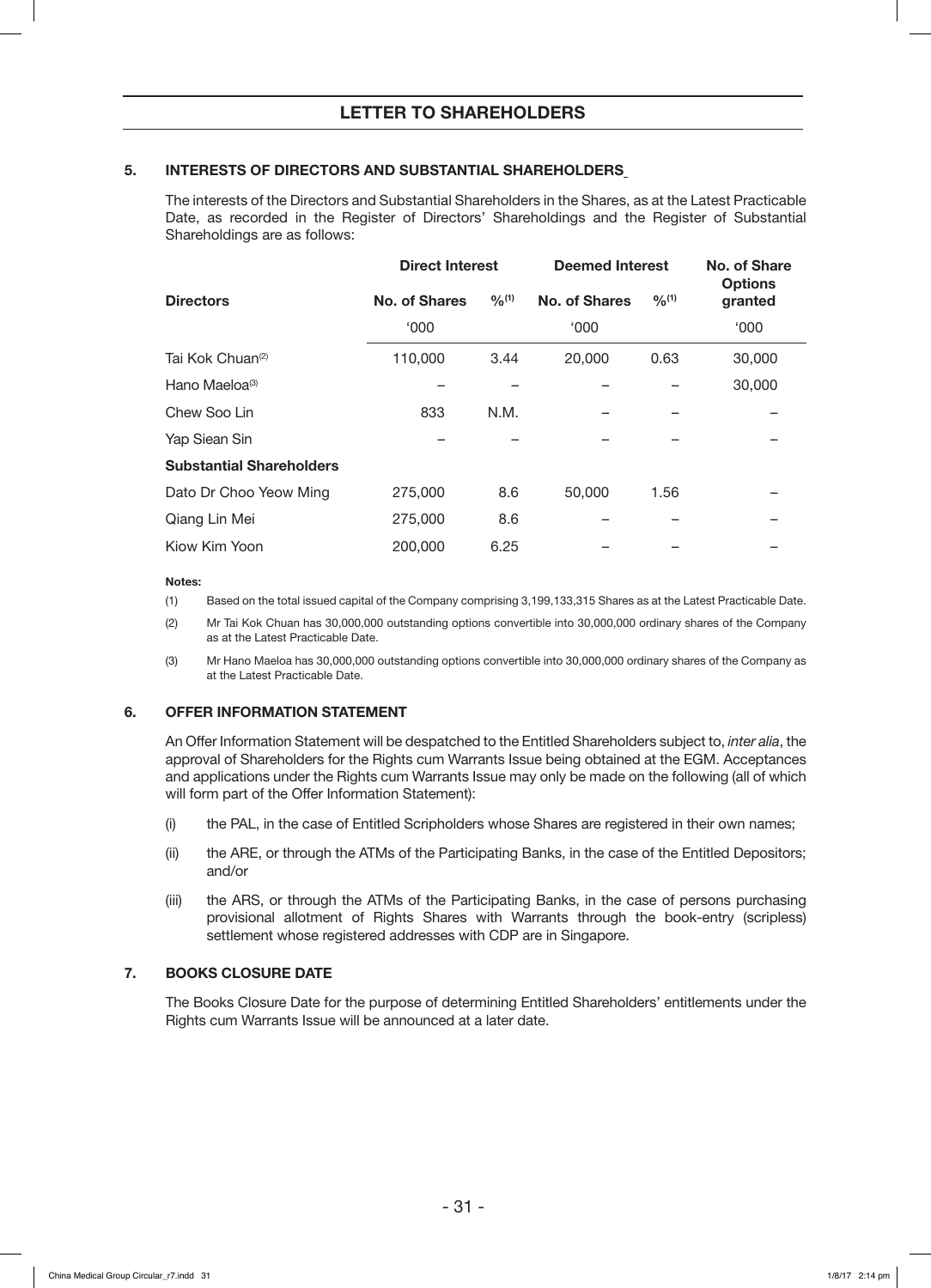#### 8. DIRECTORS' RECOMMENDATION

The Directors are of the opinion, based on the rationale for and the terms of the Rights cum Warrants Issue as set out in this Circular, that the proposed Rights cum Warrants Issue is in the best interests of the Shareholders and the Company, and accordingly unanimously recommend Shareholders to vote in favour of the ordinary resolution(s) relating thereto to be proposed at the EGM as set out in the Notice of the EGM.

The Directors however wish to highlight to Shareholders the disclaimer of opinion in the Independent Auditors' report on the Group's and Company's financial statements for FY2016 and the Company's present circumstances relating to, *inter alia,* going concern statement in the Independent Auditors' report, the impairment of goodwill and uncertainty pertaining to the recoverability of the certain advances and loans by the Group.

#### 9. EXTRAORDINARY GENERAL MEETING

The EGM, notice of which is set out on pages 43 to 45 of this Circular, will be held at 22 August 2017 at 10.00 a.m. for the purpose of considering and if, thought fit, passing, with or without modifications, the ordinary resolution set out in the notice of EGM.

#### 10. ACTIONS TO BE TAKEN BY SHAREHOLDERS

Shareholders who are unable to attend the EGM and who wish to appoint a proxy or proxies to attend, speak and vote at the EGM on their behalf will find a proxy form attached to this Circular which they should complete, sign and return in accordance with the instructions printed thereon as soon as possible and in any event, so as to arrive at the registered office of the Company at 360 Orchard Road #04-08 International Building Singapore 238869, not less than 48 hours before the time fixed for the EGM. The completion and lodgment of a proxy form by a Shareholder does not preclude him/her from attending and voting in person at the EGM if he/she so wishes, although the appointment of the proxy shall be deemed to be revoked by such attendance.

A Depositor shall not be regarded as a member of the Company entitled to attend the EGM and to speak and vote thereat unless his/her name appears in the Depository Register maintained by CDP at least 72 hours before the EGM.

#### 11. DIRECTORS' RESPONSIBILITY STATEMENT

The Directors collectively and individually accept full responsibility for the accuracy of the information given in this Circular and confirm after making all reasonable enquires that, to the best of their knowledge and belief, this Circular constitutes full and true disclosure of all material facts about the proposed Rights cum Warrants Issue, the Company and its Subsidiaries, and the Directors are not aware of any facts the omission of which would make any statement in this Circular misleading.

Where information in this Circular has been extracted from published or otherwise publicly available sources or obtained from a named source, the sole responsibility of the Directors has been to ensure that such information has been accurately and correctly extracted from those sources and/ or reproduced in this Circular in its proper form and context.

#### 12. DOCUMENTS AVAILABLE FOR INSPECTION

Copies of the following documents are available for inspection at the registered office of the Company at 360 Orchard Road #04-08 International Building, Singapore 238869, during normal business hours from the date of this Circular up to and including the date of the EGM:

- (a) the Constitution of the Company;
- (b) the annual report of the Company for FY2016; and
- (c) and the unaudited financial results for 1Q2017.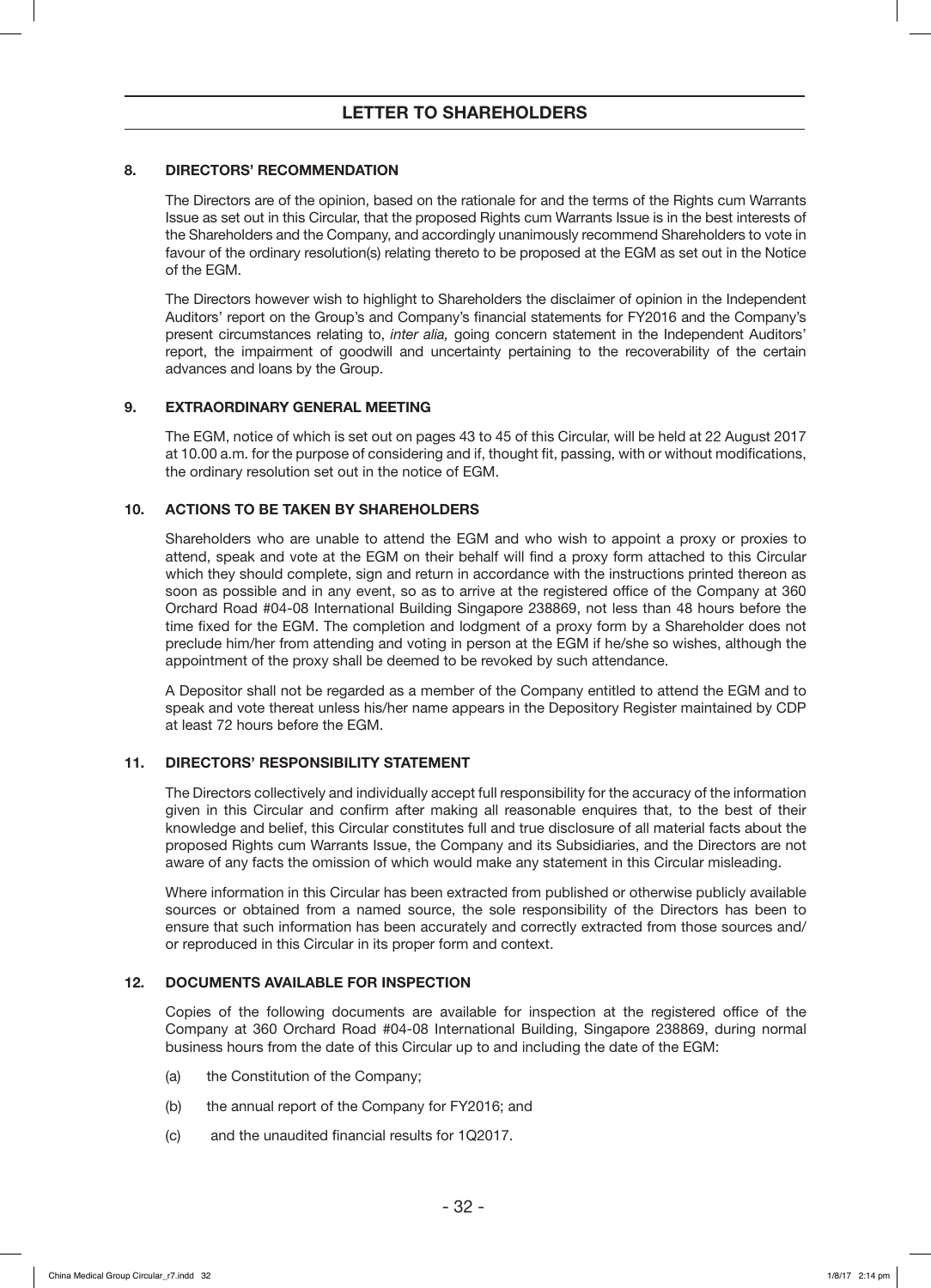Yours faithfully

For and on behalf of The Board of Directors of CHINA MEDICAL (INTERNATIONAL) GROUP LIMITED

Tai Kok Chuan Executive Chairman

4 August 2017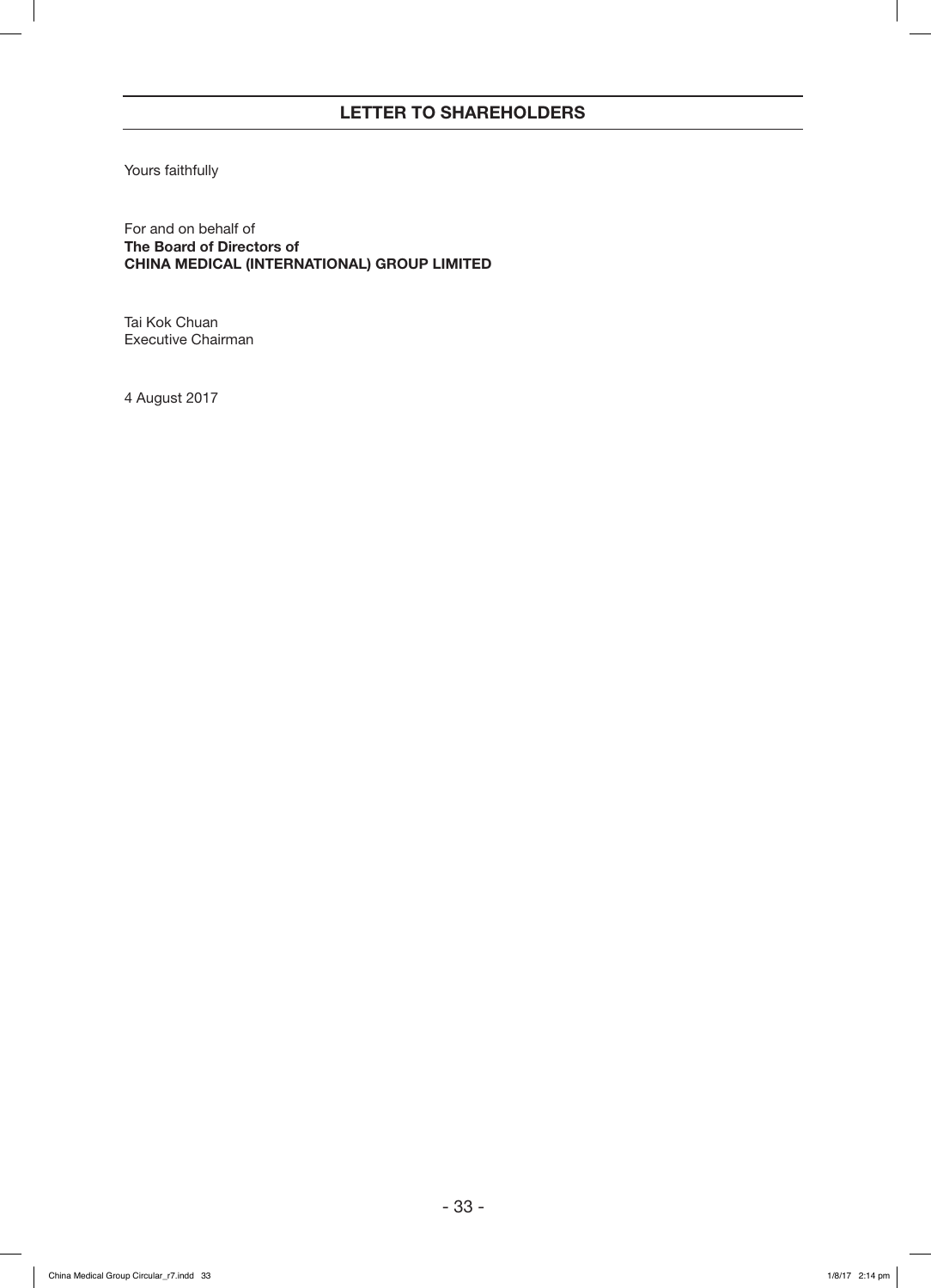#### REVIEW OF PAST PERFORMANCE

#### *Shareholders should read the following selected financial information and the relevant commentaries in conjunction with the full text of the annual reports for the respective financial years.*

#### 1. Consolidated Statement of Comprehensive Income

The audited consolidated income statement of the Group for FY2014, FY2015 and FY2016 and the unaudited consolidated income statement of the Group for 1Q2017 are set out below:

|                                      |           | <b>Audited</b> |           | <b>Unaudited</b> |
|--------------------------------------|-----------|----------------|-----------|------------------|
|                                      | FY2014    | FY2015         | FY2016    | 1Q2017           |
|                                      | \$'000    | \$'000         | \$'000    | \$'000           |
| <b>Continuing Operations</b>         |           |                |           |                  |
| Revenue                              | 10,017    | 5,565          | 3,170     | 579              |
| Cost of sales                        | (8, 557)  | (4,240)        | (1,992)   | (367)            |
| Gross profit                         | 1,460     | 1,325          | 1,178     | 212              |
| Other operating income               | 80        | 1,446          | 603       | 87               |
| Distribution costs                   | (465)     | (559)          | (467)     | (65)             |
| Administrative expenses              | (13, 957) | (3,502)        | (20, 486) | (1, 324)         |
| Finance costs                        | (33)      | (14)           | (266)     | (167)            |
| Loss for the year before other items | (12, 915) | (1, 304)       | (19, 438) | (1, 257)         |
| Taxation                             | (190)     | (5)            | 2         | (2)              |
| Total loss for the year              | (13, 105) | (1,309)        | (19, 436) | (1,259)          |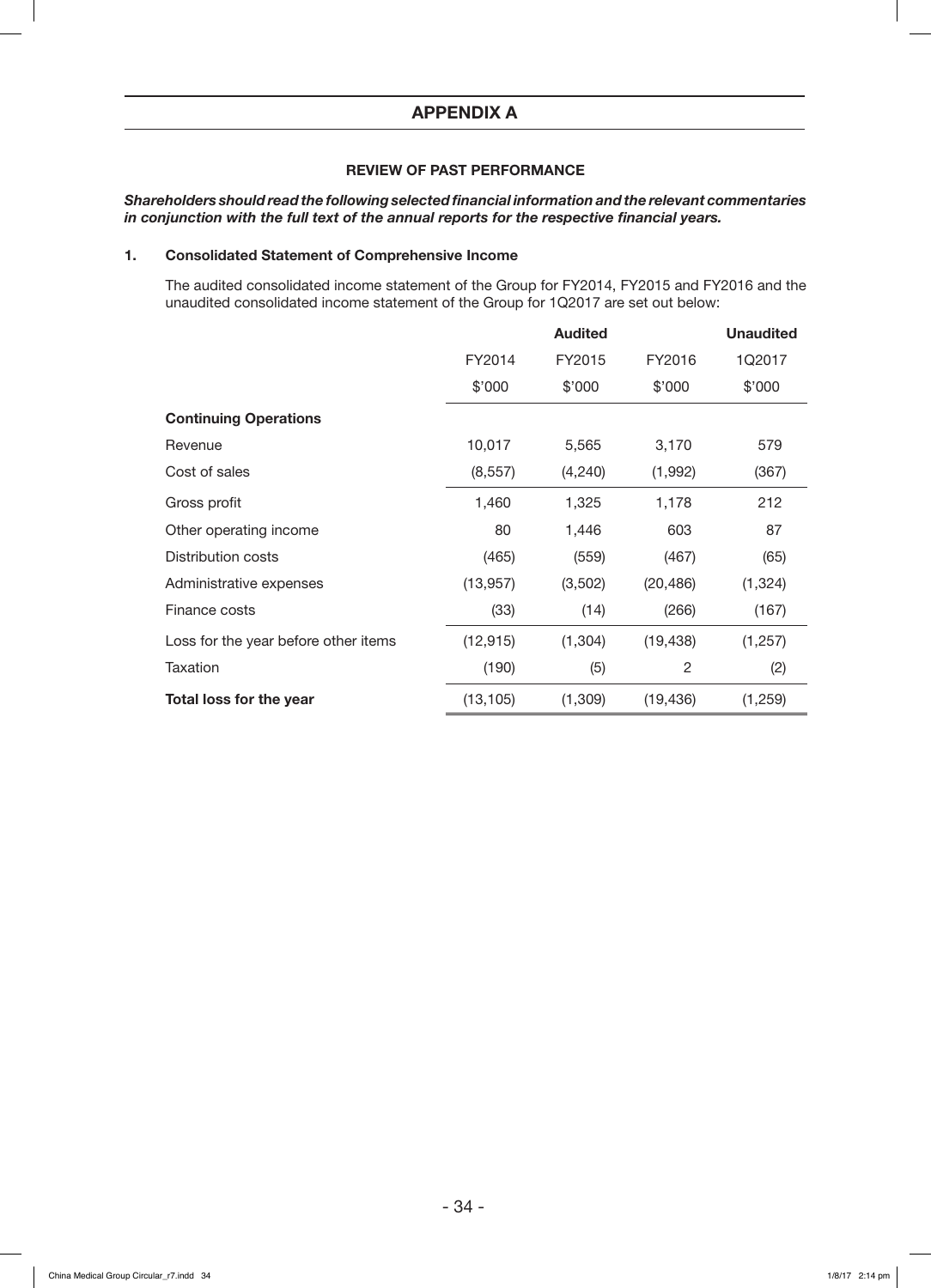#### 1. Consolidated Statement of Comprehensive Income (cont'd)

|                                                                                      |           | <b>Audited</b> |           | <b>Unaudited</b> |
|--------------------------------------------------------------------------------------|-----------|----------------|-----------|------------------|
|                                                                                      | FY2014    | FY2015         | FY2016    | 1Q2017           |
|                                                                                      | \$'000    | \$'000         | \$'000    | \$'000           |
| Other comprehensive loss:                                                            |           |                |           |                  |
| Item that may be reclassified subsequently<br>to profit or loss:                     |           |                |           |                  |
| Currency translation differences arising<br>from consolidation                       |           |                |           |                  |
| Gains                                                                                | 5         | 3              | 14        | (11)             |
| Other comprehensive income, net of tax                                               | 5         | 3              | 14        | (11)             |
| <b>Total comprehensive loss</b>                                                      | (13, 100) | (1,306)        | (19, 422) | (1,270)          |
| (Loss)/ Profit attributable to:                                                      |           |                |           |                  |
| Equity holders of Company                                                            | (13, 105) | (1, 874)       | (18, 756) | (1, 147)         |
| Non-controlling interest                                                             |           | 565            | (680)     | (112)            |
|                                                                                      | (13, 105) | (1, 309)       | (19, 436) | (1, 259)         |
| <b>Total comprehensive (loss)/income</b><br>attributable to:                         |           |                |           |                  |
| Equity holders of the Company                                                        | (13, 100) | (1, 871)       | (18, 742) | (1, 149)         |
| Non-controlling interest                                                             |           | 565            | (680)     | (121)            |
|                                                                                      | (13, 100) | (1,306)        | (19, 422) | (1,270)          |
| Loss per share attributable to equity<br>holders of the Company (cents per<br>share) |           |                |           |                  |
| Basic and diluted loss per share                                                     | (0.69)    | (0.10)         | (0.65)    | (0.038)          |

A review of the operations, business and financial performance of the Group are set out below.

#### FY2015 versus FY2014

The Group's FY2015 revenue decreased by approximately S\$4.5 million. The decline was mainly due to weakening of market demand and increasing import competition from competing steel producing countries with huge surplus productions.

Lower loss for the year in FY2015 by approximately S\$11.80 million was mainly due to non-recurring losses arising from the disposal of Thai Tech Steel (2003) Co., Ltd in 2014.

In FY2014, S\$8 million was recognised as doubtful debt and approximately S\$4 million was non-cash accounting loss arising from the termination agreement in relation to a proposed reverse take-over.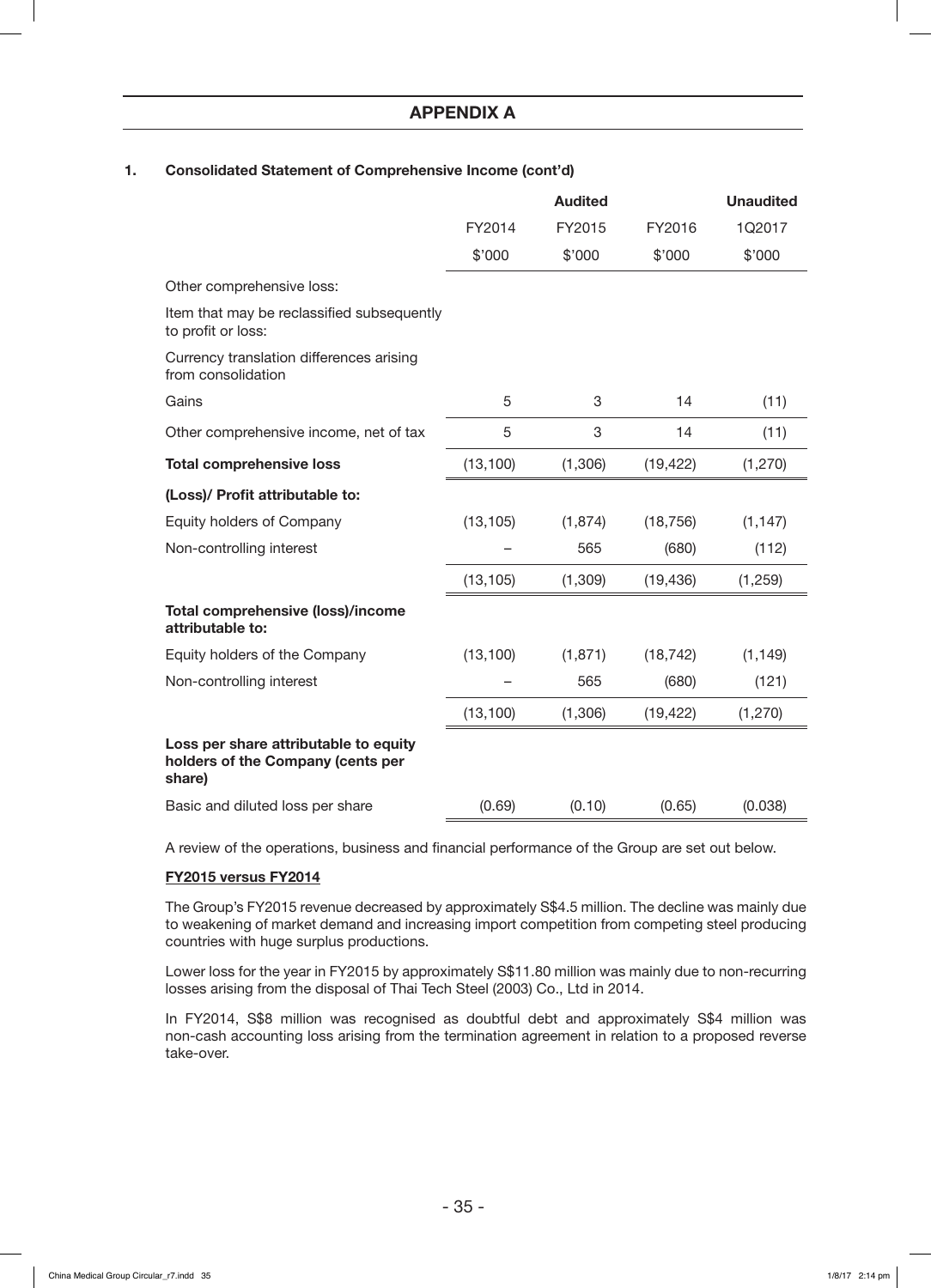#### FY2016 versus FY2015

The Group's FY2016 revenue decreased by approximately S\$2.4 million mainly due to continuing weak market demand and increasing import competition from competing steel producing countries and closure of some steel mills in the operating region.

Included in FY2015 revenue, S\$0.96 million was generated from the medical aesthetics segment as a result of to the Group's diversification into the medical aesthetics business in November 2015.

The higher loss in FY2016 compared to FY2015 was mainly due to S\$10.8 million impairment on goodwill and approximately S\$5 million as allowance for doubtful debt.

#### 1Q2017 versus 1Q2016

The Group's 1Q2017 revenue decreased by S\$0.5 million. This was mainly due to weakening market demand, reduction in steel production and increasing competition in the region.

Medical aesthetics segment was also weaker and recorded a reduction of approximately S\$0.14 million in revenue.

The higher loss of approximately S\$0.48 million recorded in 1Q2017 compared to 1Q2016 was mainly due to S\$0.25 million allowance for impairment of loan and advances and interest expense of S\$0.17 million to service loans taken in FY2016.

#### 2. Statement of Financial Position

The Statement of Financial Position of the Group for FY2014, FY2015 and FY2016 and the unaudited Statement of Financial Position for 1Q2017 are set out below:

|                               |        | <b>Audited</b> |        | <b>Unaudited</b> |
|-------------------------------|--------|----------------|--------|------------------|
|                               | FY2014 | FY2015         | FY2016 | 1Q2017           |
|                               | \$'000 | \$'000         | \$'000 | \$'000           |
| <b>ASSETS</b>                 |        |                |        |                  |
| <b>Non-Current Assets</b>     |        |                |        |                  |
| Intangible Assets             |        | 18,152         | 7,296  | 7,296            |
| Property, plant and equipment | 21     | 373            | 274    | 239              |
| Deferred tax assets           |        |                |        |                  |
|                               | 21     | 18,525         | 7,570  | 7,535            |
| <b>Current Assets</b>         |        |                |        |                  |
| Inventories                   | 250    | 434            | 64     | 48               |
| Trade and other receivables   | 1,024  | 798            | 1,570  | 1,376            |
| Cash and bank balances        | 9,837  | 3,519          | 2,525  | 2,379            |
|                               | 11,111 | 4,751          | 4,159  | 3,803            |
| <b>Total assets</b>           | 11,132 | 23,276         | 11,729 | 11,338           |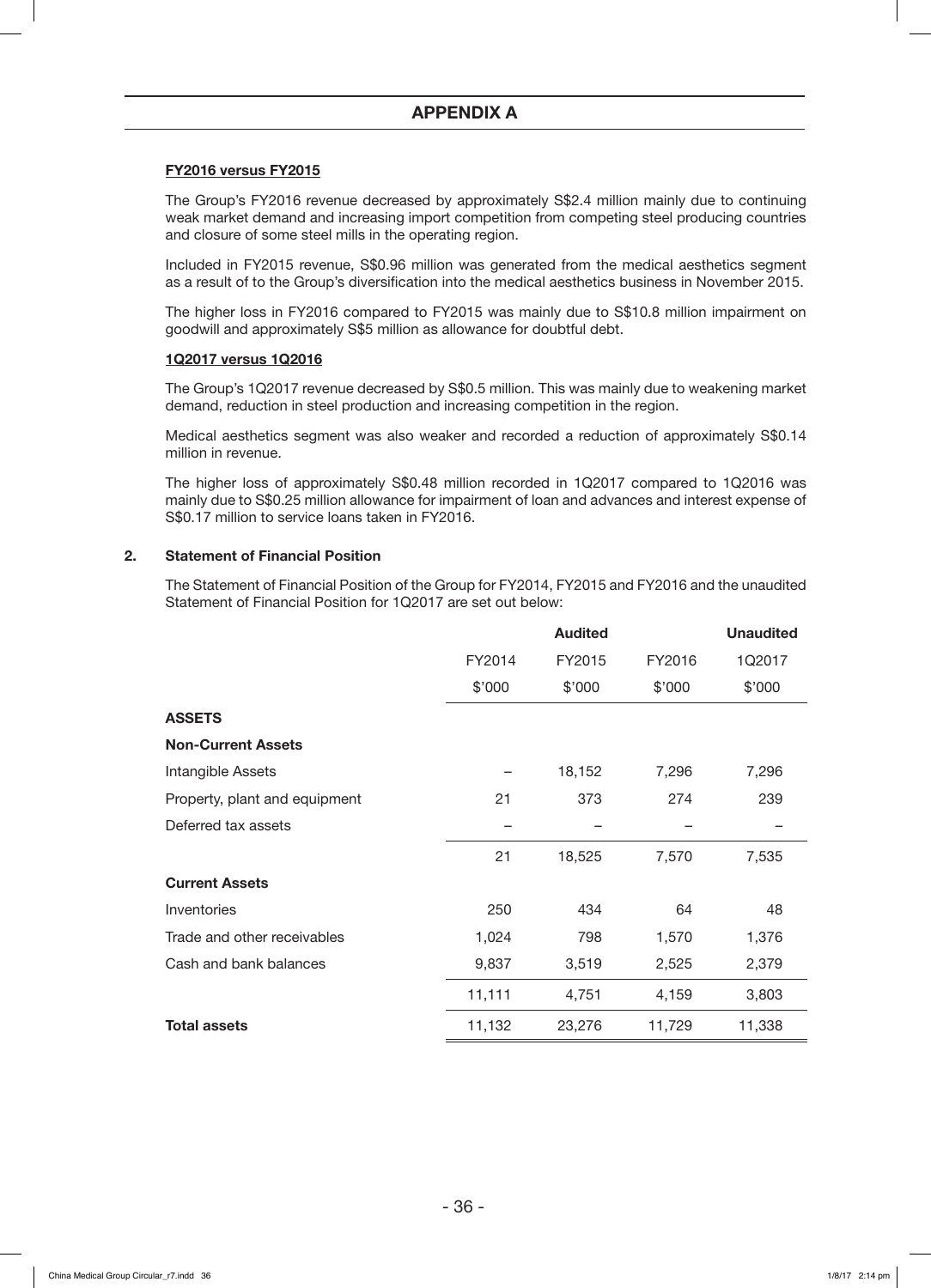### 2. Statement of Financial Position (cont'd)

|                                     |           | <b>Audited</b> |           | <b>Unaudited</b> |
|-------------------------------------|-----------|----------------|-----------|------------------|
|                                     | FY2014    | FY2015         | FY2016    | 1Q2017           |
|                                     | \$'000    | \$'000         | \$'000    | \$'000           |
| <b>EQUITY AND LIABILITIES</b>       |           |                |           |                  |
| <b>Capital and Reserves</b>         |           |                |           |                  |
| Share capital                       | 38,114    | 46,485         | 50,000    | 50,110           |
| Reserves                            | (28, 355) | (28, 878)      | (47, 320) | (49,087)         |
|                                     | 9,759     | 17,607         | 2,680     | 1,023            |
| <b>Non-controlling interests</b>    |           | 616            | (64)      | (177)            |
| <b>Total equity</b>                 | 9,759     | 18,223         | 2,616     | 846              |
| <b>Non-Current Liabilities</b>      |           |                |           |                  |
| Trade and other payables            |           |                | 3,017     | 3,017            |
| <b>Borrowings</b>                   |           |                | 1,000     | 1,000            |
| Deferred tax liabilities            |           | 26             | 18        | 18               |
|                                     |           | 26             | 4,035     | 4,035            |
| <b>Current Liabilities</b>          |           |                |           |                  |
| Trade and other payables            | 689       | 5,027          | 1,348     | 2,465            |
| Borrowings                          | 474       |                | 3,730     | 3,992            |
| Current tax payable                 | 210       |                |           |                  |
|                                     | 1,373     | 5,027          | 5,078     | 6,457            |
| <b>Total equity and liabilities</b> | 11,132    | 23,276         | 11,729    | 11,338           |

A review of the financial positions of the Group for the relevant periods is set out below:

#### FY2015 versus FY2014

Total assets of the Group increased by approximately S\$12.1 million from approximately S\$11.1 million as at 31 December 2014 to approximately S\$23.3 million as at 31 December 2015. The increase is a result of the acquisition of China iMyth Company Pte Ltd ("CIC") and its subsidiaries for a consideration of approximately S\$18.1 million. Following the acquisition of the medical aesthetics business in Taiwan and China, an intangible asset of S\$0.1 million was recognised as customer relationships. The cash and bank balance decreased by approximately S\$6.3 million from S\$9.8 million as at 31 December 2014 to S\$3.5 million as at 31 December 2015 mainly due to cash consideration partially paid for the acquisition of the CIC and to date, approximately S\$8.5 million had been paid. The property, plant and equipment of the Group increased by approximately S\$0.35 million arising from the consolidation of CIC and its subsidiary corporation. Trade receivables of the Group decreased by approximately S\$0.485 million due to slowdown in distribution business.

Total liabilities of the Group increased by approximately S\$3.7 million mainly due to the remaining purchase consideration payable for acquiring of CIC.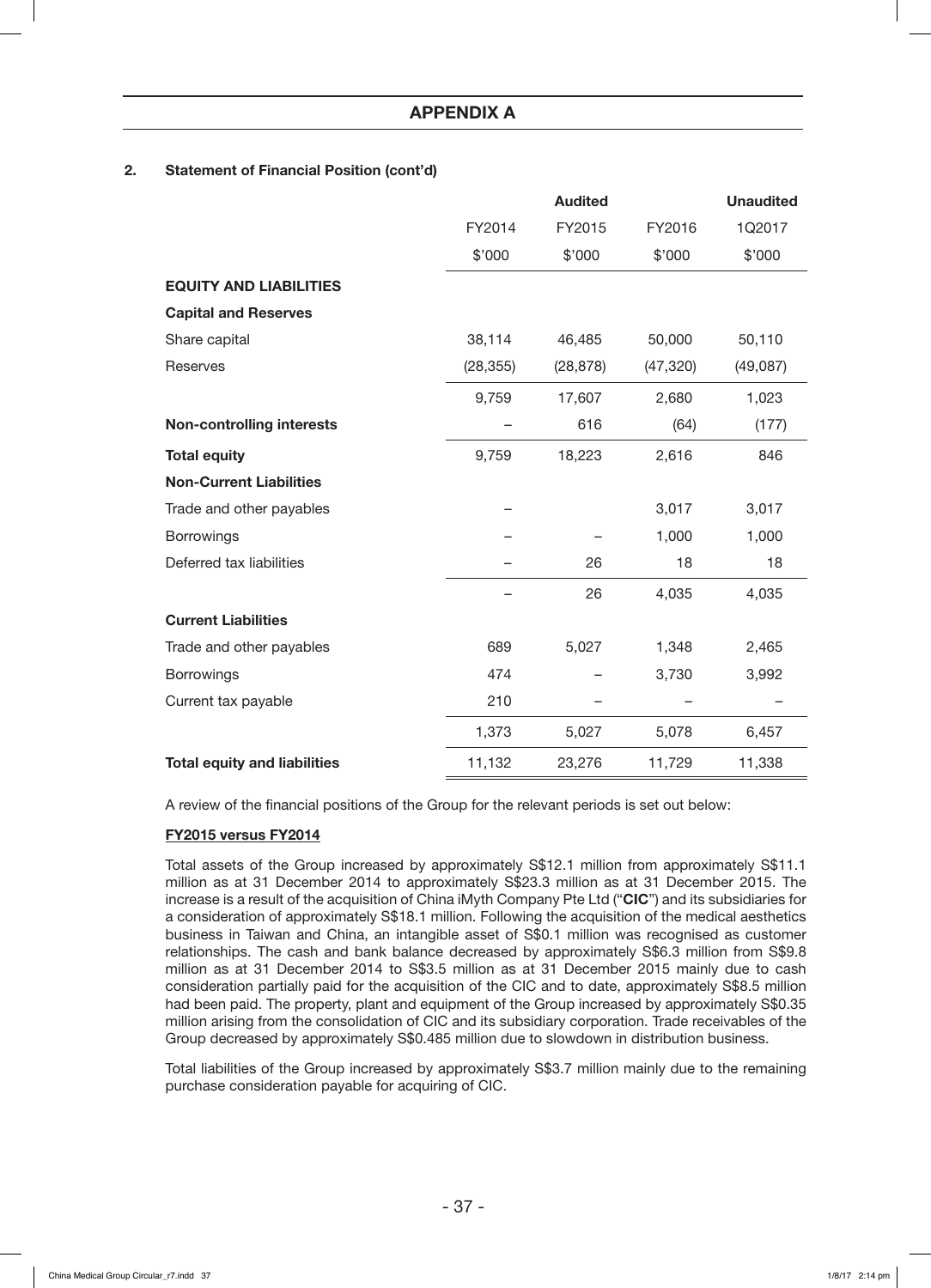#### FY2016 versus FY2015

Total assets of the Group decreased by approximately S\$11.5 million from approximately S\$23.3 million as at 31 December 2015 to approximately S\$11.8 million as at 31 December 2016, of which S\$10.8 million is mainly attributable to impairment of goodwill.

The cash and bank balance decreased by approximately S\$1.0 million from S\$3.5 million as at 31 December 2015 to S\$2.5 million as at 31 December 2016 mainly due to the high set up costs associated with the Group's medical aesthetics business in Shenzhen China. Property, plant and equipment decreased by approximately S\$0.1 million mainly due to depreciation of S\$0.17 million and S\$0.03 million write off of clinic equipment, offset by additions to fixed assets of S\$0.1 million. In addition, the trade receivables decreased by S\$0.34 million and inventories decreased by S\$0.37 million due to lower volume in trading and distribution business. However, the increase in other receivables and prepayments was due to approximately S\$1.2 million deposit paid for an equity interest in the aesthetics business in Qingdao LanHai.

Total liabilities of the Group increased by approximately S\$4.1 million mainly due to loan from shareholder of S\$1 million and S\$3.7 million loan from a third party.

The increase in non-current liabilities of approximately S\$4.0 million is due to reclassification from current liabilities to non-current liabilities arising from the extension of the payment of the remaining purchase consideration for the acquisition of CIC to 28 March 2019.

#### 1Q2017 versus 1Q2016

Total assets of the Group decreased by S\$0.391 million from S\$11.729 million as at 31 December 2016 to S\$11.338 million as at 31 March 2017. This was attributable to the decrease in cash and cash equivalents of S\$0.146 million and decrease in trade and other receivables of S\$0.194 million due to impairment of loan and advances which were spent for initial set up of the aesthetics clinics in Shenzhen. These were further impaired during this financial period as the return on investment for these investments are expected to take much longer than envisaged and the Board's view is to take a prudent approach to impair these advances.

Total liabilities of the Group increased by S\$1.379 million from 31 December 2016. This was mainly due to S\$1.44 million received in advance recorded as other payables for the placement of 200 million shares subscription offset by S\$0.06 million reduction in trade and other payables in the trading and distribution division.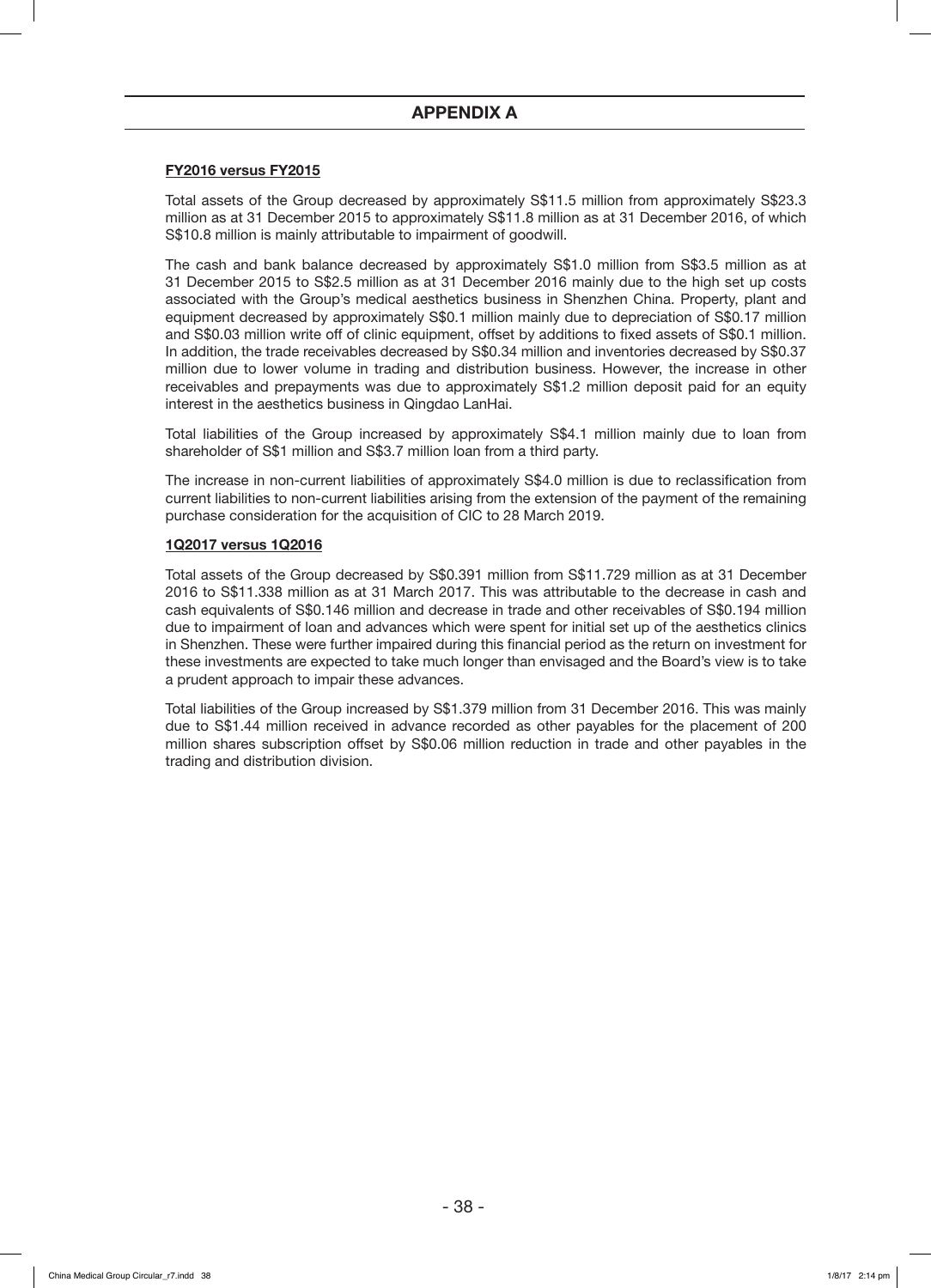## 3. Cash Flow

The consolidated statement of cash flows of the the Group for FY2014, FY2015 and FY2016 and the unaudited cash flow statement for 1Q2017 are set out below:

|                                                                                             |           | <b>Audited</b> |           | <b>Unaudited</b> |
|---------------------------------------------------------------------------------------------|-----------|----------------|-----------|------------------|
|                                                                                             | FY2014    | FY2015         | FY2016    | 1Q2017           |
|                                                                                             | \$'000    | \$'000         | \$'000    | \$'000           |
| Cash Flows from Operating Activities                                                        |           |                |           |                  |
| Net loss                                                                                    | (13, 105) | (1,309)        | (19, 436) | (1, 259)         |
| Adjustments for:                                                                            |           |                |           |                  |
| Income tax (credit)/expense                                                                 | 190       | 5              | (2)       | 2                |
| Depreciation of property, plant and<br>equipment                                            | 19        | 30             | 173       | 41               |
| Resultant loss relating to shares granted<br>to introducer                                  | 4,421     |                |           |                  |
| Employee share option expense                                                               | 177       | 532            |           |                  |
| Interest income                                                                             | (52)      | (67)           | (15)      |                  |
| Interest expense                                                                            | 33        | 14             | 246       | 167              |
| Impairment loss on goodwill                                                                 |           |                | 10,805    |                  |
| Amortisation of intangible assets                                                           |           |                | 51        |                  |
| Accretion of imputed interest                                                               |           |                | (503)     |                  |
| Write off of property, plant and equipment                                                  |           |                | 26        |                  |
| Unwinding of imputed interest                                                               |           |                | 20        |                  |
| Unrealised currency translation<br>(gains)/losses                                           |           | $\overline{c}$ | (42)      | (145)            |
| Operating loss before working capital<br>changes                                            | (8, 317)  | (793)          | (8,677)   | (1, 194)         |
| Change in working capital, net of<br>effect from acquisition of subsidiary<br>corporations: |           |                |           |                  |
| Decrease/(increase) in trade and other<br>receivables                                       | 8,952     | 500            | (772)     | 194              |
| Decrease/(increase) in inventories                                                          | 67        | (184)          | 370       | 16               |
| (Decrease)/increase in trade and other<br>payables                                          | (578)     | 2,500          | (3, 196)  | (123)            |
| Cash generated from/(used in) operations                                                    | 124       | 2,023          | (12, 275) | (1, 107)         |
| Interest paid                                                                               | (33)      | (14)           | (246)     | (167)            |
| Interest income                                                                             | 52        | 67             | 15        |                  |
| Income tax refund                                                                           |           |                |           |                  |
| Income tax paid                                                                             | (278)     | (215)          | (6)       | (2)              |
| Net cash (used in)/generated from<br>operating activities                                   | (135)     | 1,861          | (12, 512) | (1,276)          |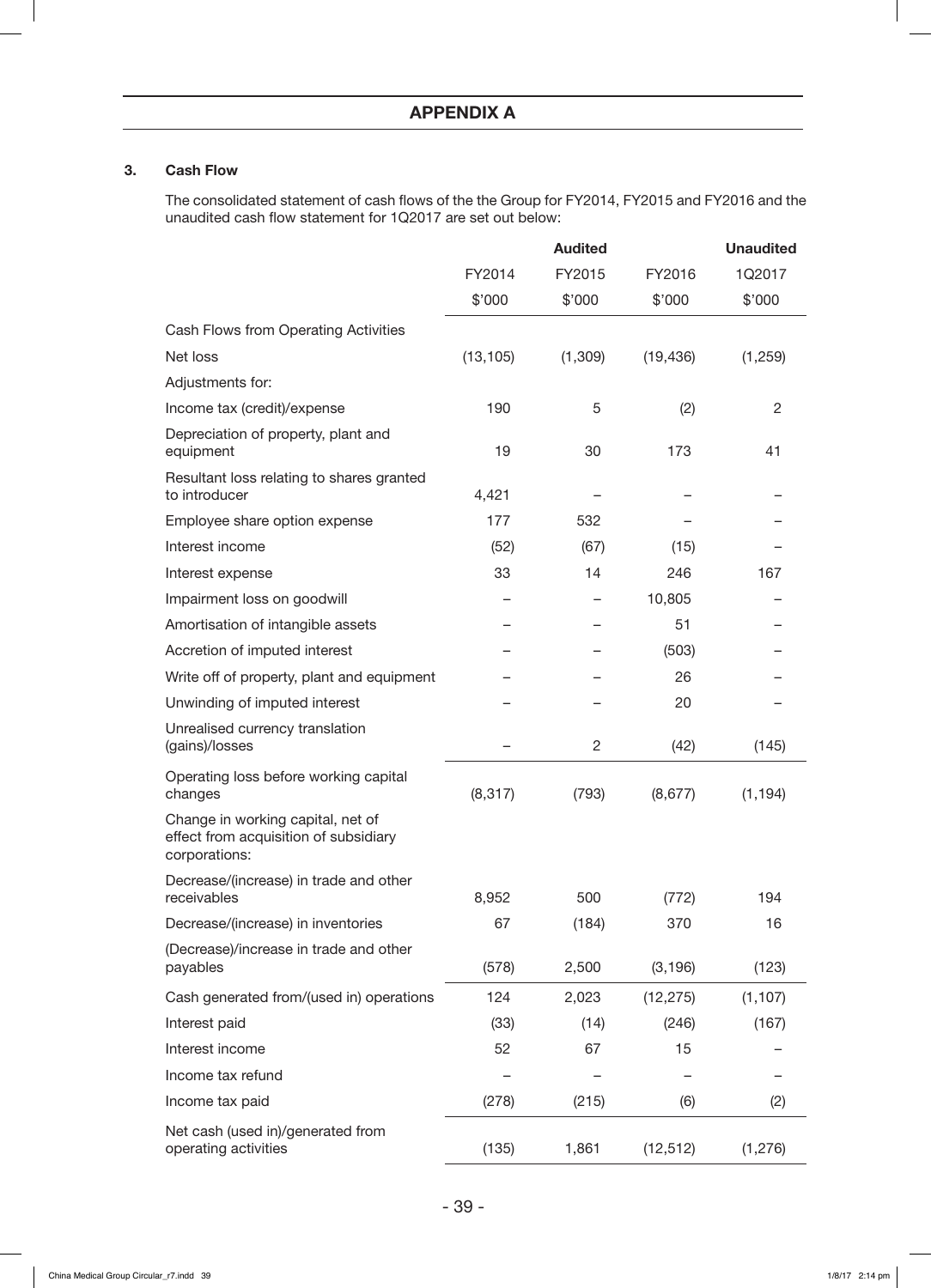## 3. Cash Flow (cont'd)

|                                                                        |         | <b>Audited</b> |         | <b>Unaudited</b> |
|------------------------------------------------------------------------|---------|----------------|---------|------------------|
|                                                                        | FY2014  | FY2015         | FY2016  | 1Q2017           |
|                                                                        | \$'000  | \$'000         | \$'000  | \$'000           |
| <b>Cash Flows from Investing Activities</b>                            |         |                |         |                  |
| Acquisition of subsidiary corporation, net<br>of cash acquired         |         | (10, 839)      |         |                  |
| Additions to property, plant and equipment                             |         | (4)            | (86)    |                  |
| Net cash used in investing activities                                  |         | (10, 843)      | (86)    |                  |
| <b>Cash Flows from Financing Activities</b>                            |         |                |         |                  |
| Fixed deposit withdrew from banks                                      | (2,030) | 530            | 500     | 500              |
| Redemption of warrants                                                 |         |                |         | (500)            |
| Proceeds from issuance of ordinary shares                              |         | 2,250          | 3,515   | 1,440            |
| Proceeds from issuance/exercise of<br>warrants                         | 6,799   | 887            | 300     |                  |
| Proceeds from borrowings                                               |         |                | 4,730   | 200              |
| Repayment of borrowings                                                | (1,436) | (474)          |         |                  |
| Advances provided by a former<br>shareholder of subsidiary corporation |         |                | 3,017   |                  |
| Net cash generated from financing<br>activities                        | 3,333   | 3,193          | 12,062  | 1,640            |
| Net increase/(decrease) in cash and cash<br>equivalents                | 3,198   | (5,789)        | (536)   | 364              |
| Cash and cash equivalents                                              |         |                |         |                  |
| Beginning of the financial year                                        | 4,605   | 7,807          | 2,019   | 1,525            |
| Effect of currency translation on cash and<br>cash equivalents         | 4       | 1              | 42      | (10)             |
| Cash and cash equivalents as at the<br>end of the year                 | 7,807   | 2,019          | 1,525   | 1,879            |
| Cash and cash balance comprise the following:                          |         |                |         |                  |
| Cash at bank and on hand                                               | 9,837   | 3,519          | 2,525   | 2,379            |
| Less: Short-term bank deposits                                         | (2,030) | (1,500)        | (1,000) | (500)            |
| Cash and cash equivalents per cash flow                                | 7,807   | 2,019          | 1,525   | 1,879            |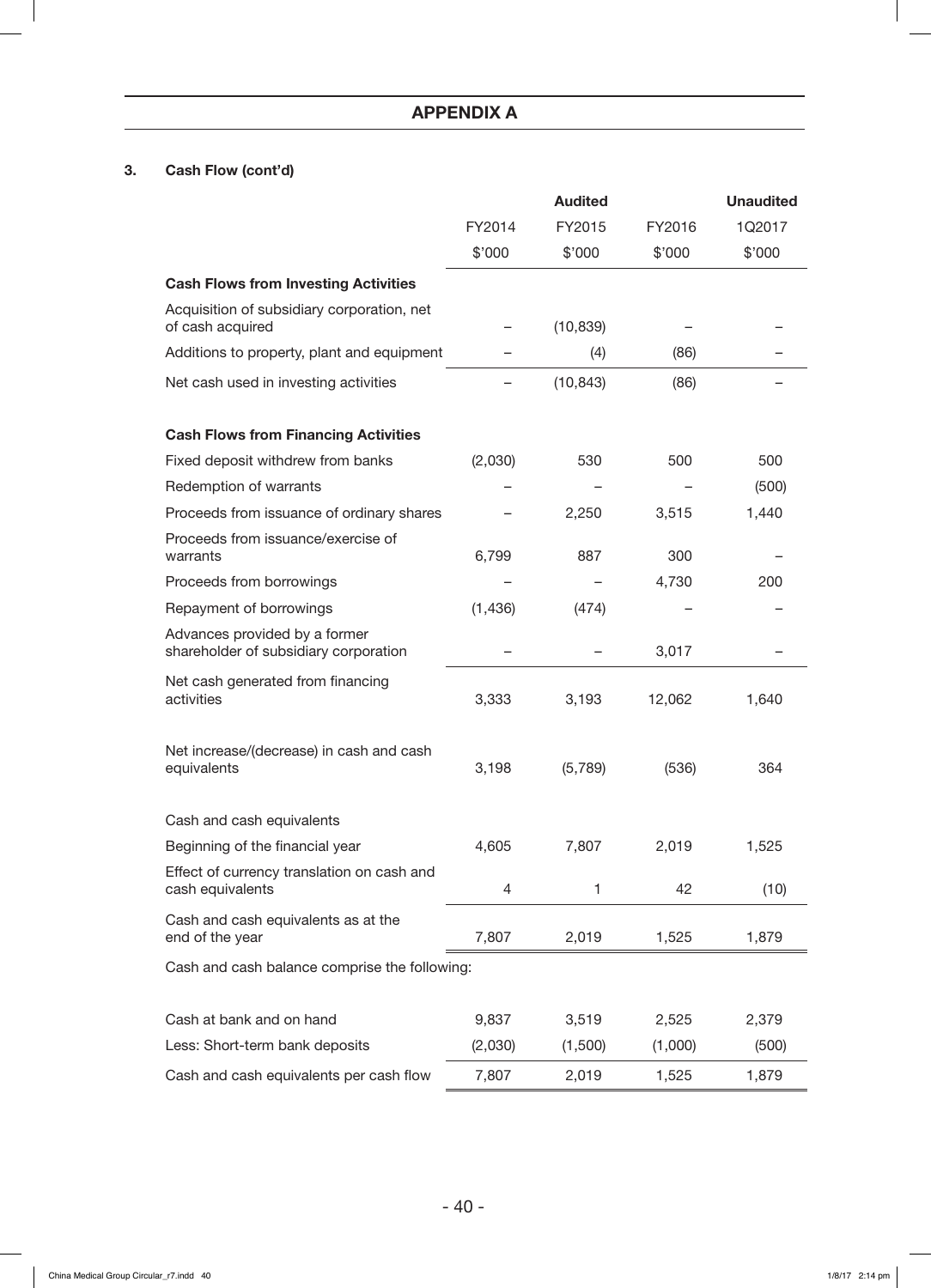A review of the cash flow of the Group for the relevant periods is set out below:

#### FY2015 versus FY2014

Net cash generated from operating activities in FY2015 amounted to S\$1.9 million. The operating cash outflows before movement in working capital were S\$0.7 million.

The net cash outflow in investment activities in FY2015 of approximately S\$10.8 million was mainly due to the net cash used in acquiring medical aesthetics business.

The net cash generated from financing activities amounted to S\$3.19 million was mainly due to the proceeds from the exercise of warrants of S\$0.89 million and issuance of new shares of S\$2.25 million and uplifting of fixed deposit of S\$0.53 million. This was partially offset by the repayment of bank borrowings of S\$0.47 million.

Cash and cash equivalents were S\$3.5 million as at 31 December 2015 as compared to S\$9.8 million as at 31 December 2014.

#### FY2016 versus FY2015

Net cash used in operation for FY2016 was approximately S\$9.5 million. The operating cash outflows before movement in working capital were approximately S\$3.9 million. Net cash outflow from changes in working capital was due to operating costs and travelling expenses for setting up of operations in Shenzhen.

The net cash outflow in investment activities in FY2016 of approximately S\$0.08 million was for the purchase of fixed assets for the aesthetic business.

The net cash generated from financing activities amounted to approximately S\$8.5 million. These are proceeds from the loan of approximately S\$4.7 million and placement of shares of S\$3.5 million and S\$0.3 million from issuance of warrants.

Cash and cash equivalents were approximately S\$2.5 million as at 31 December 2016 as compared to approximately S\$3.5 million as at 31 December 2015.

#### 1Q2017 versus 1Q2016

Net cash used in operating activities in 1Q2017 amounted to S\$1.276 million. The operating cash outflows before movement in working capital were S\$1.194 million. The net cash inflow from changes in working capital of approximately S\$0.087 million was mainly due to reduction in other receivables.

The net cash inflow from financing activities for 1Q2017 was S\$1.14 million. S\$0.5 million was used to redeem outstanding warrants and an inflow of S\$1.44 million share placement fund received in advance and S\$0.2 million loan proceeds during the period.

Cash and cash equivalents were S\$2.379 million as at 31 March 2017 as compared to S\$4.158 million as at 31 March 2016.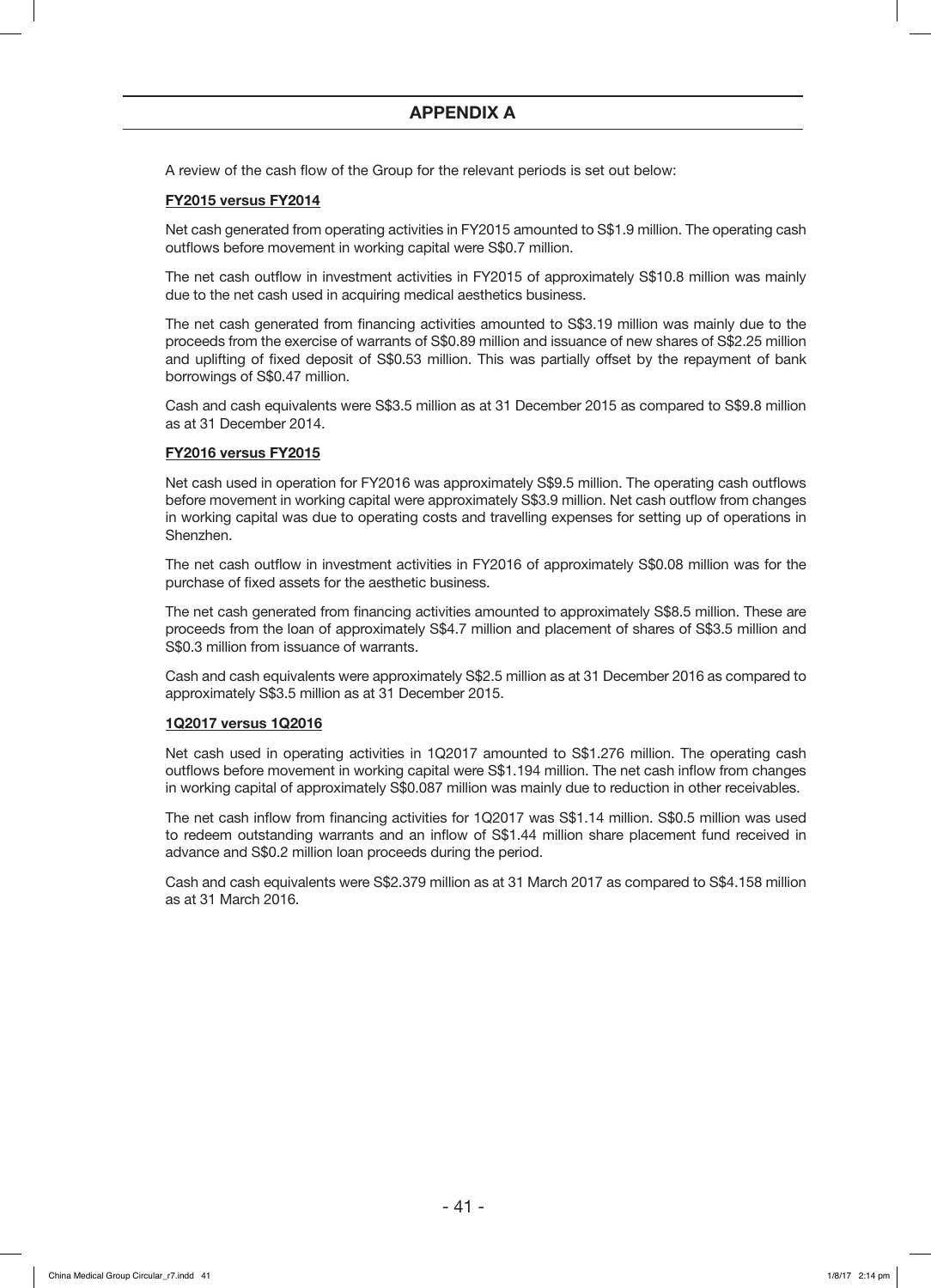### 4. Working Capital

The total current assets, total current liabilities and working capital of the Group for FY2014, FY2015, FY2016, and 1Q2017 are as follows:

|                                  |           | <b>Audited</b> |           | <b>Unaudited</b> |
|----------------------------------|-----------|----------------|-----------|------------------|
|                                  | FY2014    | FY2015         | FY2016    | 1Q2017           |
|                                  | (S\$'000) | (S\$'000)      | (S\$'000) | (S\$'000)        |
| <b>Total Current Assets</b>      | 11,111    | 4.751          | 4.159     | 3,803            |
| <b>Total Current Liabilities</b> | (1, 373)  | (5,027)        | (5,078)   | (6, 457)         |
| <b>Working Capital</b>           | 9,738     | (276)          | (919)     | (2,654)          |

A review of the working capital of the Group for the relevant periods is set out below:

#### FY2015 versus FY2014

Working capital deteriorated in FY2015 compared to FY2014 mainly due to outstanding purchase consideration of S\$3.5 million owing to CIC vendor and depletion of cash for settlement of cash consideration for S\$8.5 million for acquisition of China iMyth Company Pte Ltd.

#### FY2016 versus FY2015

Working capital deteriorated in FY2016 compared to FY2015 due to a S\$3.73 million loan taken to finance business in China and general working capital purposes. Given the negative working capital position, a substantial shareholder had provided a letter of financial support expressing his willingness to provide continuing financial support upon terms and conditions agreeable to both parties to enable the Group to continue to operate and meet its financial obligations and commitments as and when they fall due for the next 12 months till 7 April 2018.

#### 1Q2017 versus 1Q2016

Working capital deteriorated in 1Q2017 compared to 1Q2016 due to S\$1.44 million share subscription monies received from shareholders pending issuance of new shares were temporary classified as current liabilities pending the actual issuance of new shares to the shareholders in April 2017 which will then be reclassified as share capital and additional S\$0.2 million loan taken from a substantial shareholder.

Notwithstanding the Group's negative working capital position, the Group's substantial shareholder had provided a letter of financial support expressing his willingness to provide continuing financial support upon terms and conditions agreeable to both parties to enable the Group to continue to operate and meet its financial obligations and commitments as and when they fall due for the next 12 months till 7 April 2018.

The Directors wish to highlight that the figures set out under this Appendix A for 1Q2017 are unaudited and are extracted from the Company's interim financial statements and dividend announcement which was released by the Company on SGXNET on 12 May 2017. The Directors confirm that to the best of their knowledge, nothing has come to their attention which may render such figures to be false or misleading in any material aspect.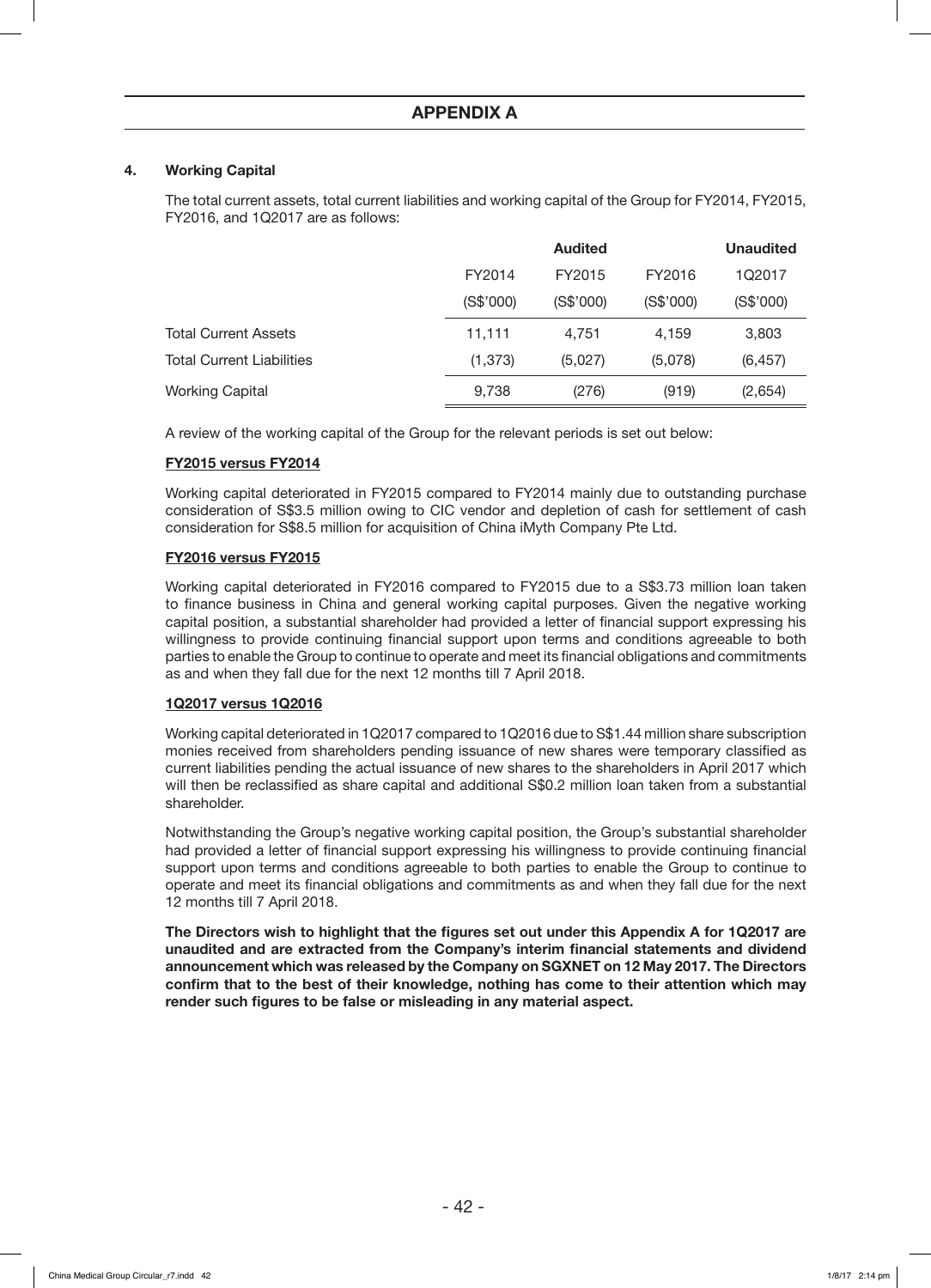#### CHINA MEDICAL (INTERNATIONAL) GROUP LIMITED

(Company Registration Number 200505118M) (Incorporated in the Republic of Singapore)

*All capitalised terms used in this notice of EGM which are not defined herein shall have the same meanings ascribed to them in the circular dated 4 August 2017 to the shareholders of the Company (the "Circular").*

NOTICE IS HEREBY GIVEN that an Extraordinary General Meeting ("EGM") of China Medical (International) Group Limited (the "Company") will be held at The National University of Singapore Society, Kent Ridge Guild House, Dalvey Room, 9 Kent Ridge Drive, Singapore 119241 on 22 August 2017 at 10.00 a.m. for the purpose of considering and, if thought fit, passing with or without modifications, the following ordinary resolution:

#### ORDINARY RESOLUTION

#### THE PROPOSED RIGHTS CUM WARRANTS ISSUE

That:

- (a) a renounceable non-underwritten rights cum warrants issue (the "Rights cum Warrants Issue") by the Company of up to 10,107,788,721 new ordinary shares in the capital of the Company (the "Rights Shares") at the issue price of S\$0.001 for each Rights Share, with up to 10,107,788,721 free detachable warrants (the "Warrants"), each Warrant carrying the right to subscribe for one (1) new ordinary share in the capital of the Company (the "New Share") at the exercise price of S\$0.001 for each New Share, on the basis of three (3) Rights Shares with three (3) Warrants for every one (1) Share, held by shareholders of the Company (the "Shareholders"), fractional entitlements to be disregarded, as at the books closure date to be determined (the "**Books Closure Date**"), be and is hereby approved; and
- (b) the Board of Directors be and is hereby authorised to:
	- (i) create and issue:
		- (aa) such number of Rights Shares as the Directors may determine up to a maximum of 10,107,788,721 Rights Shares at an issue price of S\$0.001 for each Rights Share;
		- (bb) such number of Warrants as the Directors may determine, subject to a maximum of 10,107,788,721 Warrants to be issued together with the Rights Shares, each Warrant carrying the right to subscribe for one (1) New Share at an exercise price of S\$0.001 for each New Share during the period commencing on and including the date of issue of the Warrants and expiring at 5.00 p.m. on the date immediately preceding the third  $(3<sup>rd</sup>)$ anniversary of the date of issue of the Warrants, subject to the terms and conditions of the Deed Poll constituting the Warrants to be executed by the Company on such terms and conditions as the Directors may deem fit; and
		- (cc) such further Warrants as may be required or permitted to be issued in accordance with the terms and conditions of the Deed Poll (any such further Warrants to rank *pari passu* with the Warrants and for all purposes to form part of the same series, save as may otherwise be provided in the terms and conditions of the Deed Poll); and
	- (ii) provisionally allot and issue up to 10,107,788,721 Rights Shares at an issue price of S\$0.001 for each Rights Share, on the basis of three (3) Rights Shares with three (3) Warrants for every one (1) Share, held by the Shareholders as at the Books Closure Date to be determined, fractional entitlements to be disregarded, on the terms and conditions set out below and/or otherwise on such terms and conditions as the Directors may think fit:
		- (aa) the provisional allotments of the Rights Shares with Warrants under the Rights cum Warrants Issue shall be made on a renounceable basis to Shareholders whose names appear in the Register of Members of the Company or the records of the Central Depository (Pte) Limited ("CDP") as at the Books Closure Date and who have not, at least three (3) Market Days prior thereto, provided to CDP or the share register of the Company (the "Share Register"), as the case may be, addresses in Singapore for the service of notices and documents;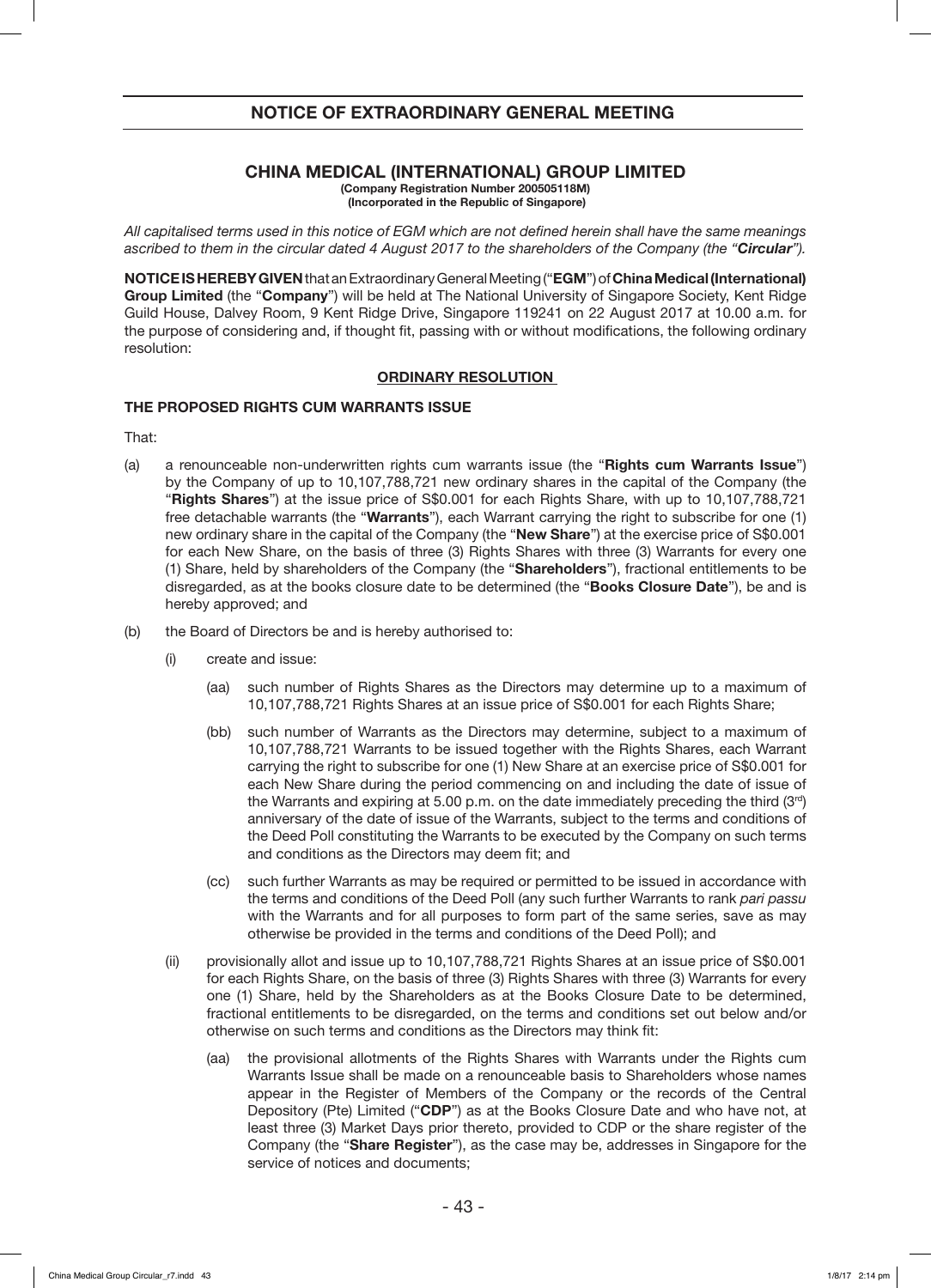## NOTICE OF EXTRAORDINARY GENERAL MEETING

- (bb) no provisional allotment of the Rights Shares with Warrants shall be made in favour of, and no application form or other documents in respect thereof shall be issued or sent to Shareholders with registered addresses outside Singapore as at the Books Closure Date and who have not, at least three (3) Market Days prior thereto, provided to CDP or the Share Register, as the case may be, addresses in Singapore for the service of notices and documents (the "Foreign Shareholders");
- (cc) the entitlements to the Rights Shares with Warrants which would otherwise accrue to Foreign Shareholders shall be disposed of or dealt with by the Company in such manner and on such terms and conditions as the Directors may, in their absolute discretion, deem fit, including without limitation to be sold "nil-paid" on the SGX-ST Catalist and to pool and thereafter distribute the net proceeds thereof, if any (after deducting all expenses), proportionately among such Foreign Shareholders in accordance with their respective shareholdings as at the Books Closure Date provided that if the amount to be distributed to any single Foreign Shareholder is less than S\$10.00, such amount shall instead be dealt with as the Directors may, in their absolute discretion, deem fit in the interests of the Company;
- (dd) provisional allotments of the Rights Shares with Warrants not taken up or cannot be sold or are not sold on the SGX-ST Catalist for any reason, or which represent fractional entitlements disregarded in accordance with the terms of the Rights cum Warrants Issue, shall be used to satisfy excess applications or otherwise dealt with in such manner as the Directors may, in their absolute discretion, deem fit in the interests of the Company;
- (ee) the Rights Shares with Warrants when issued and fully paid-up will rank *pari passu* in all respects with the then existing Shares save for any dividends, rights, allotments or other distribution, the Record Date for which falls before the date of issue of the Rights Shares with Warrants;
- (ff) the New Shares to be issued on exercise of the Warrants will rank *pari passu* in all respects with the then existing Shares save for any dividends, rights, allotments or other distribution, the record date for which falls before the date of issue of the New Shares;
- (c) allot and issue, notwithstanding that the issue thereof may take place after the next or any ensuing annual or other general meeting of the Company:
	- (i) a maximum of 10,107,788,721 New Shares on the exercise of the Warrants, credited as fully paid, subject to and otherwise in accordance with the terms and conditions of the Deed Poll, such New Shares (when issued and paid) to rank *pari passu* in all respects with the then existing Shares (save as may otherwise be provided in the terms and conditions of the Deed Poll) save for any dividends, rights, allotments or other distributions the record date for which falls before the date of issue of the New Shares; and
	- (ii) on the same basis as paragraph (c)(i) above, such further new ordinary shares in the capital of the Company as may be required to be allotted and issued on the exercise of any of the Warrants referred to in paragraph (a)(iii) above;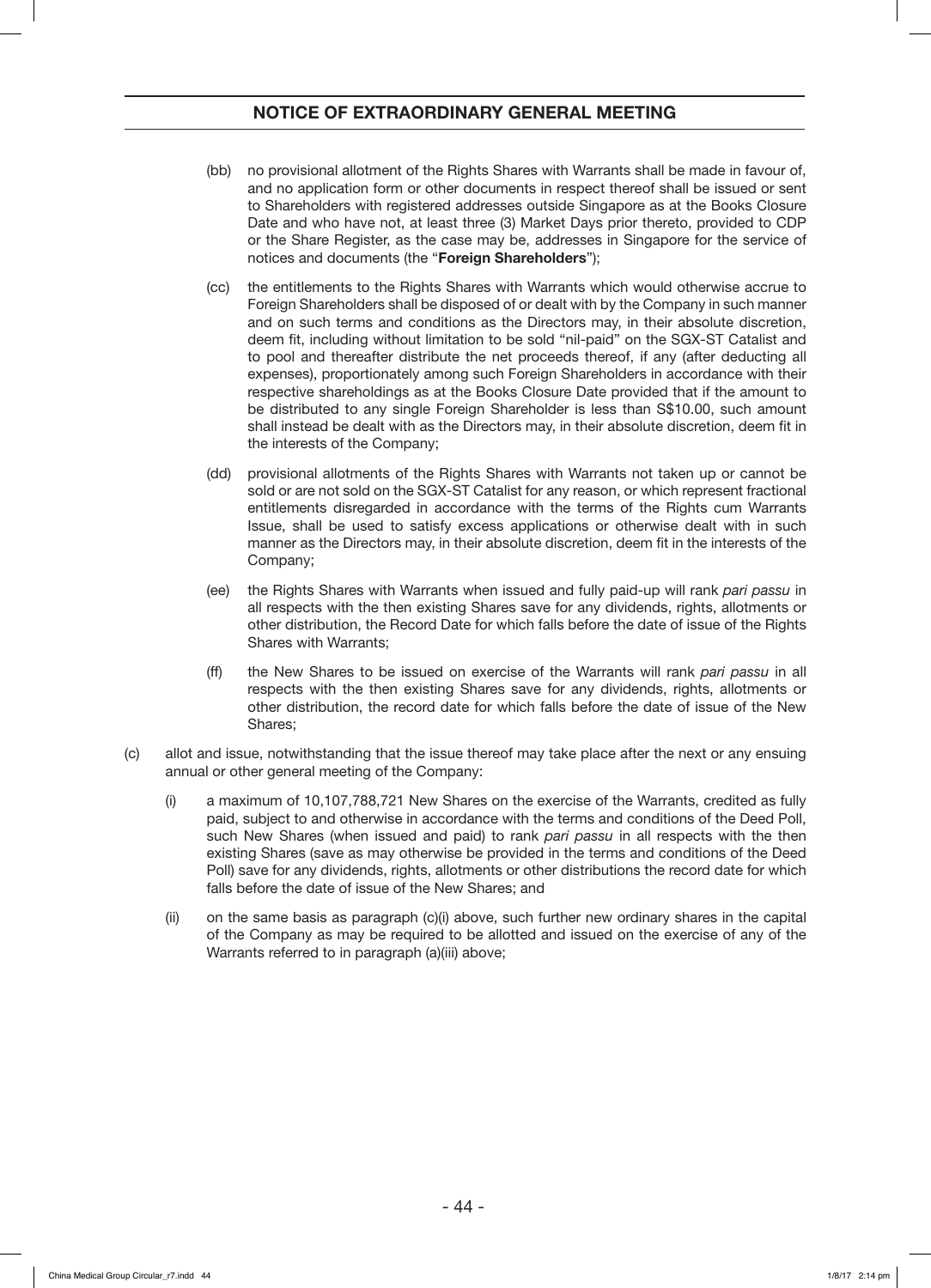## NOTICE OF EXTRAORDINARY GENERAL MEETING

(d) the Directors be and are hereby authorised to take such steps, enter into all such transactions, arrangements and agreements and execute all such documents as may be advisable, necessary or expedient for the purposes of giving effect to the Rights cum Warrants Issue, with full power to assent to any condition, amendment, alteration, modification or variation as may be required by the relevant authorities or as such Directors or any of them may deem fit or expedient or to give effect to this Resolution or the transactions contemplated pursuant to or in connection with the Rights cum Warrants Issue.

#### BY ORDER OF THE BOARD

Tai Kok Chuan Executive Chairman Singapore Date: 4 August 2017

#### *Notes:*

- 1) (a) A member who is not a relevant intermediary (as defined in Section 181 of the Act) is entitled to appoint not more than two proxies to attend, speak and vote on his/her behalf at the AGM. Where a member appoints more than one proxy, he/she shall specify the proportion of his/her shares to be represented by each such proxy, failing which the nomination shall be deemed to be alternative.
	- (b) A member who is a relevant intermediary (as defined in Section 181 of the Act) is entitled to appoint more than two proxies to attend, speak and vote at the AGM, but each proxy must be appointed to exercise the rights attached to a different share or shares held by such member. Where such member's form of proxy appoints more than two proxies, the number and class of shares in relation to which each proxy has been appointed shall be specified in the form of proxy.
- 2) A member of the Company which is a corporation is entitled to appoint its authorised representative or proxy to vote on its behalf.
- 3) The instrument appointing a proxy or proxies must be under the hand of the appointor or of his/her attorney duly authorised in writing. Where the instrument appointing a proxy or proxies is executed by a corporation, it must be executed either under its seal or under the hand of an officer or attorney duly authorised.
- 4) The instrument appointing the proxy must be deposited at the registered office of the Company at 360 Orchard Road #04-08 International Building Singapore 238869 not less than forty-eight (48) hours before the time appointed for the meeting.

#### Personal Data Privacy:

By submitting an instrument appointing a proxy(ies) and/or representative(s) to attend, speak and vote at the EGM and/or any adjournment thereof, a member of the Company:

- (i) consents to the collection, use and disclosure of the member's personal data by the Company (or its agents) for the purpose of the processing and administration by the Company (or its agents) of proxies and representatives appointed for the EGM (including any adjournment thereof) and the preparation and compilation of the attendance lists, minutes and other documents relating to the EGM (including any adjournment thereof), and in order for the Company (or its agents) to comply with any applicable laws, listing rules, regulations and/or guidelines (collectively, the "Purposes");
- (ii) warrants that where the member discloses the personal data of the member's proxy(ies) and/or representative(s) to the Company (or its agents), the member has obtained the prior consent of such proxy(ies) and/or representative(s) for the collection, use and disclosure by the Company (or its agents) of the personal data of such proxy(ies) and/or representative(s) for the Purposes; and
- (iii) agrees that the member will indemnify the Company in respect of any penalties, liabilities, claims, demands, losses and damages as a result of the member's breach of warranty.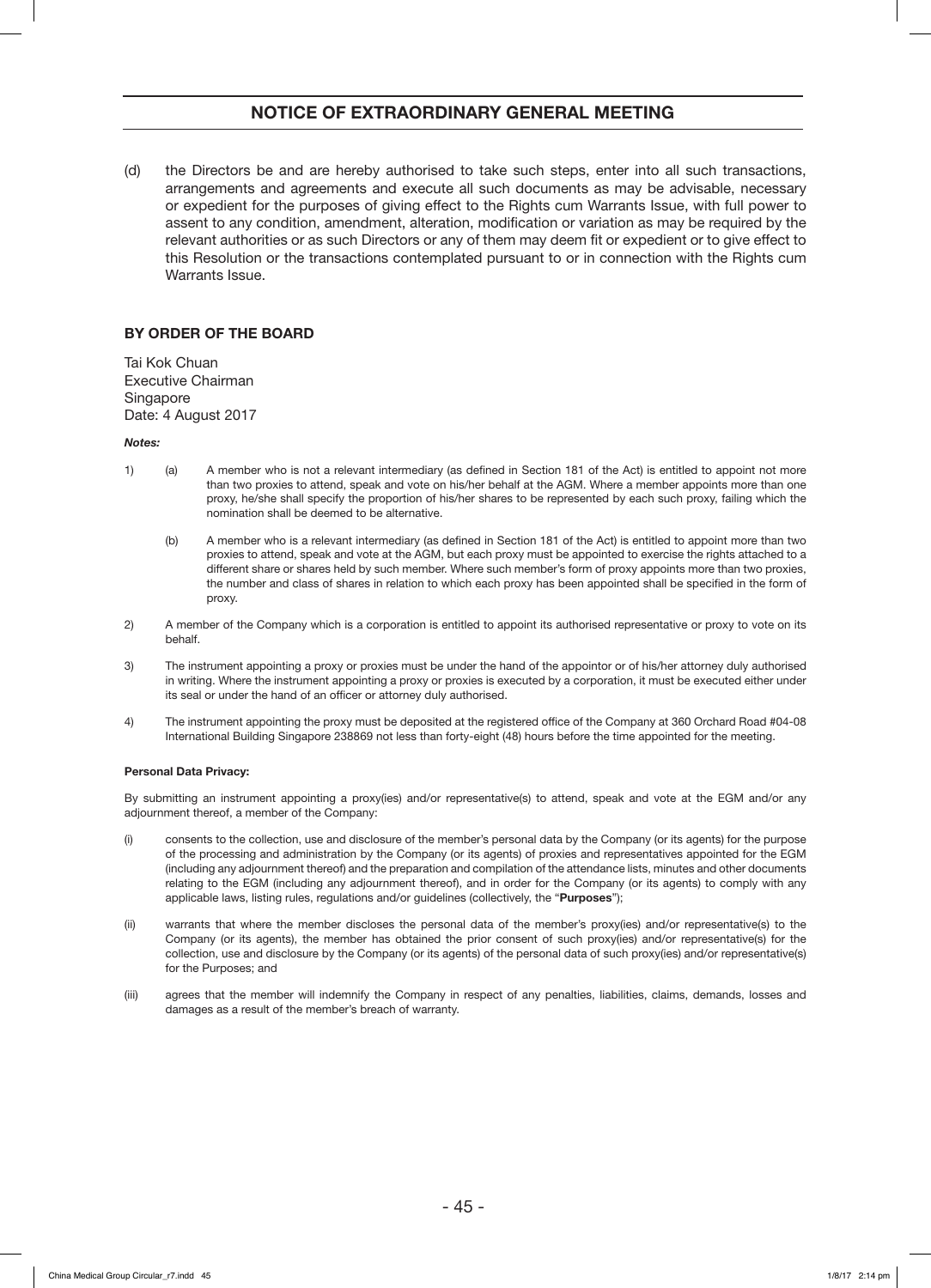*This page has been intentionally left blank.*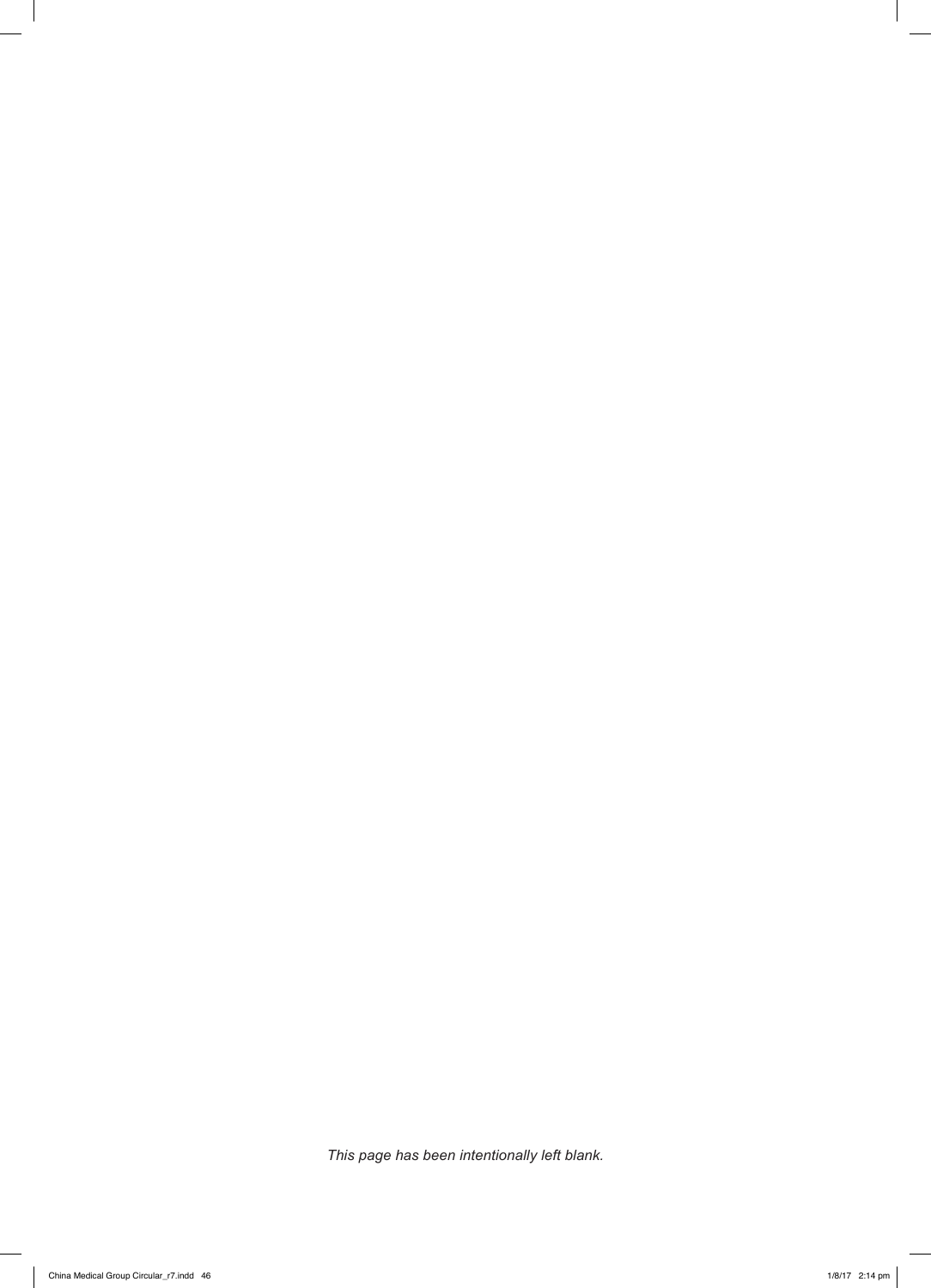## CHINA MEDICAL (INTERNATIONAL) GROUP LIMITED

Company Registration Number 200505118M (Incorporated in the Republic of Singapore)

#### PROXY FORM

(Please Read Notes Overleaf Before Completing This Proxy Form)

#### IMPORTANT: FOR CPF INVESTORS ONLY

- 1. For investors who have used their CPF monies to buy the Company's shares, this Circular is sent to them at the request of their CPF Approved Nominees solely FOR INFORMATION ONLY.
- 2. This Proxy Form is not valid for use by CPF investors and shall be ineffective for all intents and purposes if used or purported to be used by them.

I/We (Name)

of (Address)

being a \*member/members of China Medical (International) Group Limited (the "Company") hereby appoint:

| <b>Name</b> | <b>Address</b> | *NRIC/Passport<br>No. | <b>Proportion of</b><br>Shareholdings (%) |
|-------------|----------------|-----------------------|-------------------------------------------|
|             |                |                       |                                           |

\*and/or

✂

| <b>Name</b> | <b>Address</b> | *NRIC/Passport<br>No. | <b>Proportion of</b><br>Shareholdings (%) |
|-------------|----------------|-----------------------|-------------------------------------------|
|             |                |                       |                                           |

or failing \*him/her/them, the Chairman of the Extraordinary General Meeting (the "EGM") of the Company as \*my/our \*proxy/proxies to vote for \*me/us on \*my/our behalf, and if necessary, to demand a poll at the EGM of the Company to be held at The National University of Singapore Society, Kent Ridge Guild House, Dalvey Room, 9 Kent Ridge Drive, Singapore 119241 on 22 August 2017 at 10.00 a.m. and at any adjournment thereof. \*I/We direct \*my/our \*proxy/proxies to vote for or against the Ordinary Resolution to be proposed at the EGM as indicated hereunder with an "X" in the spaces provided hereunder. If no specific directions as to voting are given, the \*proxy/proxies will vote or abstain from voting at \*his/her/their discretion.

\* Please delete as appropriate.

| No.   As Ordinary Resolution                      | For | ∣ Against ∣ |
|---------------------------------------------------|-----|-------------|
| To approve the proposed Rights cum Warrants Issue |     |             |

Please indicate your vote "For" or "Against" with an "X" within the box provided if you wish to exercise all your votes. Alternatively, please indicate the number of votes as appropriate

Dated this \_\_\_\_ day of \_\_\_\_\_\_\_\_\_\_\_ 2017.

| <b>Total No. of Shares</b> | No. of Shares |
|----------------------------|---------------|
| In CDP Register            |               |
| In Register of Members     |               |

Signature of Shareholder(s) or Common Seal of Corporate Shareholder

*All capitalised terms used in this Proxy Form which are not defined herein shall, unless the context otherwise requires, have the same meanings ascribed to them in the Company's Circular to Shareholders dated 4 August 2017 (including supplements and modifications thereto).*